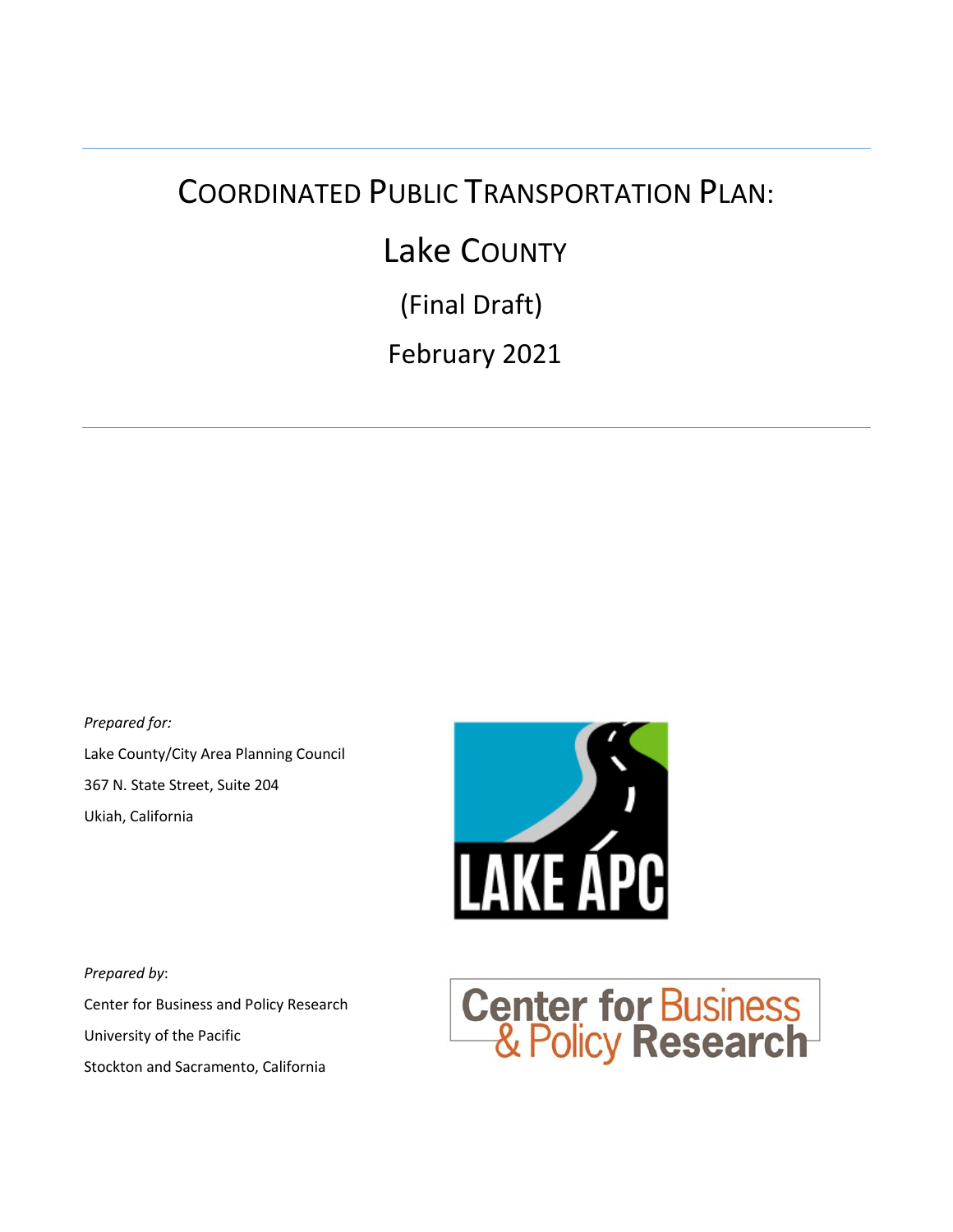# <span id="page-1-0"></span>Table of Contents

| $\mathbf{1}$   |  |
|----------------|--|
| 1.1            |  |
| 1.2            |  |
| 1.3            |  |
| $\overline{2}$ |  |
| 2.1            |  |
| 2.2            |  |
| 3              |  |
| 3.1            |  |
| 3.2            |  |
| 3.3            |  |
| 3.4            |  |
| 3.5            |  |
| 4              |  |
| 5              |  |
| 5.1            |  |
| 5.2            |  |
| 5.3            |  |
| 6              |  |
| 6.1            |  |
| 6.2            |  |
| $\overline{7}$ |  |
| 7.1            |  |
| 7.2            |  |
| 8.0            |  |
|                |  |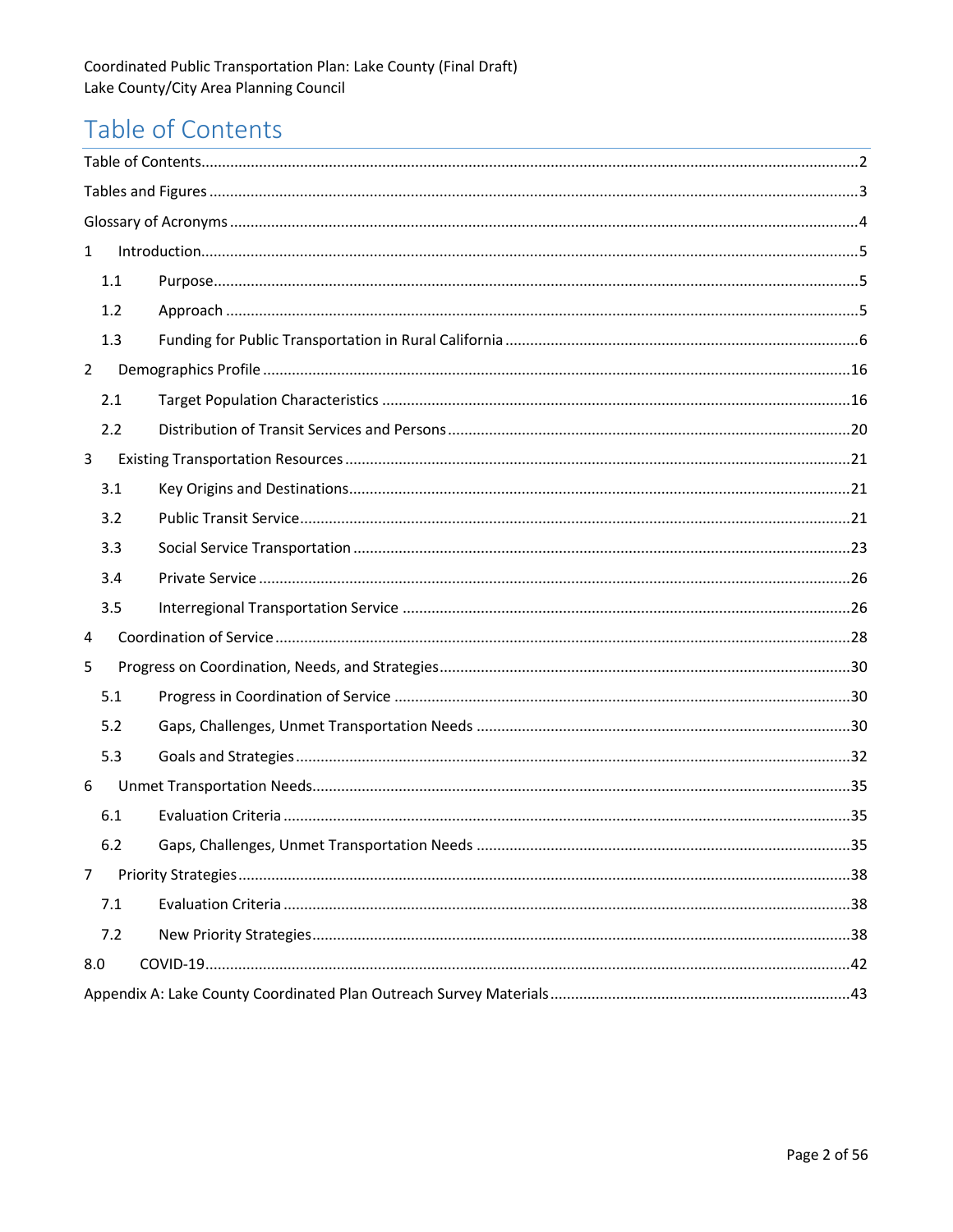# <span id="page-2-0"></span>**Tables and Figures**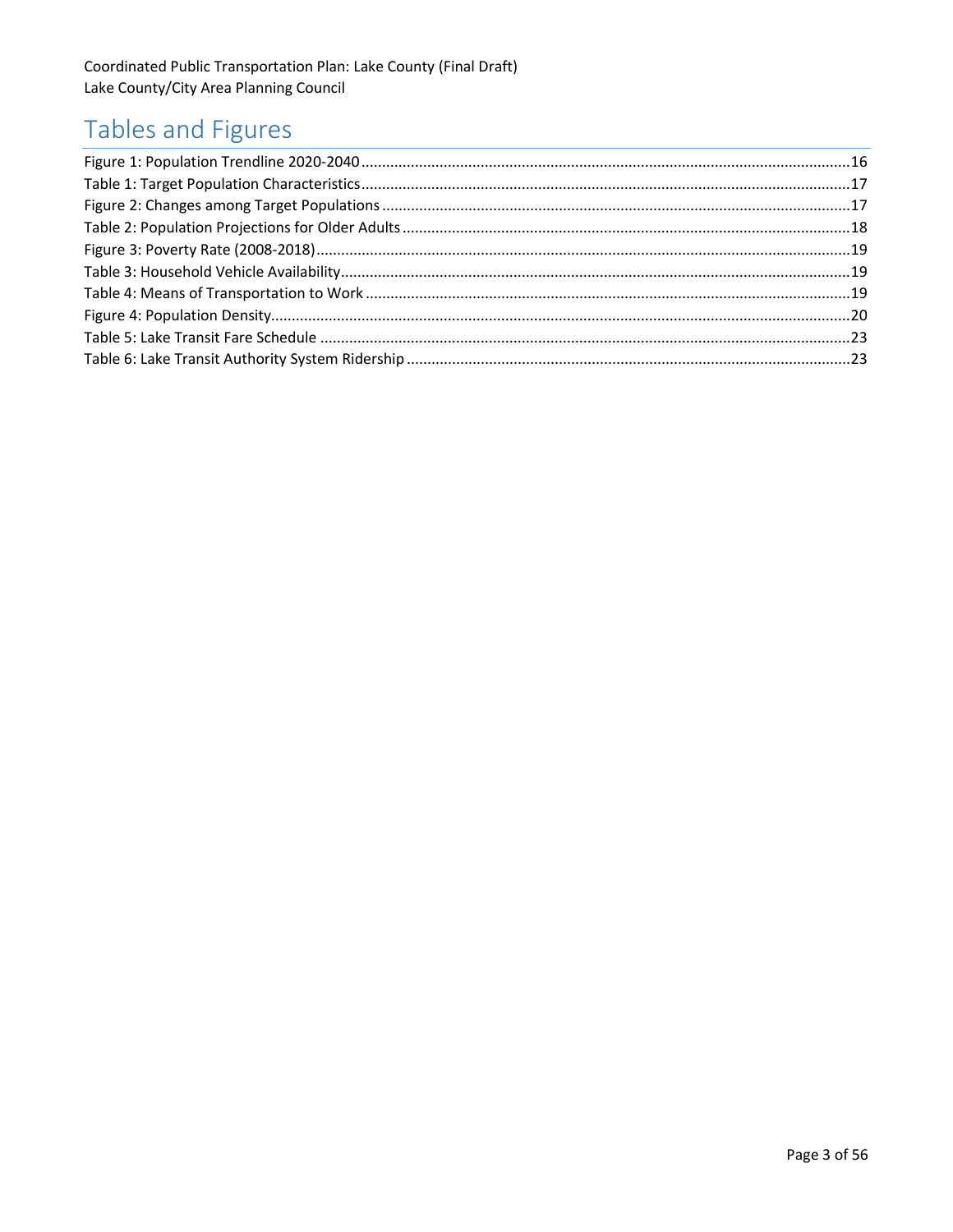# <span id="page-3-0"></span>Glossary of Acronyms

| Acronym         | Full                                                            |
|-----------------|-----------------------------------------------------------------|
| <b>ACS</b>      | <b>American Community Survey</b>                                |
| <b>ADA</b>      | Americans with Disabilities Act                                 |
| <b>APC</b>      | <b>Area Planning Council</b>                                    |
| Caltrans        | California Department of Transportation                         |
| <b>CalWORKs</b> | California Work Opportunity and Responsibility to Kids          |
| <b>CDBG</b>     | <b>Community Development Block Grant</b>                        |
| <b>CSBG</b>     | <b>Community Services Block Grant</b>                           |
| <b>CTSA</b>     | <b>Consolidated Transportation Service Agency</b>               |
| DAV             | <b>Disabled American Veterans</b>                               |
| <b>DOF</b>      | Department of Finance                                           |
| <b>DOT</b>      | Department of Transportation                                    |
| FY.             | <b>Fiscal Year</b>                                              |
| <b>JPA</b>      | Joint Powers Authority                                          |
| <b>KVUSD</b>    | Kelseyville Unified School District                             |
| <b>LCDSS</b>    | Lake County Department of Social Services                       |
| <b>LCOE</b>     | Lake County Office of Education                                 |
| <b>LTA</b>      | Lake Transit Authority                                          |
| <b>LTF</b>      | <b>Local Transportation Fund</b>                                |
| <b>MOU</b>      | Memorandum of Understanding                                     |
| <b>NEMT</b>     | Non-Emergency Medical Transportation                            |
| <b>OAA</b>      | <b>Older Americans Act</b>                                      |
| <b>RCRC</b>     | Redwood Coast Regional Center                                   |
| <b>RTPA</b>     | <b>Regional Transportation Planning Agency</b>                  |
| Section 5310    | Enhanced Mobility of Seniors & People with Disabilities program |
| SGR             | State of Good Repair                                            |
| <b>SSBG</b>     | Social Services Block Grant                                     |
| <b>SSTAC</b>    | Social Services Transportation Advisory Council                 |
| <b>TDA</b>      | <b>Transportation Development Act</b>                           |
| <b>TIRCP</b>    | Transit and Intercity Rail Capital Program                      |
| VA              | <b>Veterans Administration</b>                                  |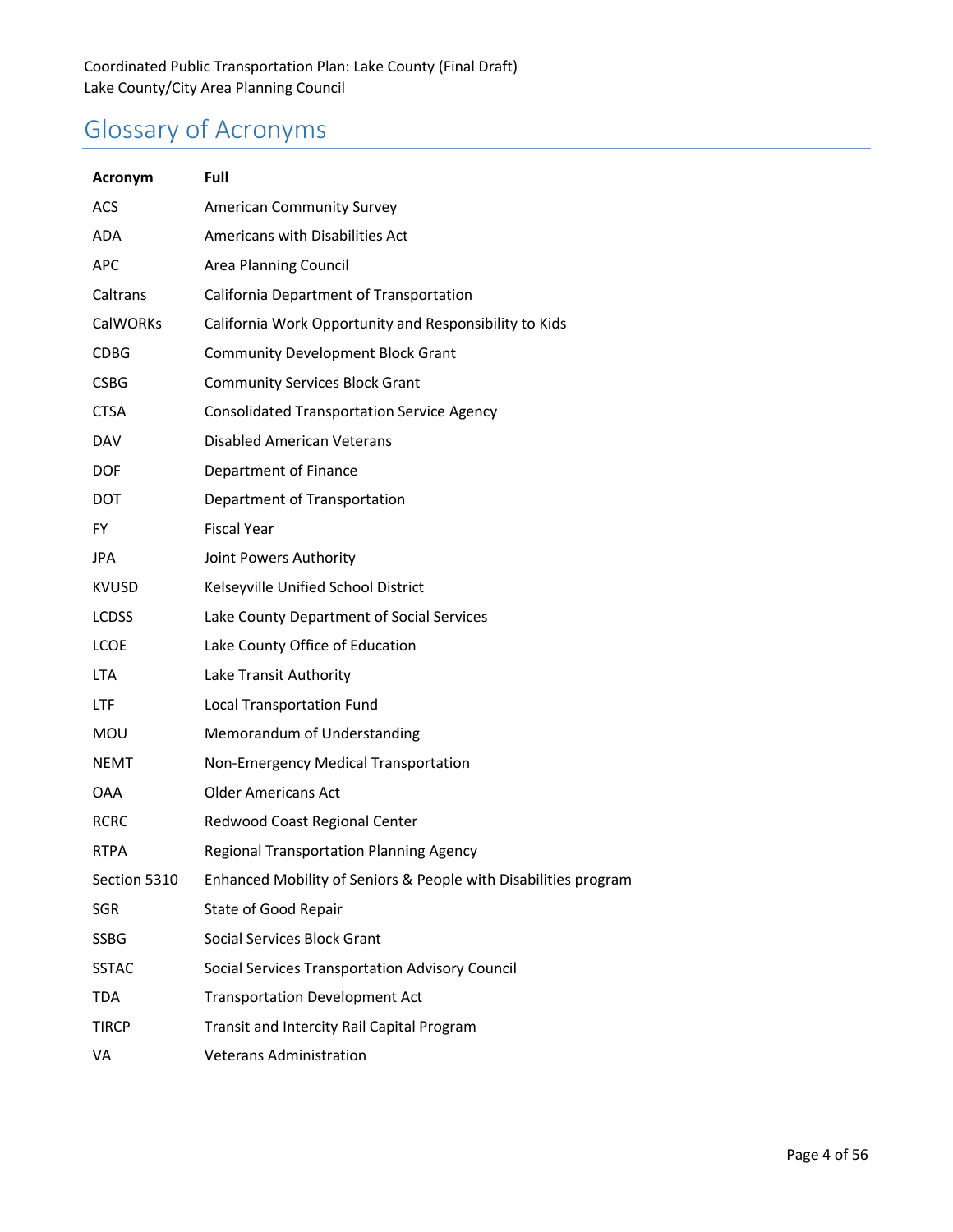# <span id="page-4-0"></span>1 Introduction

# <span id="page-4-1"></span>1.1 Purpose

This document is an update to the 2014 Coordinated Public Transit – Human Services Transportation Plan for Lake County. Coordinated transportation is essential to keep people linked to social networks, employment, healthcare, education, social services, and recreation. Having access to reliable transportation can present a challenge to vulnerable populations, such as seniors, people with disabilities, and low-income individuals. For these groups, a coordinated transportation plan is necessary to improve access, efficiency, and promote independence.<sup>[1](#page-4-3)</sup>

Projects selected for funding under Federal Transit Administration (FTA) Section 5310 must be included in a coordinated public transit – human services transportation plan. According to the FTA, this Coordinated Plan should be a "unified, comprehensive strategy for public transportation service delivery that identifies the transportation needs of [three priority groups/transportation disadvantaged groups]: 1) individuals with disabilities, 2) seniors, and 3) individuals with limited incomes. This plan lays out strategies for meeting these needs and prioritizing services." The plan should be developed through a process that includes representatives of public, private, nonprofit, and human services transportation providers; members of the public; and other stakeholders.

This plan is intended to meet coordinated-planning requirements as well as provide the Lake County/City Area Planning Council and its partners a "blueprint" for implementing a range of strategies intended to promote and advance local efforts to improve transportation for persons with disabilities, older adults, and persons with low incomes.

# <span id="page-4-2"></span>1.2 Approach

Required elements of the Coordinated Plan include:

- Assessment of transportation needs for transportation disadvantaged populations (seniors, people with disabilities, and people with low incomes)
- Inventory of existing transportation services
- Strategies for improved service and coordination
- Priorities based on resources, time, and feasibility

With the 2014 Coordinated Plan as the starting point, this update was shaped by recent planning documents including Lake Transit Authority meeting minutes, Social Services Transportation Advisory Council (SSTAC) meeting minutes, Unmet Transit Needs Findings and grant applications. Transit providers, other stakeholders, and the public provided input through conference calls and written comments.

Due to the COVID-19 pandemic, outreach involved a series of virtual consultations and online surveys. The community meeting where the Lake County Coordinated Transportation Plan was discussed was held virtually through a Zoom webinar. This meeting was attended by Lake Transit staff, representatives from Lake Area Planning Council, Caltrans, Lake Links, First Five Lake County, People Services, SSTAC members, Department of Social Services, Woodland Community College, and Area Agency on Ageing. A list of contacts was also compiled by staff at the Center for Business and Policy Research. The contact list consisted of possible stakeholders, organizations, and service providers

<span id="page-4-3"></span><sup>&</sup>lt;sup>1</sup> Language taken from 2004 Executive Order: Human Service Transportation Coordination. Issued by George W. Bush, February 24, 2004.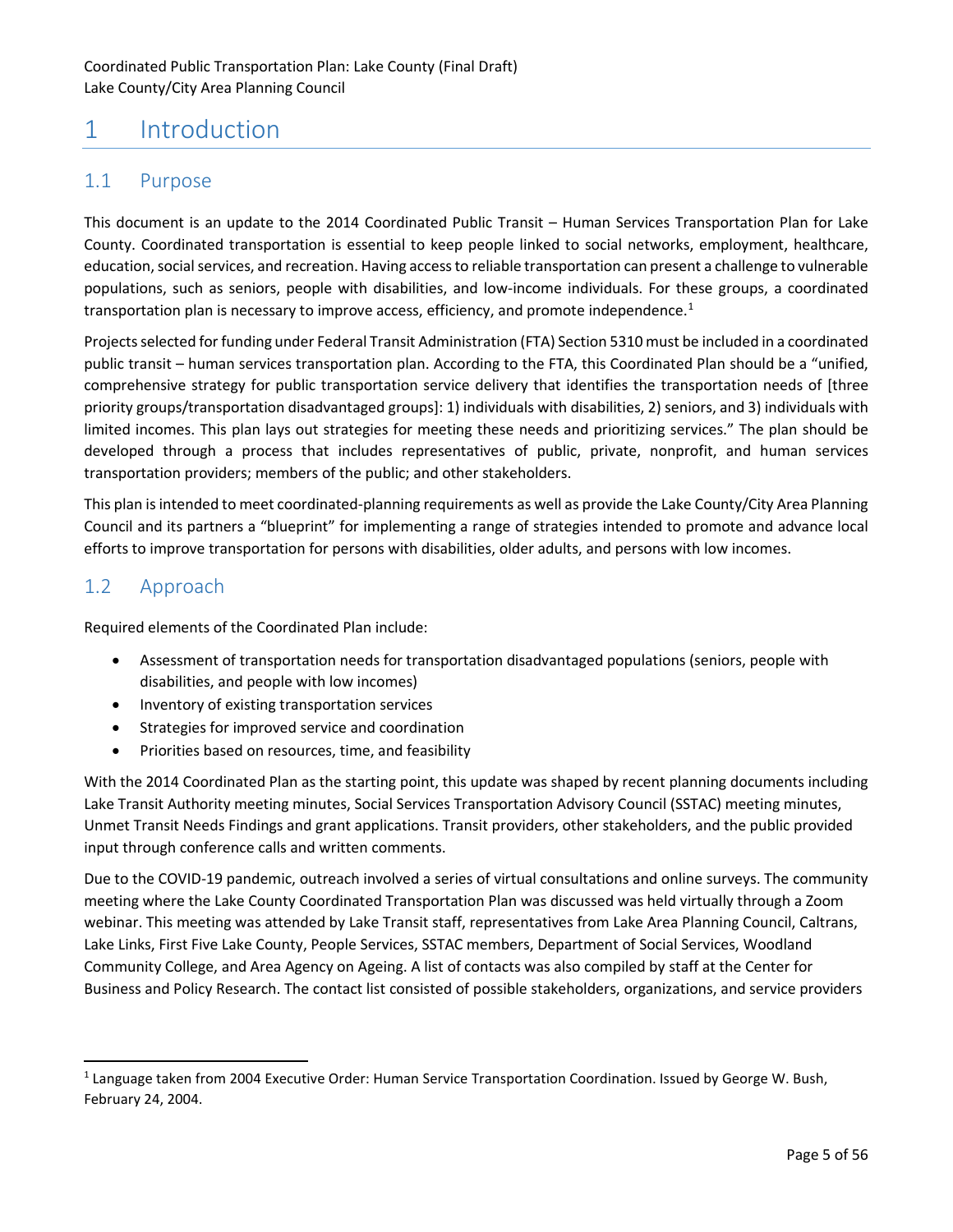in the county that provide services and assistance to seniors, the disabled, or low-income individuals. Individuals on the contact list were invited to the community outreach meeting by email and through phone calls.

Additionally, a short online survey accessible through a Survey Monkey link soliciting community input on community needs was shared with community outreach meeting attendees, to members of the public through the social media pages of community partners, and other key stakeholders. Two survey links were shared, one in English and the other in Spanish. Survey questions were written after the 2020 community outreach meeting and focused on previously identified needs, input from stakeholders and community outreach meeting attendees, and Lake County/ City Area Planning Council staff feedback. The Survey link was live from November 18, 2020, to December 11, 2020.

A total of 50 responses were collected. These responses help inform the Unmet Transportation Needs to be discussed in sections 6 and 8 of this report.

# <span id="page-5-0"></span>1.3 Funding for Public Transportation in Rural California

Transportation funding in California is complex. Funding for public transportation in rural California counties is dependent primarily on two sources of funds: 1) Federal Section 5311 funds for rural areas and 2) Transportation Development Act (TDA) funds generated through California sales tax revenues. These two funding programs are described later in this section.

Federal and state formula and discretionary programs provide funds for transit and paratransit services. Transportation funding programs are subject to rules and regulations that dictate how they can be applied for, used, and/or claimed through federal, state, and regional levels of government. Funds for human service transportation come from a variety of non-traditional transportation funding programs, including both public and private sector sources.

Federal transit funding programs require local matching funds. Each federal program requires that a share of total program costs be derived from local sources and may not be matched with other federal Department of Transportation funds. Examples of local matches, which may be used for the local share, include state or local appropriations, non-DOT federal funds, dedicated tax revenues, private donations, revenue from human service contracts, private donations, and revenue from advertising and concessions. Non-cash funds, such as donations, volunteer services, or in-kind contributions, may be an eligible local matching source; however, the documentation for this is extensive and usually not practical for rural agencies.

The following sections discuss different funding sources, some of which are new and some of which have been consolidated or changed from previous programs.

# Federal Funding Sources

#### **FTA Section 5310 Enhanced Mobility of Seniors and Individuals with Disabilities Program**

This program provides formula funding to increase the mobility of seniors and persons with disabilities. Funds are apportioned based on each state's share of the targeted populations and are apportioned to both non-urbanized (population under 200,000) and large urbanized areas (population over 200,000). The former New Freedom program (Section 5317) is folded into this program. The New Freedom program provided grants for services for individuals with disabilities that went beyond the requirements of the Americans with Disabilities Act (ADA). Activities eligible under New Freedom are eligible under the Section 5310 program. Section 5310 is reauthorized under the Fixing America's Surface Transportation Act (FAST) Act.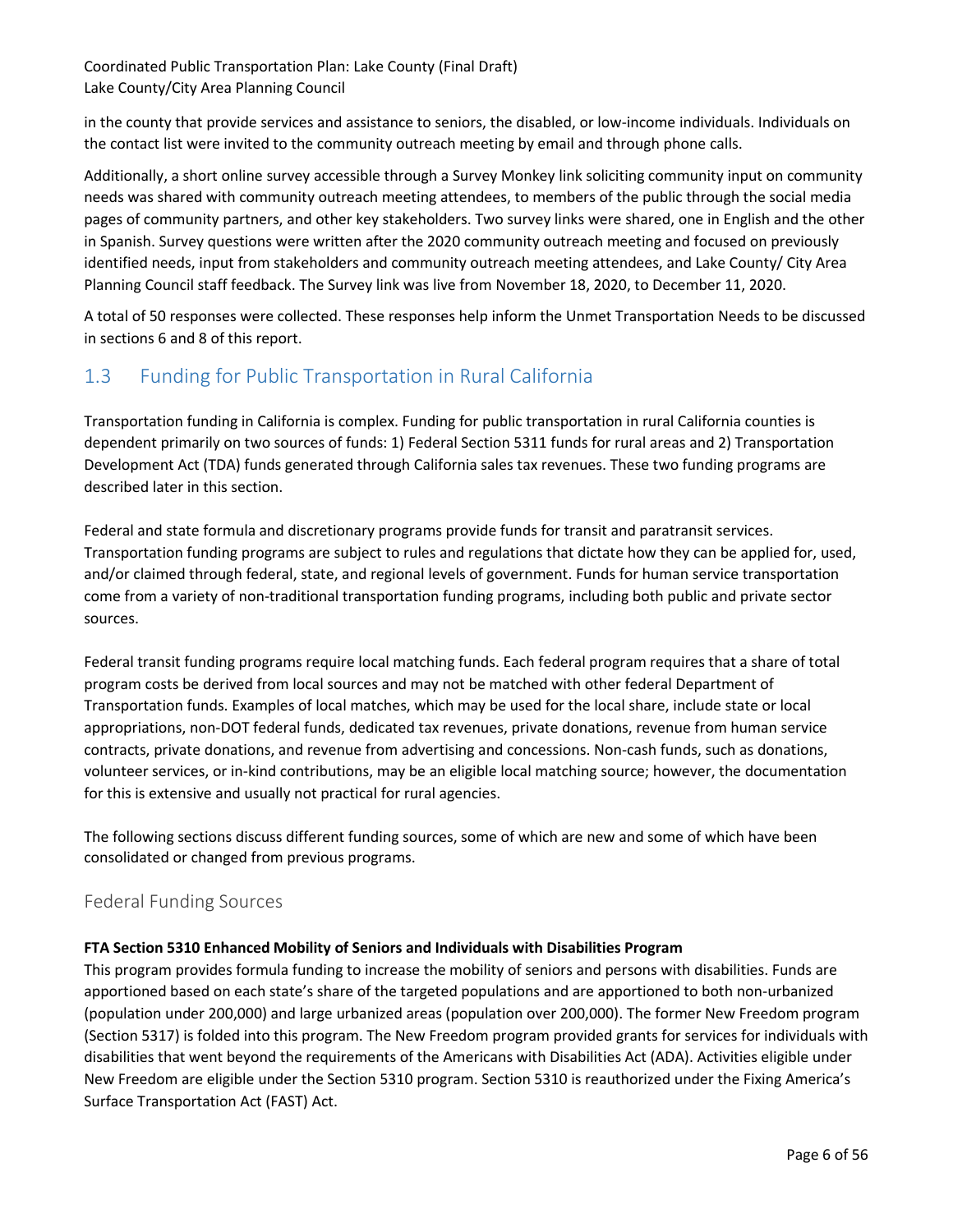As the designated recipient of these funds, Caltrans is responsible for defining guidelines, developing application forms, and establishing selection criteria for a competitive selection process in consultation with its regional partners. State or local government authorities, private non-profit organizations, or operators of public transportation that receive a grant indirectly through a recipient are eligible recipients and sub-recipients for this funding. Projects selected for 5310 funding must be included in a local coordinated plan. The following is an overview of the funding program:

- Capital projects, operating assistance, mobility management, and administration related projects are eligible.
- 20% of program funds must be used on capital projects that are public transportation projects planned, designed, and carried out to meet the special needs of seniors and individuals with disabilities when public transportation is insufficient, inappropriate, or unavailable.
- 50% may be used for operating assistance expenses and New Freedom-type projects:
	- $\circ$  Public transportation projects that exceed the requirements of the ADA.
	- o Public transportation projects that improve access to fixed-route service and decrease reliance by individuals with disabilities on complementary paratransit.
	- o Alternatives to public transportation that assist seniors and individuals with disabilities.
- Statewide Funding Formula
	- $\circ$  60% to designated recipients in urbanized areas with populations over 200,000.
	- o 20% to states for small, urbanized areas (under 200,000 population).
	- o 20% to states for rural areas.
	- $\circ$  Up to 10% of funding is allowed for program administration costs by Caltrans due to state law.
- Funds are apportioned for urban and rural areas based on the number of seniors and individuals with disabilities.
	- $\circ$  Federal share for capital projects, including the acquisition of public transportation services is 80%.
	- o Federal share for operating assistance is 50%.

The national apportionment for FTA Section 5310 in fiscal year (FY) 2019 was over \$278 million and increased to over \$[2](#page-6-0)88 million in FY 2020, with California receiving \$32.3 million.<sup>2</sup>

#### **FTA Section 5311 Formula Grant for Rural Area[s3](#page-6-1)**

The Section 5311 program provides capital, planning, and operating assistance to support public transportation in rural areas with populations less than 50,000. The Section 5311 program, as amended under Moving Ahead for Progress in the 21st Century Act (MAP-21), combines the 5311 program and the repealed 5316 Job Access and Reverse Commute program activities into one program. The goal of the program is to:

- Enhance the access of people in non-urbanized areas to health care, shopping, education, employment, public services, and recreation.
- Assist in the maintenance, development, improvement, and use of public transportation systems in nonurbanized areas.
- Encourage and facilitate the most efficient use of all transportation funds used to provide passenger transportation in non-urbanized areas through the coordination of programs and services.

<span id="page-6-0"></span><sup>&</sup>lt;sup>2</sup> "Table 8: FY 2020 Section 5310 Enhanced Mobility of Seniors and People with Disabilities (Full Year)" [https://www.transit.dot.gov/funding/apportionments/table-8-fy-2020-section-5310-enhanced-mobility-seniors-and](https://www.transit.dot.gov/funding/apportionments/table-8-fy-2020-section-5310-enhanced-mobility-seniors-and-people)[people.](https://www.transit.dot.gov/funding/apportionments/table-8-fy-2020-section-5310-enhanced-mobility-seniors-and-people)

<span id="page-6-1"></span><sup>3</sup> "Table 9: FY 2020 Section 5311 and Section 5340 Rural Area Formula Apportionments, Rural Transportation Assistance Program (RTAP) Allocations, and Appalachian Development Public Transportation Assistance Program (Full Year)" [https://www.transit.dot.gov/funding/apportionments/table-9-fy-2020-section-5311-and-section-5340-rural-area-formula.](https://www.transit.dot.gov/funding/apportionments/table-9-fy-2020-section-5311-and-section-5340-rural-area-formula)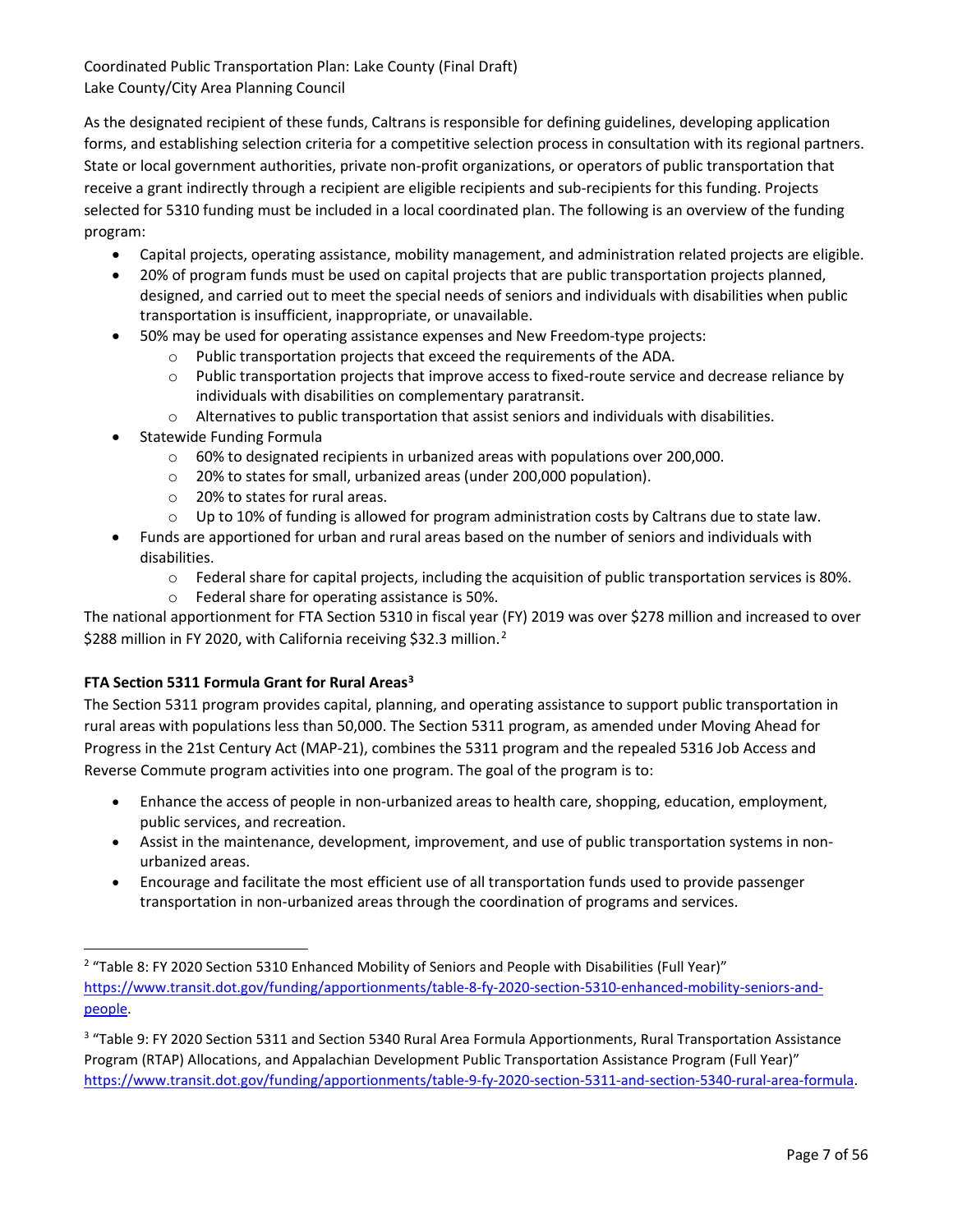• Assist in the development and support of intercity bus transportation.

Program goals also include improving access to transportation services to employment and employment-related activities for low-income individuals and welfare recipients and to transport residents of urbanized and non-urbanized areas to suburban employment opportunities.

Eligible projects under 5311 consists of planning, capital, operating, job access and reverse commute projects, and the acquisition of public transportation services.

- 20% for capital projects
- 50% for operating assistance
- 20% for ADA non-fixed-route paratransit service
- Up to 10% of a recipient's apportionment

Funding is formula-based for rural areas and tribal transit programs.

- Rural Formula
	- $\circ$  83.15% of funds apportioned based on land area and population in rural areas.
	- o 16.85% of funds apportioned on land area, revenue- vehicle miles, and low-income individuals in rural areas.
- Tribal Transit Program
	- o \$5 million discretionary tribal program.
	- o \$30 million tribal formula program for tribes providing transportation.
	- $\circ$  Formula factors are vehicle revenue miles and the number of low-income individuals residing on tribal lands.

Eligible recipients include the following:

- States, Federally Recognized Indian Tribes
- Subrecipients: State or local government authorities, nonprofit organizations, operators of public transportation or intercity bus service that receive funds indirectly through a recipient.

#### **Toll Credit Funds In lieu of Non-Federal Match Funds[4](#page-7-0)**

Federal-aid highway and transit projects typically require project sponsors to provide a certain amount of non-federal funds as a match to federal funds. Through the use of "Transportation Development Credits" (sometimes referred to as toll credits), the non-federal share match requirement in California can be met by applying an equal amount of Transportation Development Credit and therefore allow a project to be funded with up to 100% federal funds for federally participating costs. Caltrans has been granted permission by the FTA to utilize Toll Credits, and in the past has made credits available for FTA Section 5310, 5311, 5316, and 5317 programs. Local agencies may now use other federal funding to replace the required local match for both On-System Local Highway Bridge Program (HBP) projects and Highway Safety Improvement Program projects. With this option, toll credits can be applied to federal funding components in the project to achieve the 100% federal reimbursement rate.

## Non-Traditional Transportation Program Funding

#### **Transportation Alternatives Program (TAP)**

Prior to MAP-21, apportionments of Transportation Enhancements were included in the State Transportation

<span id="page-7-0"></span><sup>4</sup> "Use of Toll Credits in Lieu of Non-Federal Share Match for Local Assistance Federal-Aid Highway Projects" [https://dot.ca.gov/-/media/dot-media/programs/local-assistance/documents/ob/2016/f0012533-ob14-03.pdf.](https://dot.ca.gov/-/media/dot-media/programs/local-assistance/documents/ob/2016/f0012533-ob14-03.pdf)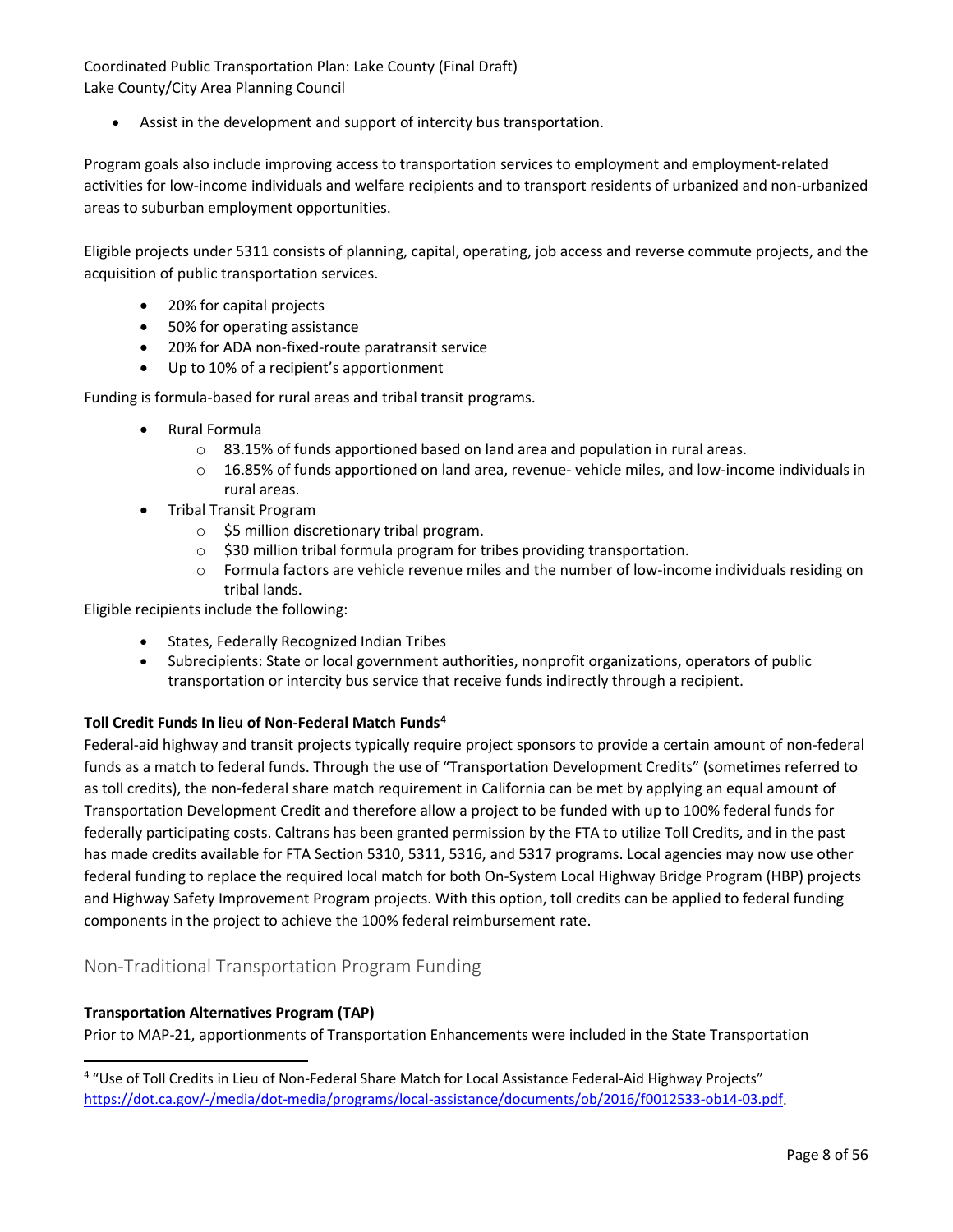Improvement Program (STIP) for each region. MAP-21 replaced Transportation Enhancements with the Transportation Alternatives Program which is funded at 2% of the total of all MAP-21 programs with set-asides. Transportation Alternatives Program projects must be related to surface transportation but are intended to be enhancements that go beyond the normal transportation project functions. Eligible activities include Transportation Enhancements; Recreational Trails; Safe Routes to Schools program; and planning, designing, or constructing roadways within the right-of-way of former interstate routes or other divided highways.

In September 2013, California legislation created the Active Transportation Program (ATP). The ATP consolidates existing federal and state programs, including TAP, Bicycle Transportation Account, and Safe Routes to School into a single program with a focus to make California a national leader in active transportation.

#### **Fixing America's Surface Transportation Act (FAST)[5](#page-8-0)**

The FAST Act was signed into law in 2015 and replaced the MAP-21 Transportation Alternatives Program. The FAST Act essentially built on the changes made through the TAP. The FAST Act offers Surface Transportation Block Grants for transportation alternatives.<sup>[6](#page-8-1)</sup> These set-aside funds include all projects and activities that were previously eligible under TAP, encompassing a variety of smaller-scale transportation projects. Eligible applicants include all entities that were eligible to apply for TAP funds. The FAST Act also allows nonprofit entities responsible for the administration of local transportation safety programs to apply. \$850 million in FAST Act funding per year was made available for FY 2018-2020.[7](#page-8-2)

## State Funding Sources

#### **Transportation Development Act (TDA)**

The California Transportation Development Act has two funding sources for each county that are locally derived and locally administered: 1) the Local Transportation Fund (LTF) and 2) the State Transit Assistance Fund (STA).

LTF revenues are derived from 1/4 cent of the 7.25 cent retail sales tax collected statewide. The California Department of Tax and Fee Administration returns the 1/4 cent to each county according to the amount of tax collected in each county. TDA funds may be allocated under Articles 4, 4.5, and 8 for planning and program activities, pedestrian and bicycle facilities, community transit services, public transportation, and bus and rail projects. Funding allocated from Articles 4 and 8 vary by county and support public transportation systems, research and demonstration, local streets and roads and projects, passenger rail service operations and capital improvements, and administrative and planning costs. Article 4.5 provides up to 5% of remaining LTF funds and supports community transit services for the disabled and those who cannot use conventional transit services.

Prior to approving TDA funds for purposes other than public transportation, specialized transportation, or facilities for bicycles and pedestrians, the Local Transportation Commission, sometimes referred to as the Regional Transportation Planning Agency (RTPA), conducts an annual unmet transit need process which includes a public hearing and assessment of transit. Commission staff and the local SSTAC review public comments received and compare the comments to the adopted definitions to determine if there are unmet transit needs, and whether or not those needs

<span id="page-8-0"></span><sup>5</sup> "A Summary of Highway Provisions[" https://www.fhwa.dot.gov/fastact/summary.cfm.](https://www.fhwa.dot.gov/fastact/summary.cfm)

<span id="page-8-1"></span><sup>6</sup> Transportation Enhancements was replaced with Transportation Alternative Program, which was then replaced by FAST Act Surface Transportation Block Grants.<br><sup>7</sup> "Transportation Alternatives" [https://www.fhwa.dot.gov/fastact/factsheets/transportationalternativesfs.cfm.](https://www.fhwa.dot.gov/fastact/factsheets/transportationalternativesfs.cfm)

<span id="page-8-2"></span>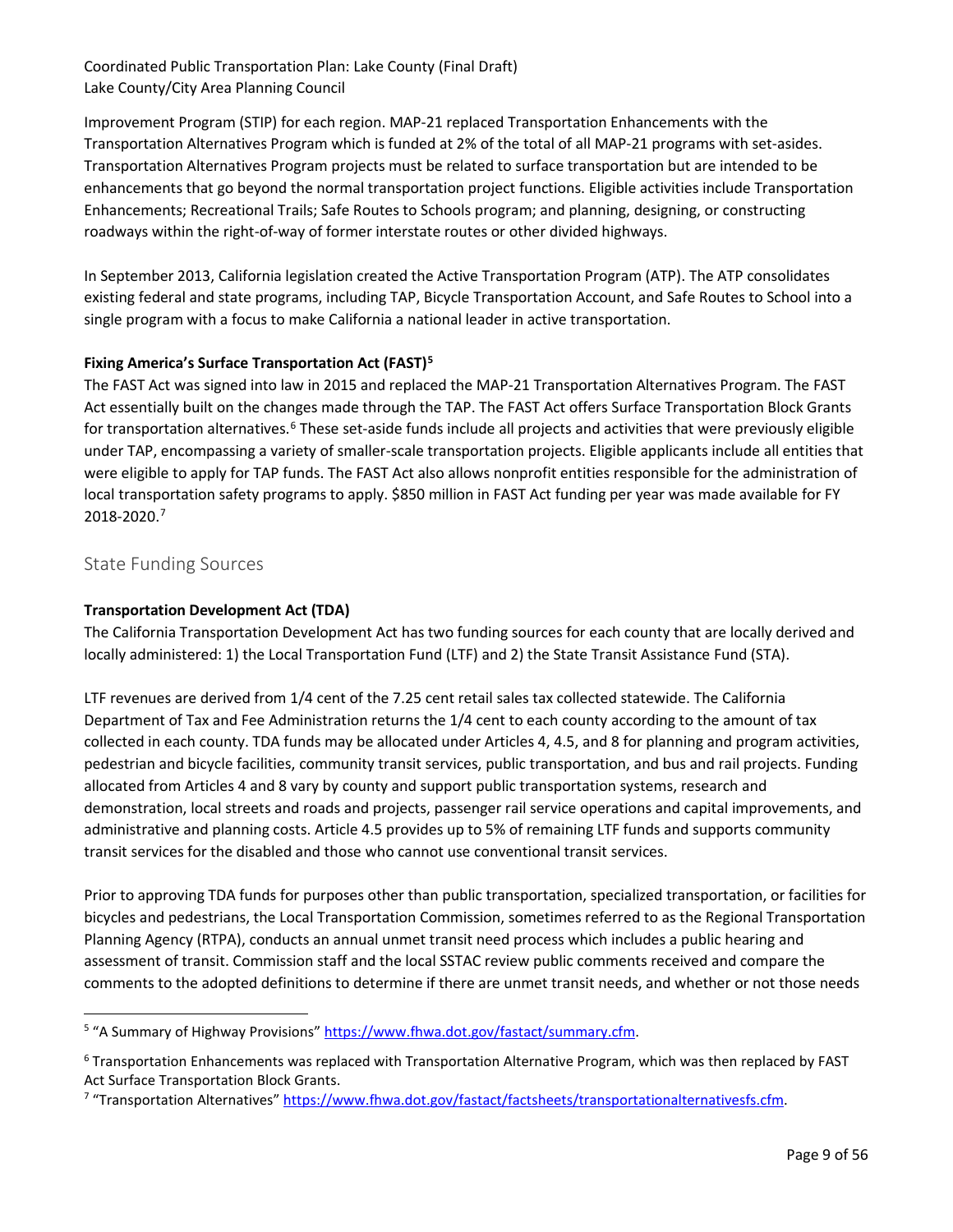are "reasonable to meet." Each RTPA is required to adopt definitions of "unmet transit need" and "reasonable to meet." Any unmet transit needs that are reasonable to meet must be funded before funds can be allocated for streets and roads.<sup>[8](#page-9-0)</sup>

STA are revenues derived from statewide sales taxes on gasoline and diesel fuels. Eligible recipients include public transit operators. STA funds are appropriated by the legislature to the State Controller's Office. The State Controller's Office then allocates the tax revenue, by formula, to planning agencies and other selected agencies. Statute requires that 50% of STA funds be allocated according to population and 50% be allocated according to transit operator revenues from the prior fiscal year. STA is allocated annually by the local transportation commissions based on each region's apportionment. Unlike LTF, they may not be allocated to other purposes. STA revenues may be used only for public transit or transportation services. STA funds will reach approximately \$692.25 million for FY 2021.

#### **State Transportation Improvement Program (STIP)[9](#page-9-1)**

The STIP is a biennial five-year plan adopted by the California Transportation Commission (CTC) for major capital projects of all types. State transportation funds under STIP may be used for state highway improvements, intercity rail, and regional highway and transit improvements. State law requires the CTC to update the STIP biennially, in even-numbered years, with each new STIP adding two new years to prior programming commitments. The current structure of the STIP was initiated by SB45 in 1997. The STIP is constrained by the amount of funds estimated to be available for the STIP period in the fund estimate, which is developed by Caltrans and adopted by the Commission every other odd year. The amount available for the STIP is then constrained by formulas for regional and interregional shares per Streets and Highways Code (Sections 164, 187, 188, and 188.8). Eligible recipients include cities, counties, transit agencies, transit operators, regional planning agencies, and CTCs. STIP funding is estimated to include \$2.6 billion for FY 2021-FY 2025, with \$569.4 million specified for new programming.

# Social Services Funding Sources

This section summarizes a variety of social services funding sources. A portion of the budgets for these sources are used to fund transportation services for clients, patients, and other beneficiaries.

#### **Older Americans Act (OAA)[10](#page-9-2)**

The Older Americans Act was signed into law in 1965 amidst growing concern over seniors' access to health care and their general well-being. The Act established the federal Administration on Aging (AoA) and charged the agency with advocating on behalf of Americans 60 or older. AoA implemented a range of assistance programs aimed at seniors, especially those at risk of losing their independence. Transportation is a permitted use of funds under the Act, providing needed access to services offered by the AoA, nutrition and medical services, and other essential services. No funding is specifically designated for transportation, but funding can be used for transportation under several sections of the OAA, including Title III (Support and Access Services), Title VI (Grants to American Indian Tribes), and the Home and Community-Based Services program.

<span id="page-9-0"></span><sup>&</sup>lt;sup>8</sup> The concept of "unmet needs that are reasonable to meet" is discussed later in this report.

<span id="page-9-1"></span><sup>9</sup> Language and information from this section was taken from the 2014 Report of STIP Balance County and Interregional Shares.

<span id="page-9-2"></span><sup>&</sup>lt;sup>10</sup> "Older Americans Act: Funding Formulas" [https://fas.org/sgp/crs/misc/RS22549.pdf.](https://fas.org/sgp/crs/misc/RS22549.pdf)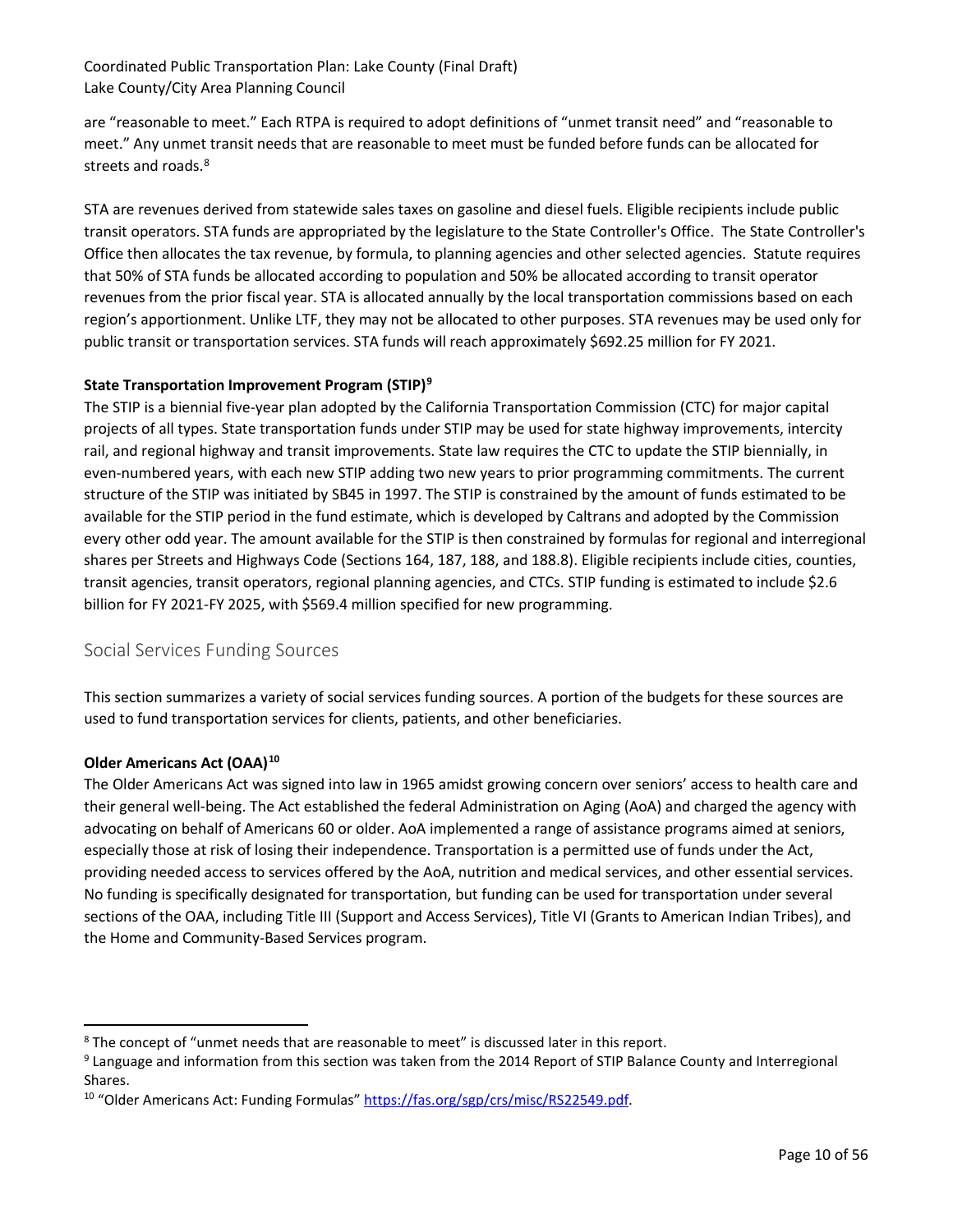Title III(B) funds six programs including supportive services and senior centers. Funds may be used for capital projects and operations, and to purchase and/or operate vehicles and fund mobility management services. 73% of OAA appropriations go to Title III, which consisted of \$138 million in FY 2019 and \$137 million in FY 2020. Eligible recipients include State Units on Aging and Area Agencies on Aging. The state will match funding as listed below:

- 15% state match for Supportive Services and Senior Centers,
- 15% for Congregate and Home-delivered Nutrition Services, and
- 25% for National Family Caregiver Support Program

Title VI funds nutrition and caregiver support services to reduce the need for costly institutional care and medical interventions and responds to the needs of a culturally diverse Native American community.<sup>[11](#page-10-0)</sup> Funds may be used for supportive and nutrition services and transportation services, including rides to meal sites, medical appointments, grocery stores, and other critical daily activity locations. Eligible recipients include Native American Tribal organizations, Alaskan Native organizations, non-profit groups representing Native Hawaiians where the tribal organization represents at least 50 Native elders aged 60 or older. \$34.2 million in grant funds for supportive and nutrition services and \$10.1 million for Native American caregiver programs were made available in FY 2019.

#### **Regional Centers**

Regional centers are nonprofit private corporations that contract with the Department of Developmental Services to provide or coordinate services for individuals with developmental disabilities. They have offices throughout California to provide a local resource to help find and access the many services available to individuals and their families. There are 21 regional centers with more than 40 offices located throughout the state. Regional Centers provide a number of support services, including transportation services. Transportation services are provided so persons with a developmental disability may participate in programs and/or other activities identified in their Individual Program Plan. A variety of sources may be used to provide transportation through public transit; specialized transportation companies; day programs and/or residential vendors; and family members, friends, and others. Transportation services may include help in boarding and exiting a vehicle as well as assistance and monitoring while being transported.

#### **Medi-Cal**

Medi-Cal is California's health care program for low-income children and adults. Medi-Cal will provide assistance with expenses for non-emergency medical transportation and nonmedical transportation trips. Eligible recipients include individuals who receive Medi-Cal through a managed care plan and who have exhausted other available transportation resources. Nonmedical transportation consists of transportation by private or public vehicle for those without transportation while non-emergency medical transportation (NEMT) is defined as transportation by ambulance, wheelchair van, or litter van. Transportation providers submit applications to the California Health and Human Services Agency to participate as a provider in the Medi-Cal program. Transportation expenses constitute less than 1% of Medicaid expenses.

#### **Title XX Social Services Block Grant (SSBG)[12](#page-10-1)**

The SSBG is a flexible source of funds provided by the Department of Social Services. States use SSBG funding to support a variety of social services for vulnerable children, adults, and families to achieve five broad goals, including: reduce dependency, achieve self-sufficiency, protect children and families, reduce institutional care by providing

<span id="page-10-0"></span><sup>&</sup>lt;sup>11</sup> "Services for Native Americans (OAA Title VI)" [https://acl.gov/programs/services-native-americans-oaa-title-vi.](https://acl.gov/programs/services-native-americans-oaa-title-vi)

<span id="page-10-1"></span><sup>12</sup> "SSBG Fact Sheet" [https://www.acf.hhs.gov/ocs/resource/ssbg-fact-sheet.](https://www.acf.hhs.gov/ocs/resource/ssbg-fact-sheet)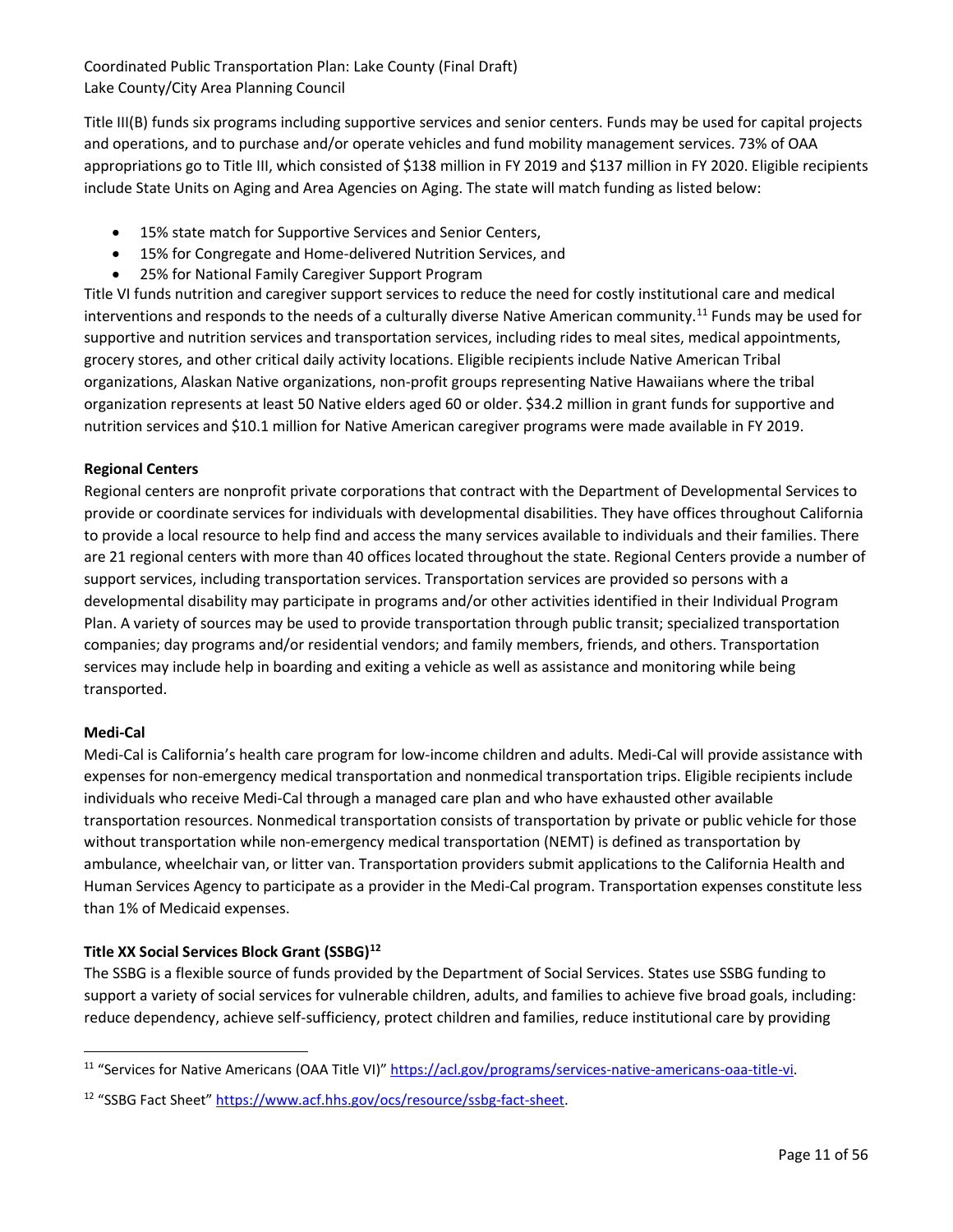home/community-based care, and provide institutional care when other forms of care are not appropriate. SSBGs support programs that allow communities to achieve or maintain economic self-sufficiency to prevent, reduce, or eliminate dependency on social services. SSBGs fund a variety of initiatives organized into 29 service categories, including childcare, child welfare, services for persons with disabilities, transportation, case management services, and protective services for adults. Eligibility is determined by the State, and can include Child Welfare Services, Foster Care, Deaf Access, Community Care Licensing, California Department of Education Child Care, Department of Developmental Services programs. Temporary Assistance to Needy Families (TANF) block grants may also be transferred into SSBG grant programs. Title XX SSBG programs included \$1.7 billion in FY 2019 nationally.

#### **Community Services Block Grant (CSBG)[13](#page-11-0)**

The Community Services Block Grant is provided by the Department of Health and Human Services. CSBG is designed to assist low-income persons through different services: employment, housing assistance, emergency referrals, and nutrition and health. CSBG supports services and activities for low-income persons including the homeless, migrants, and the elderly that alleviate the causes and conditions of poverty in communities. States, federally and staterecognized Native American tribes and tribal organizations, Community Action Agencies, and migrant and seasonal farmworkers' agencies are eligible for this funding. Portions of these funds can be used to transport participants of these programs to and from employment sites, medical and other appointments, and other necessary destinations. \$725 million in grants were provided in FY 2019 and reauthorization is currently pending.

#### **Consolidated Health Center Program[14](#page-11-1)**

Consolidated Health Center Program funds are provided by the Department of Health and Human Services. They are used to offer access to health centers that provide comprehensive primary and preventative health care to diverse and medically underserved populations. Centers provide care at special discounts for people with incomes below 200% of the poverty line. Health centers can use funds for center-owned vans, transit vouchers, and taxi fares. Eligible organizations include all community-based organizations, including tribal-based and faith-based organizations that contribute to patients' health care.

#### **Community Mental Health Services Block Grant**

This program provided by the Department of Health and Human Services provides a flexible fund to support comprehensive, community-based mental health services for those with serious mental illnesses. Funds can be used for a variety of mental illness prevention, treatment, and rehabilitation services. This grant program includes mandatory set-asides for programs addressing the needs of those with early serious mental illness, children with serious mental and emotional disturbances, mobile crisis units, crisis stabilization beds, and crisis call centers. Grants are awarded for both the health services and supporting services including the purchase and operation of vehicles to transport patients to and from appointments. Additionally, funds can be used to reimburse those able to transport themselves. Eligible recipients include states, territories, and county mental health departments. Available national funds included \$723 million in FY 2020 and \$757.6 million in FY 2020.

#### **Substance Abuse Prevention and Treatment Block Grant**

The Substance Abuse Prevention and Treatment Block Grant Program was authorized to provide funds for the purpose of planning, implementing, and evaluating activities to prevent and treat substance abuse among targeted populations and service areas, including pregnant women and women with dependent children, intravenous drug

<span id="page-11-0"></span><sup>13 &</sup>quot;Community Services Block Grant[" https://www.benefits.gov/benefit/825.](https://www.benefits.gov/benefit/825)

<span id="page-11-1"></span><sup>14</sup> "Consolidated Health Centers[" https://www.benefits.gov/benefit/610.](https://www.benefits.gov/benefit/610)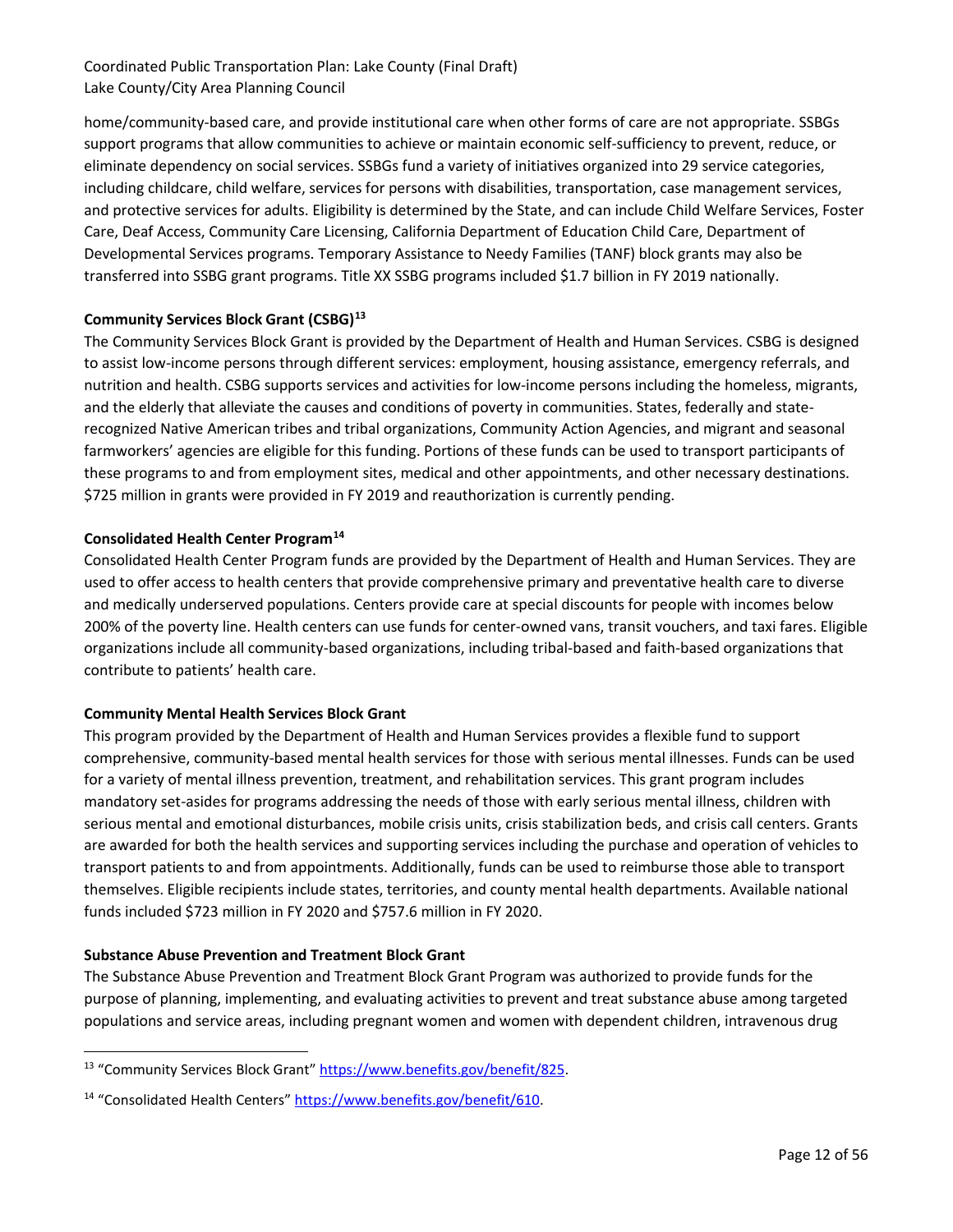users, tuberculosis services and early HIV/AIDS intervention. At least 20% of funds must be spent towards substance abuse primary prevention strategies. Transportation-related services may be broadly provided through reimbursement of transportation costs and mobility management. It is the largest federal program dedicated to improving publicly funded substance abuse prevention and treatment systems.<sup>[15](#page-12-0)</sup> Funds may be used to support transportation-related services such as mobility management, reimbursement of transportation costs, and other services. There is no matching requirement for these funds. Eligible recipients include states, territories, and tribal governments. Program funds included \$1.86 billion in FY 2020 nationwide and are anticipated to apportion \$254 million in FY 2021 for the State[.16](#page-12-1)

#### **Child Care and Development Block Grant (CCDBG)**

This program provides subsidized childcare services to low-income families. Although the grant is not a direct source of transportation funds, services may be covered by voucher payments if childcare providers provide transportation. This can include driving the child to and from appointments, recreational activities, and more. Eligible recipients include states and recognized Native American tribes. There are no matching requirements for discretionary or mandatory funds; however, Medicaid has a matching rate for the remaining portion of mandatory funds. National funds totaled approximately \$5.2 billion in FY 2019 and will increase to \$7.7 billion in FY 2020.

#### **Developmental Disabilities Projects of National Significance**

The purpose of this program is to create and enhance opportunities for individuals with developmental disabilities and their families to contribute to and participate in all facets of community life. Priorities include improving state employment policies and outcomes, collecting data and providing technical assistance, and to support national and state policy that enhances these goals. Projects are awarded for programs that are considered innovative and likely to have significant national impacts. This funding can be used towards a variety of short term (1-5 year) projects addressing critical issues affecting individuals with developmental disabilities and their families, mandatory set-aside for transportation assistance activities, training of personnel on transportation issues pertaining to mental disabilities, and reimbursement of transportation costs. Eligible recipients include state, local, public or private non-profit organizations or agencies. PNS funding totaled \$12 million nationally in FY 2018, including \$1 million for transportation assistance activities for older adults and people with disabilities.

#### **Head Start**

This program provides grants to local public and private agencies to provide comprehensive child development services to low-income children and families and promote school readiness from birth to age five, focusing on local needs. Funds may be used for program expansion and discretionary funds. Head Start programs provide transportation services for children either directly or through contracts with transportation providers. Program regulations require the Head Start makes reasonable efforts to coordinate transportation resources with other human services agencies in the community. Eligible recipients include local public and private non-profit and forprofit agencies. Matching requirements consist of a 20% grantee match through cash and in-kind donations. Head Start funds totaled \$10.1 billion in FY 2019 and increased to \$11.6 billion in FY 2020.

<span id="page-12-0"></span><sup>&</sup>lt;sup>15</sup> "Fact Sheet: Substance Abuse Prevention and Treatment Block Grant" [https://www.samhsa.gov/sites/default/files/sabg\\_fact\\_sheet\\_rev.pdf.](https://www.samhsa.gov/sites/default/files/sabg_fact_sheet_rev.pdf)

<span id="page-12-1"></span><sup>&</sup>lt;sup>16</sup> House Appropriations Bill 2020 Report.

[https://appropriations.house.gov/sites/democrats.appropriations.house.gov/files/FY2020%20LHHS\\_Report.pdf.](https://appropriations.house.gov/sites/democrats.appropriations.house.gov/files/FY2020%20LHHS_Report.pdf)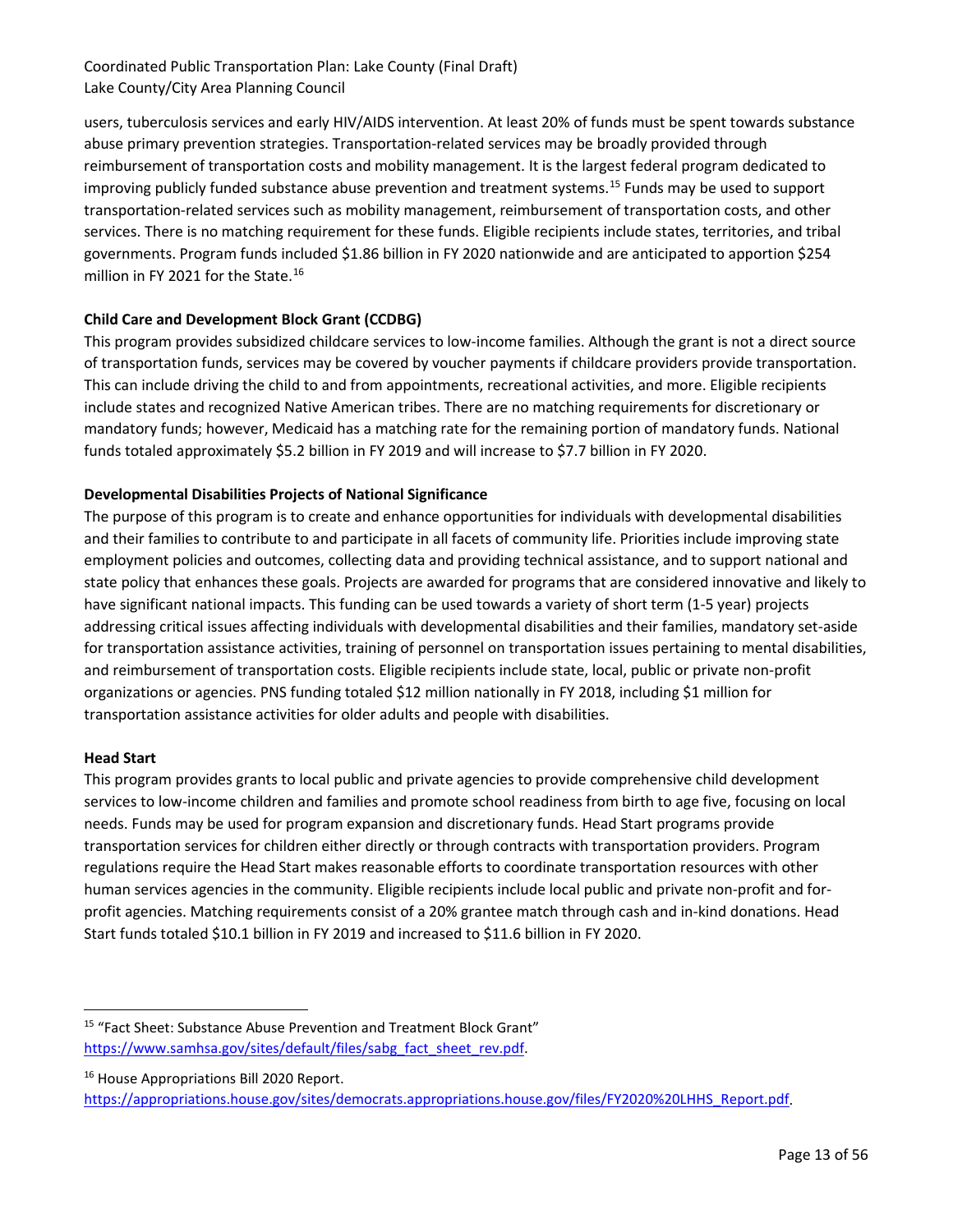#### **Temporary Assistance to Needy Families (TANF)/CalWORKs**

TANF is the federal program that funds CalWORKs. TANF provides temporary cash aid to needy families, including supportive services such as job services, transportation, and childcare. Recipients are required to participate in activities that assist them in obtaining employment. Supportive services are provided to enable recipients to participate in these activities. States, federally recognized Native American tribes, and families defined as eligible in the TANF state plan can receive this funding. TANF funding totaled \$16.6 billion with \$3.7 billion allocated for California, approximately 2.9 billion of which was used to fund maintenance-of-effort expenditures. CalWORKs funding totaled \$4.86 billion in FY 2019 and \$5.25 billion in FY 2020.

#### **Community Development Block Grants (CDBG)[17](#page-13-0)**

CDBG are funds from the federal Department of Housing and Urban Development that are given to the state to disseminate among all eligible local governments. The CDBG program works to ensure decent affordable housing, to provide services to the most vulnerable community members, and to create jobs through the expansion and retention of businesses. Specifically, funds may be used for activities related to housing, real property, public facilities, economic development, public services.

The annual CDBG appropriation is allocated between state and local jurisdictions and are called "non-entitlement" and "entitlement" communities respectively. Entitlement communities are comprised of central cities of Metropolitan Statistical Areas; metropolitan cities with populations of at least 50,000; and qualified urban counties with a population of 200,000 or more (excluding the populations of entitlement cities). Eligible recipients include state and local jurisdictions, where at least 70% must be used for activities that benefit entitlement communities and 30% must be used amongst smaller towns and rural counties. Administration costs in excess of \$100,000 must be matched. CDBG national funding totaled \$3.4 billion in FY 2020 with \$400 million apportioned for California.

#### Other Sources

This section summarizes a number of other transportation support sources.

#### **Private and Non-Profit Foundations**

Many small agencies that target low-income, senior, and/or disabled populations are eligible for foundation grants. Typically, these grants are highly competitive and require significant research to identify foundations appropriate for the transportation of the targeted populations.

#### **Service Clubs and Fraternal Organizations**

Organizations such as the Rotary Club, Soroptimists, Kiwanis, and Lions often pay for special projects. For transportation, they might pay for or help contribute toward the cost of a new vehicle.

#### **AB 2766 (Vehicle Air Pollution Fees)**

California Assembly Bill 2766 allows local air quality management districts to level a \$2 to \$4 per year fee on vehicles registered in their district. These funds are to be applied to programs designed to reduce motor vehicle air pollution as well as towards the planning, monitoring, enforcement, and technical study of these programs. Across the state, these funds have been used for local transit capital and operating programs.

<span id="page-13-0"></span><sup>&</sup>lt;sup>17</sup> "CPD Appropriations Budget/Allocations" [https://www.hud.gov/program\\_offices/comm\\_planning/budget.](https://www.hud.gov/program_offices/comm_planning/budget)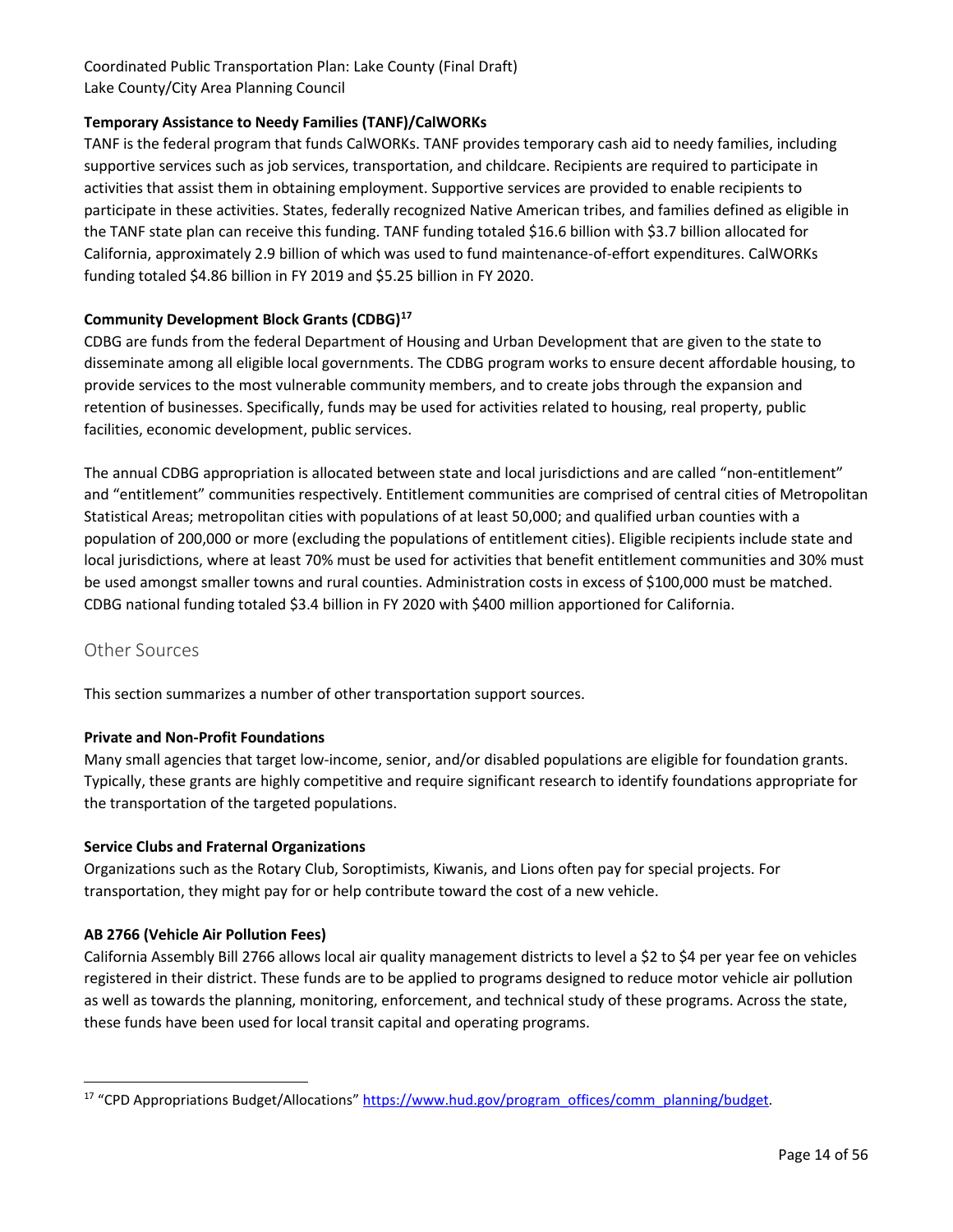#### **Traffic Mitigation Fees**

Traffic mitigation fees are one-time charges on new developments to pay for required public facilities and to mitigate impacts created by or reasonably related to development. There are a number of approaches to charging developers; these fees must be clearly related to the costs incurred as a result of the development with a rational connection between fee and development type. Furthermore, fees cannot be used to correct existing problems or pay for improvements needed for existing development. A county may only levy such fees in the unincorporated area over which it has jurisdiction, while a city must levy fees within the city limits. Any fee program must have the cooperation of all jurisdictions affected.

#### **Advertising**

One modest but important source of funding for many transit services is on-vehicle advertising. Local transit agencies may enhance their efforts by pursuing an advertising program that could lead to discretionary revenue. However, it is important to consider that managing an advertising program requires staff time and can potentially overload vehicle aesthetics with excessive advertising.

#### **Contract Revenues**

Transit systems can also generate income from contracted services. Social service providers, employers, higher education institutions, and other entities may contract with local transit services. These contracted revenues can form important funding streams for local transit service agencies. This may involve subsidizing dedicated routes or contributing funds to the overall transit system.

#### **Employer and Member Transportation Programs**

Businesses and other local agents with workers, visitors, and/or members with transportation needs are sometimes willing to provide transportation to fill their needs. This may not be limited to employment sites but could also include transportation to recreational activities, shopping destinations, and medical appointments. These programs have their own buses and routes that may involve coordination of their transportation efforts with other transportation programs and services. For example, some vacation resorts or tribal casinos provide multi-purpose transportation services.

#### **In-Kind**

In-kind contributions can take many forms. Donations can range from financial contributions to the donation of a vehicle, a transit bench, and right of way for bus stops as well as contributions by local businesses in the form of featuring transit information and/or selling transit tickets.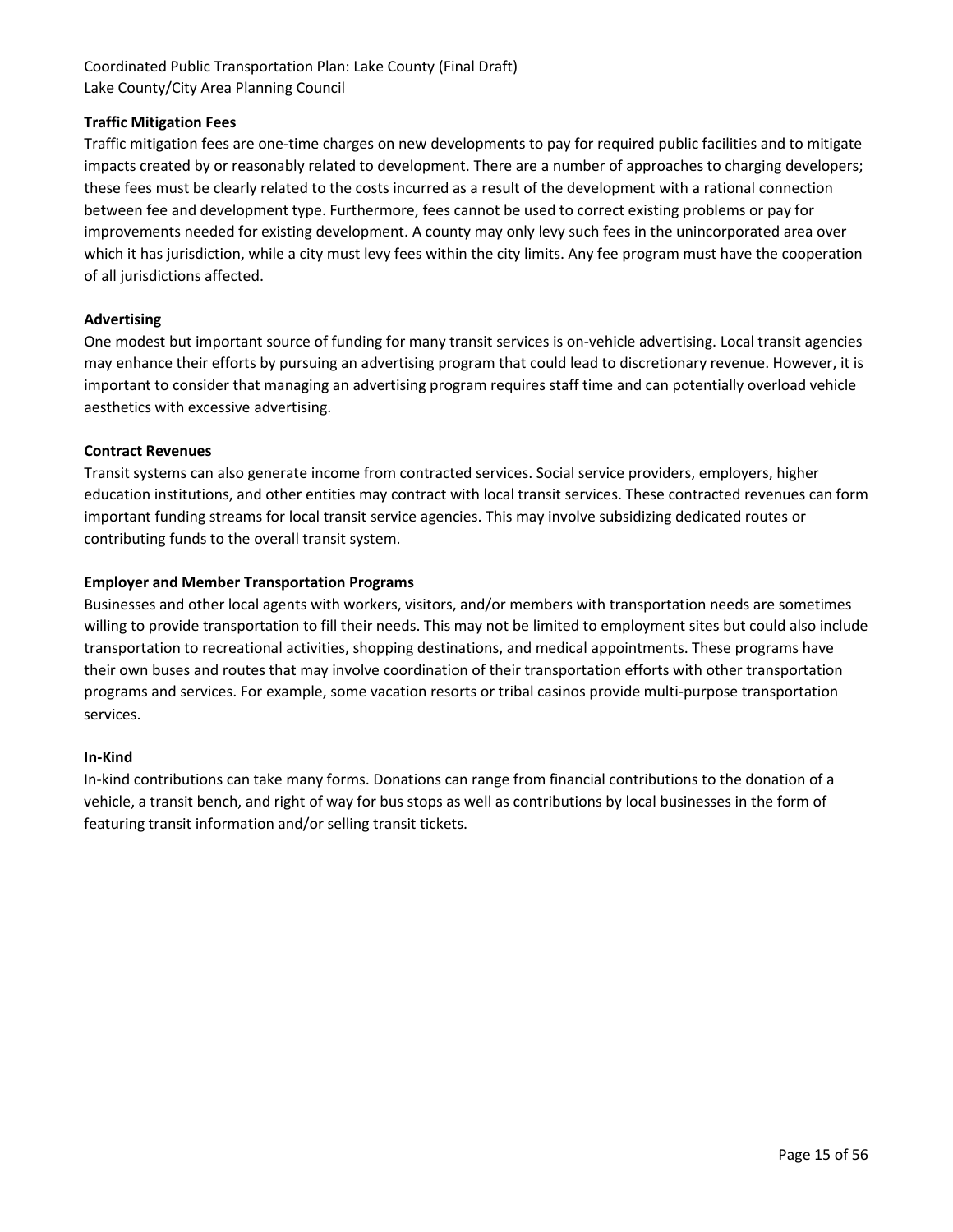# <span id="page-15-0"></span>2 Demographics Profile<sup>[18](#page-15-3)</sup>

# <span id="page-15-1"></span>2.1 Target Population Characteristics

# County Data

Nationwide, transit system ridership is drawn largely from various groups of persons who make up what is often called the "transit-dependent" population. This category, also described as transportation disadvantaged, includes elderly persons, persons with disabilities, and low-income persons. In addition, veterans, members of households with no available vehicles, and passengers with limited English proficiency may have transportation needs that differ from the general public.

Lake County has an estimated total population of 64,148 or 0.16% of California's population. The proportion of the county's population that is transit-dependent is higher than both state and national averages. Figure 1 and Table 1 below provide population characteristics, including details of the key demographic groups for this report: seniors, individuals with disabilities, and low-income individuals. For comparison, the total population and percent of these demographic groups are also presented for California and the United States.<sup>[19](#page-15-4)</sup>



<span id="page-15-2"></span>*Figure 1: Population Trendline 2020-2040*

Source: Source: U.S. Census Bureau, Annual Estimates for the Resident Population for Counties. California Department of Finance, P-1. Vintage 2019 (2020.1.10) County Population Projections. California Department of Transportation, Vintage [20](#page-15-5)19 Long-Term Socio-Economic Forecasts by County.<sup>20</sup>

<span id="page-15-3"></span><sup>&</sup>lt;sup>18</sup> The language and information from this section were taken from Lake County's 2014 Coordinated Plan-Human Services Transportation Plan and 2018 American Community Survey

<span id="page-15-4"></span><sup>&</sup>lt;sup>19</sup> Data from the State of California's Department of Finance is also referenced in this section. Note that the data from the U.S. Census Bureau and Department of Finance slightly differ from one another because of years the data represent as well as differences in the sources of data and methodology of calculation.

<span id="page-15-5"></span><sup>&</sup>lt;sup>20</sup> Data from the Caltrans Long-Term Socio-Economic Forecast for Lake County is also referenced in this section. Note that the data from Caltrans and Department of Finance slightly differ from one another because of years the data represent as well as differences in the sources of data and methodology of calculation.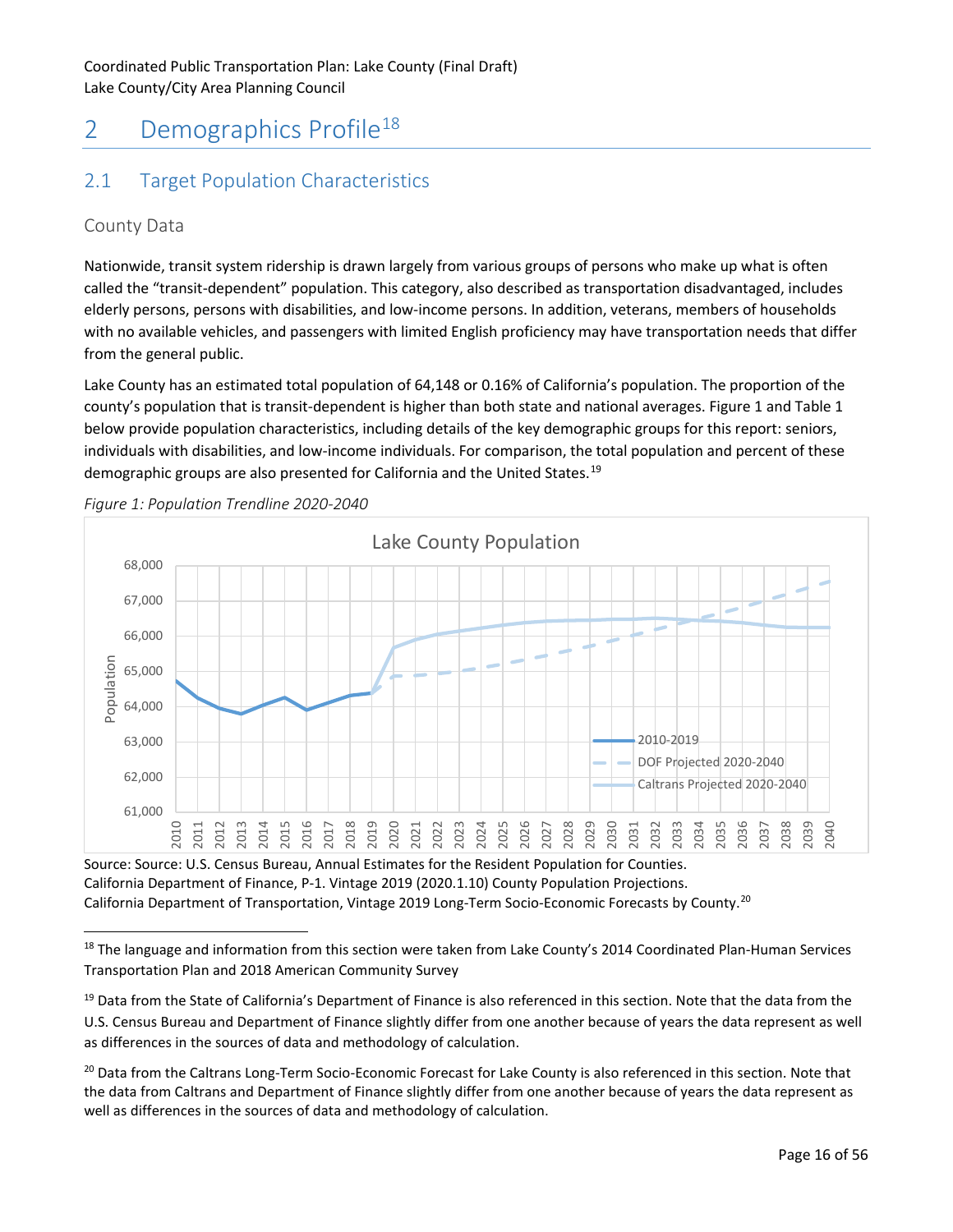The population of Lake County has seen tremendous growth since its founding. This growth is projected to continue in the coming decades.

| Area                 | <b>Total Population</b> | % persons aged<br>$65+$ | % persons $w/$<br>disability | % poverty<br>level | % veterans | % speak English<br>less than "very<br>well" |
|----------------------|-------------------------|-------------------------|------------------------------|--------------------|------------|---------------------------------------------|
| Lake                 | 64,148                  | 21.7%                   | 20.1%                        | 18.4%              | 9.9%       | 6.4%                                        |
| California           | 39,148,760              | 13.6%                   | 10.4%                        | 12.8%              | 5.4%       | 18.1%                                       |
| <b>United States</b> | 322,903,030             | 15.2%                   | 12.6%                        | 13.1%              | 7.5%       | 8.5%                                        |

#### <span id="page-16-0"></span>*Table 1: Target Population Characteristics*

Source: U.S. Census Bureau: American Community Survey (ACS), 2018 5-year Estimate \*Source: U.S. Census Bureau: Small Area Income and Poverty Estimates (SAIPE), 2018

# Changes among Target Populations

#### Figure 2 provides information reflecting the changes among target populations in recent years.



<span id="page-16-1"></span>*Figure 2: Changes among Target Populations*

Source: U.S. Census Bureau: American Community Survey (ACS), 2012 and 2018 5-year Estimate \*Source: U.S. Census Bureau: SAIPE, 2012 and 2018

# Older Adults

To better understand how the older adult population in Lake County is changing, refer to Table 2, which shows the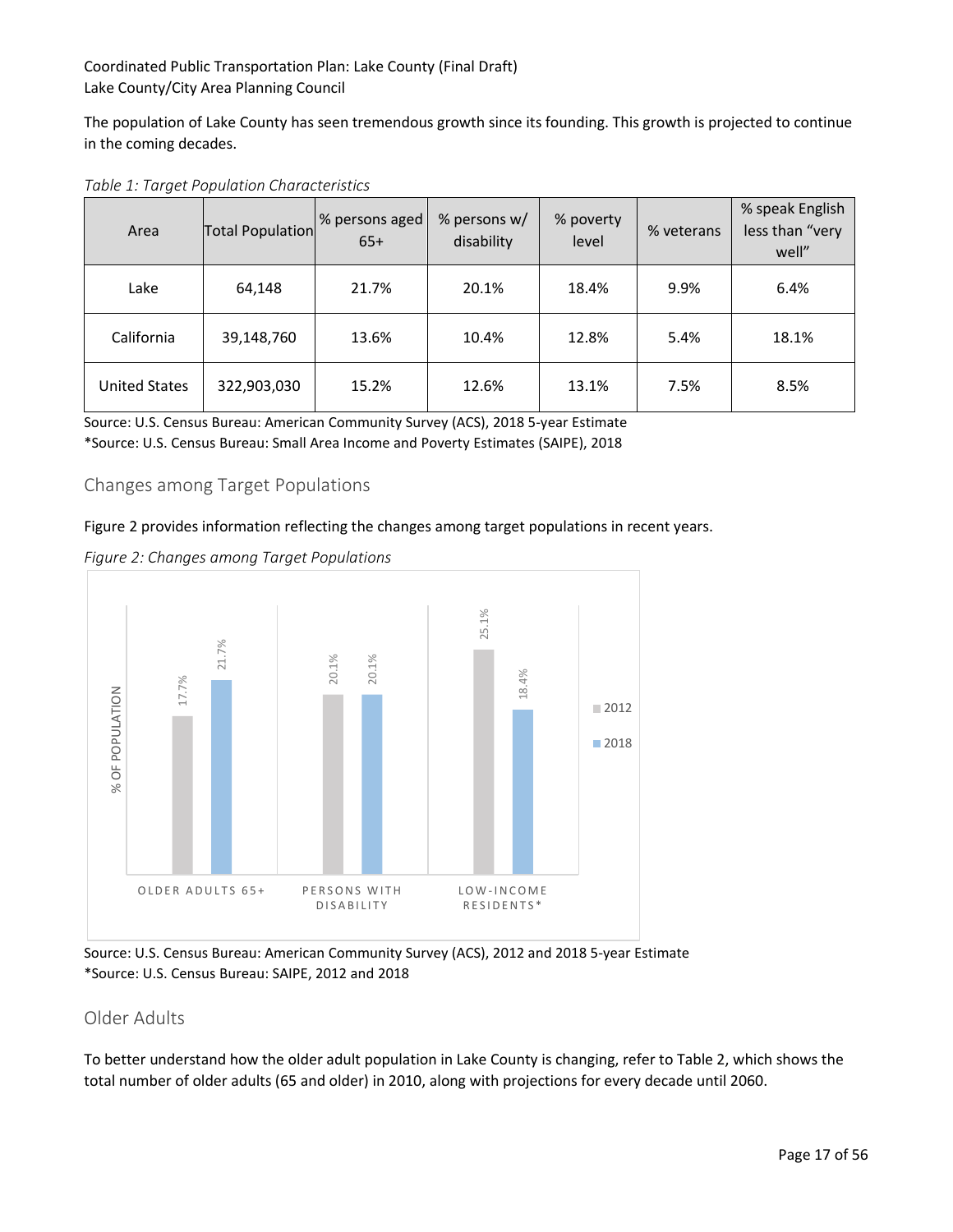Using California's Department of Finance population projection data, between 2010 and 2060, Lake County's population that is over the age of 65 is expected to grow by 7% (see Table 2). However, the population under 65 is projected to grow by 19%. By 2060, approximately 16% of the County's population will be older adults, a decrease from 2010. This contrasts with many other counties in California, where the older adult population is growing.

|                            |        |        |        |        |        |        | Population          |
|----------------------------|--------|--------|--------|--------|--------|--------|---------------------|
| Age Group                  | 2010   | 2020   | 2030   | 2040   | 2050   | 2060   | Change<br>2010-2060 |
| Under 65                   | 53,546 | 50,160 | 49,188 | 52,794 | 57,389 | 63,785 | 19.1%               |
| 65-74<br>(Young Retirees)  | 6,590  | 8,125  | 8,010  | 5,192  | 5,183  | 5,469  | $-17.0%$            |
| 75-84<br>(Mature Retirees) | 3,517  | 5,216  | 6,467  | 6,588  | 4,430  | 4,453  | 26.6%               |
| $85+$<br>(Seniors)         | 1,395  | 1,370  | 2,209  | 2,981  | 3,300  | 2,370  | 69.9%               |
| Subtotal Pop:<br>Age $65+$ | 11,502 | 14,711 | 16,686 | 14,761 | 12,913 | 12,292 | 6.9%                |
| % Older Adults             | 17.7%  | 22.7%  | 25.3%  | 21.9%  | 18.4%  | 16.2%  | $-8.6%$             |

<span id="page-17-0"></span>*Table 2: Population Projections for Older Adults*

Source: California Department of Finance, State and County Population Projections by Major Age Groups, January 2020

## People with Disabilities<sup>[21](#page-17-1)</sup>

According to the ACS, 20.1% of the non-institutionalized population of Lake County population has a disability. This proportion is much higher than both the state and national average (see Table 1). In Lake County, the top three disability issues for those disabled under 18 are cognitive, self-care, and vision difficulties. For those disabled between ages 18 and 64, the top three disability issues are cognitive, independent living, and ambulatory difficulties. For those 65 and older, the top three disability issues are ambulatory, self-care, and independent living difficulties. 42.7% of the non-institutionalized population in Lake County that is 65 and older has a disability

These disability statistics, which cover six disability types, were produced based on questions introduced to the ACS in 2008.<sup>22</sup> Because of changes in questions, one must be cautious when comparing previous Census/ACS disability data.

# Low-Income Residents

According to the Small Area Income and Poverty Estimates (SAIPE) produced by the U.S. Census Bureau, 11,689 persons, or 18.4% of the population, in Lake County live below the federal poverty level. In the past decade, the Lake County poverty rate has been consistently higher than both state and national rates, currently 12.8% and 13.1%, respectively.

<span id="page-17-1"></span><sup>&</sup>lt;sup>21</sup> "Disability." ACS.<https://www.census.gov/topics/health/disability/guidance/data-collection-acs.html>

<span id="page-17-2"></span> $22$  For more information, please visit the Census Bureau's page on Disability and American Community Survey at [https://www.census.gov/topics/health/disability/guidance/data-collection-acs.html.](https://www.census.gov/topics/health/disability/guidance/data-collection-acs.html)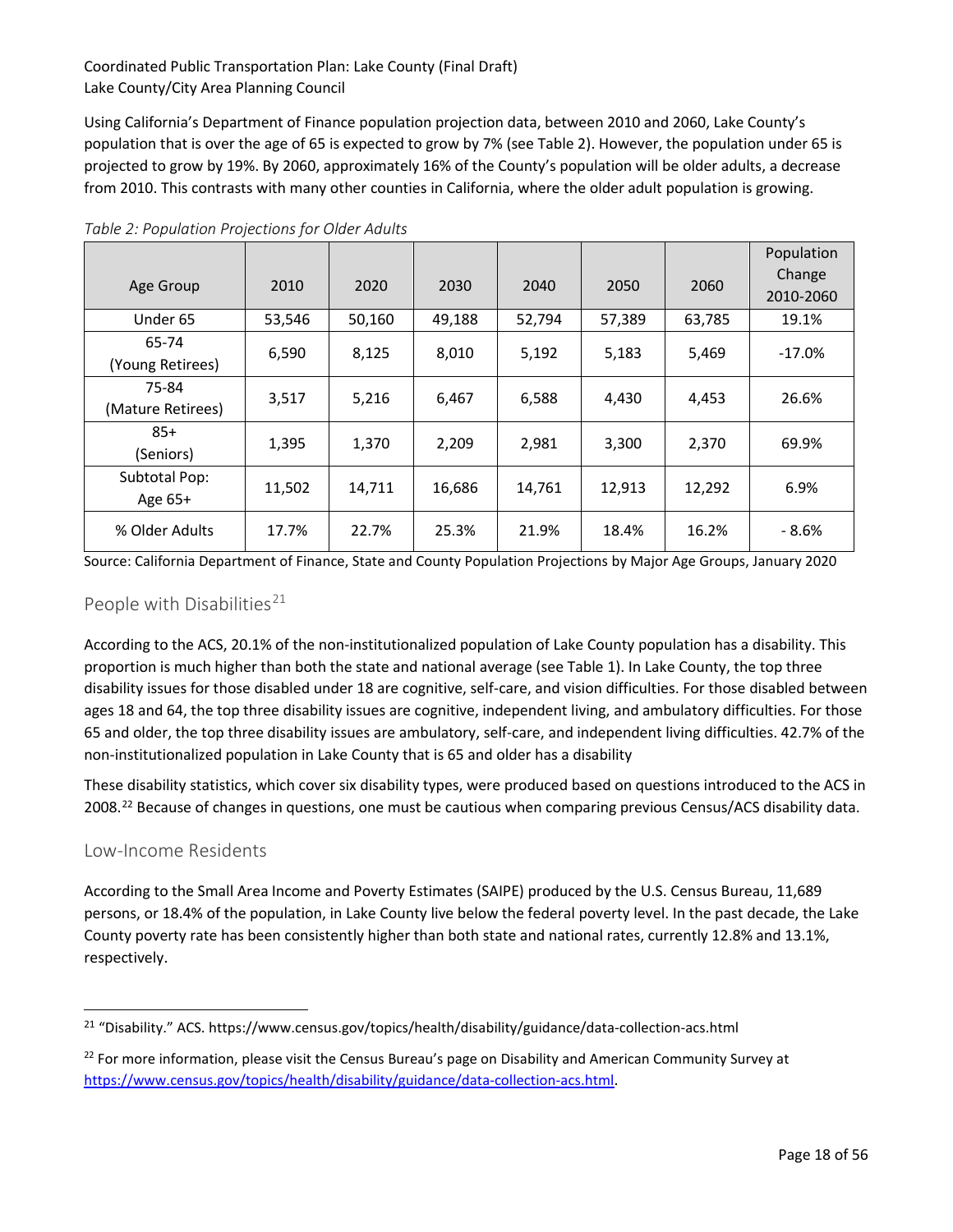<span id="page-18-0"></span>*Figure 3: Poverty Rate (2008-2018)*



Source: U.S. Census Bureau: SAIPE, 2008-2018

## Vehicle Access

The vehicle availability of Lake County households is examined in Table 3. While 2018 ACS data shows that the majority of households have access to one or more vehicles, 6.9%, or over 1,700 households, do not.

<span id="page-18-1"></span>*Table 3: Household Vehicle Availability*

| Households with:   |       |
|--------------------|-------|
| 0 vehicle          | 6.9%  |
| 1 vehicle          | 34.3% |
| 2 vehicles         | 35.2% |
| 3 or more vehicles | 23.7% |

Source: U.S. Census Bureau: ACS, 2018 5-year Estimate, Physical Housing Characteristics for Occupied Housing Units

Table 4 below summarizes the mode of transportation utilized by the working population. The majority (71%) of all workers are driving alone, while less than 1% of workers utilize public transportation as a means of transportation to work.

<span id="page-18-2"></span>*Table 4: Means of Transportation to Work*

| Working population (16 years and over in households) | 22,475 |
|------------------------------------------------------|--------|
| Travel to work by:                                   |        |
| Car, truck, van - drove alone                        | 71.0%  |
| Car, truck, van - carpooled                          | 11.2%  |
| Public transport                                     | 0.6%   |
| Walked                                               | 3.4%   |
| Taxi, motorcycle, bike, other                        | 0.6%   |
| Work at home                                         | 13.2%  |

Source: U.S. Census Bureau: ACS, 2018 5-year Estimate, Means of Transportation to Work by Vehicles Available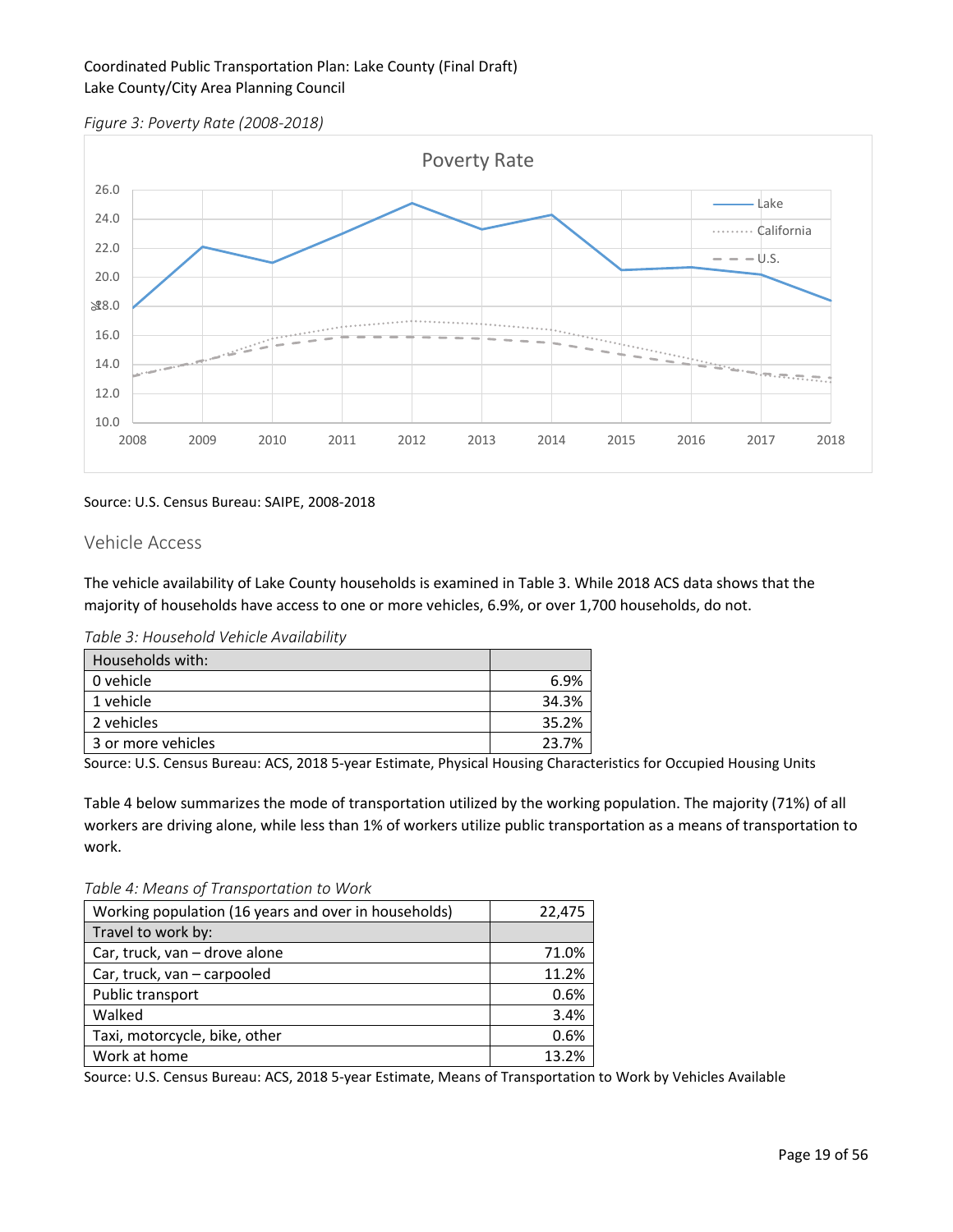# <span id="page-19-0"></span>2.2 Distribution of Transit Services and Persons

Lake County has a population density of approximately 51 persons per square mile of land. For comparison, the population density for the state of California is 256 persons per square mile. The population is clustered in the central and lower portions of the county. There are additional pockets of density in areas that include Middletown, Cobb, Clearlake Oaks, and Upper Lake. Many of the county's residents live on the shores of Clear Lake. Considering 2012 U.S. Census data, 82% of the County's population live within ¾ mile of a Lake Transit route.

<span id="page-19-1"></span>*Figure 4: Population Density*

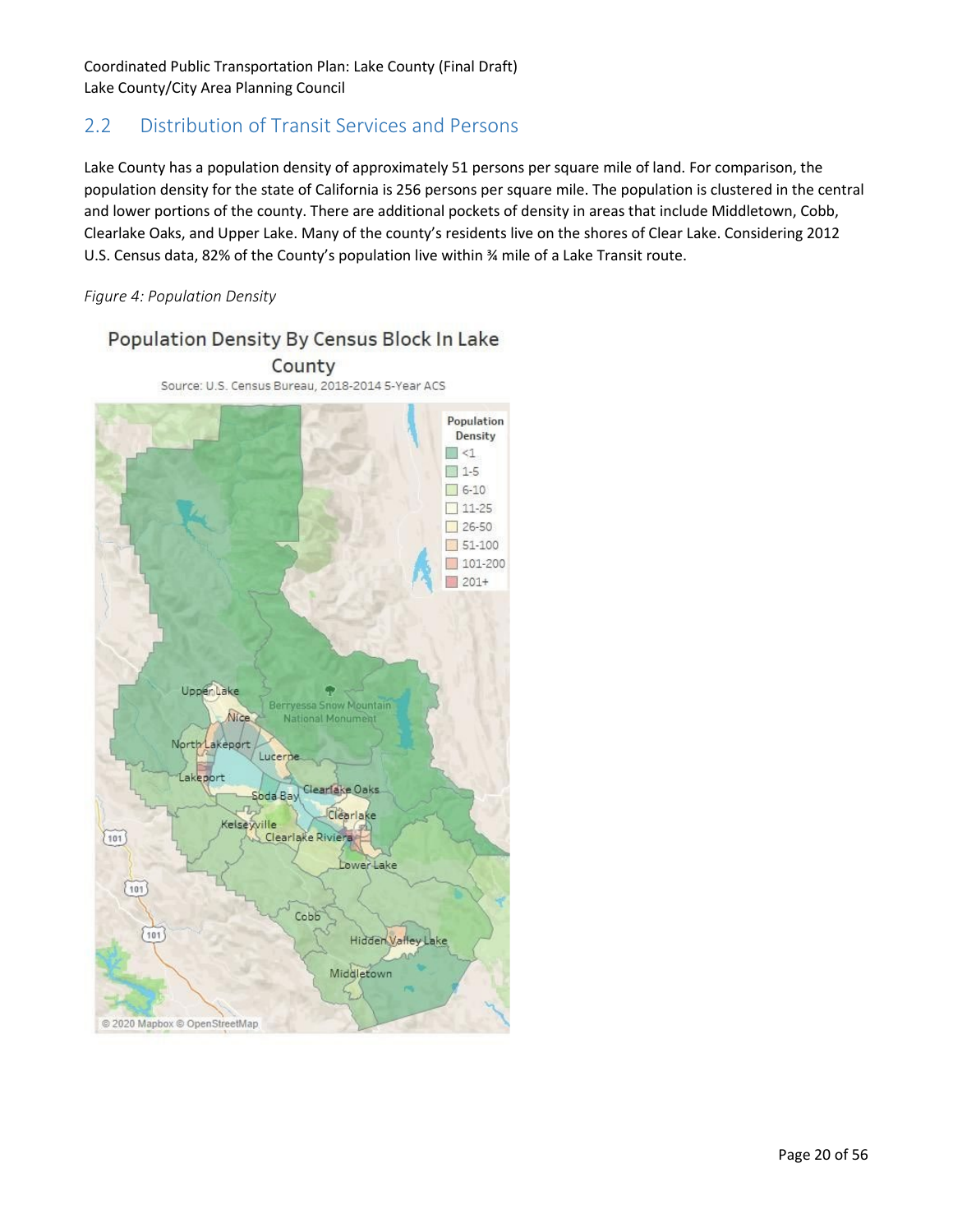# <span id="page-20-0"></span>3 Existing Transportation Resources

This section documents the various transit providers and resources that serve Lake County, including public, private, and social service providers. Particular focus is given to providers that meet the transportation needs of older adults, persons with disabilities, and persons of low income.

Regional Transportation Planning Agency (RTPA): Lake Area Planning Council

Coordinated Transportation Services Agency (CTSA): Lake Links

# <span id="page-20-1"></span>3.1 Key Origins and Destinations

Key origins and destinations for Lake County residents include:

County of Lake, Lakeport – Countywide Lake County Career Center – Lakeport Lake County Department of Mental Health – Lucerne, Clearlake Lake County Department of Social Services – Lower Lake Lakeport Senior Center – Lakeport Rocky Point Care Center – Lakeport Lucerne-Alpine Senior Center – Lucerne Middletown Senior Center – Middletown Adventist Health Clear Lake Hospital – Clearlake Sutter Lakeside Hospital – Lakeport Konocti Vista Casino Resort – Lakeport Robinson Rancheria Resort & Casino – Nice Twin Pine Casino – Middletown Scully Packing Co. LLC – Finley Wal-Mart – Clearlake

Popular out-of-county destination cities for medical appointments include Santa Rosa, Ukiah, Oakland, San Francisco, St. Helena/Deer Park, Sacramento, and Willits.

# <span id="page-20-2"></span>3.2 Public Transit Service

#### Lake Transit Authority (LTA)

Lake Transit Authority (LTA) provides public transit services throughout Lake County and operates connecting routes to intercity and regional bus services in Napa and Mendocino counties. Curb-to-curb demand response service is available within ¾ mile of the local circulator routes in Clearlake, Lower Lake, and Lakeport. The fixed route and Dial-A-Ride system is contracted through ParaTransit, a private company headquartered in Bremerton, Washington.

**Regional and Intercity Routes:** Lake Transit operates six routes that provide service throughout Lake County and offer connections between the larger cities and population centers.

• Route 1 (North Shore Clearlake to Lakeport): Route 1 travels along the north shore of Clear Lake between the cities of Lakeport and Clearlake. Service is also provided to the towns of Upper Lake, Nice,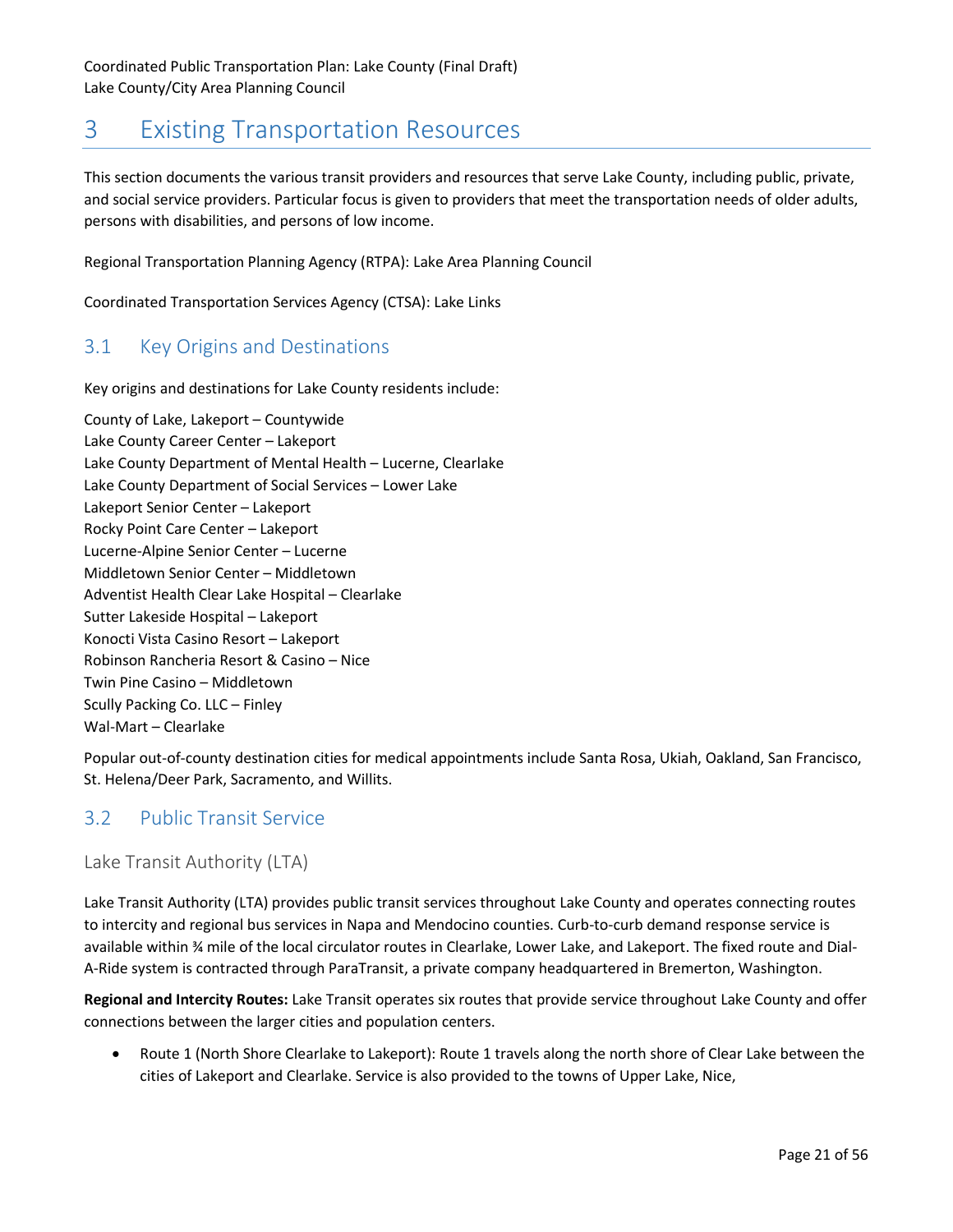> Lucerne, Glenhaven, and Clearlake Oaks. This route operates on weekdays between 6:00 AM and 7:08 PM and Saturdays between 7:00 AM and 7:08 PM, with headways that range from one to two hours.

- Route 2 (Highway 175, Kit's Corner to Middletown): Route 2 travels between Middletown and Kit's Corner along Highway 175. Travel can be made to the areas of Anderson Springs, Cobb, Hoberg, and Loch Lomond. Route 2 only operates on weekdays between the hours of 6:35 AM and4:22 PMM. The bus travels northbound with two-hour headways in the morning hours; all other runs have four-hour headways.
- Route 3 (Highway 29, Clearlake to Deer Park): Route 3 operates four daily roundtrips between the city of Clearlake to the cities of Calistoga and Deer Park in Napa County. This service operates on weekdays and Saturdays fro6:10 AMAM 6:54 PM4PM. Headways range from two to five hours depending on the time of day.

Transfers between Route 3 and Napa's VINE Route 10, Calistoga Shuttle, or St. Helena Shuttle are free. Lake Transit accepts transfers from any of these three Napa transit services and they accept the Lake Transit Route 3 transfer.

- Route 4 (South Shore, Clearlake to Lakeport): Route 4 travels along the south shore of Clear Lake along Highway 29, between Lakeport and Clearlake. Stops are also available in Lower Lake and Kelseyville. Route 4 operates on weekdays and Saturdays between 6:00 AM and9:19 PMM with one to three-hour headways.
- Route 4a (Soda Bay, Kit's Corner to Lakeport): Route 4a services Soda Bay, traveling from Kit's Corner and ending with a clockwise loop through the City of Lakeport. Stops are also made in Kelseyville and Finley. This route has three runs daily and operates on weekdays only from 9:16 AM to6:03 PMM with two to five-hour headways.
- Route 7 (Lakeport to Ukiah): Route 7 provides a connection from the City of Lakeport to Mendocino County to the City of Ukiah. Route 7 travels through Upper Lake and Blue Lakes to provide access to the VA Clinic, Amtrak, Mendocino College, and the Ukiah Airport. This route provides four runs daily in each direction, operating on weekdays and Saturdays between7:55 AMM an8:28 PMPM. Headways range from two to five hours.

LTA accepts Mendocino Transit Authority (MTA) transfers for a \$1.00 discount to ride on LTA Route 7, where trips originate in Mendocino County. MTA also accepts LTA Route 7 transfers to ride their system for free.

**Clearlake and Lower Lake Local Service:** LTA also operates four local bus routes that circulate in and around Clearlake, Lower Lake, and Lakeport.

- Route 10 (Clearlake/Clearlake Park North Loop): Route 10 operates on weekdays and Saturdays with onehour headways, fr5:19 AM9AM7:33 PM33PM. This route travels as far north as Bush Street to Highway 53 and Main Street in Lower Lake to the south, providing access to the Clearlake Park Post Office, VA Clinic, and Lake County Social Services.
- Route 11 (The Avenues): Route 11 operates on weekdays and Saturdays with one-hour headways, 5:40 AM:40A7:09 PM:09PM. The route covers from the Walnut Grove Apartments to the north to Yuba College and Walmart to the south, providing access to Adventist Health Clearlake Hospital.
- Route 12 (Clearlake/Lower Lake South Loop): Route 12 runs on weekdays and Saturdays from 7:00 AM to3:49 PMM with one-hour headways. This route covers the southern portion of Clearlake and Lower Lake by stopping at Old Highway 53 and Main Street, Lower Lake High School, and Lake County Social Services.

Lakeport Local Service:

• Route 8 (Lakeport City): Route 8 operates within the City of Lakeport, traveling as far north as Sutter Lakeside Hospital and as far south as Mendocino College. Stops are also available at K-Mart on Main Street. Service runs weekdays and Saturdays from 6:14 AM to 8:20 PM with one to two-hour headways.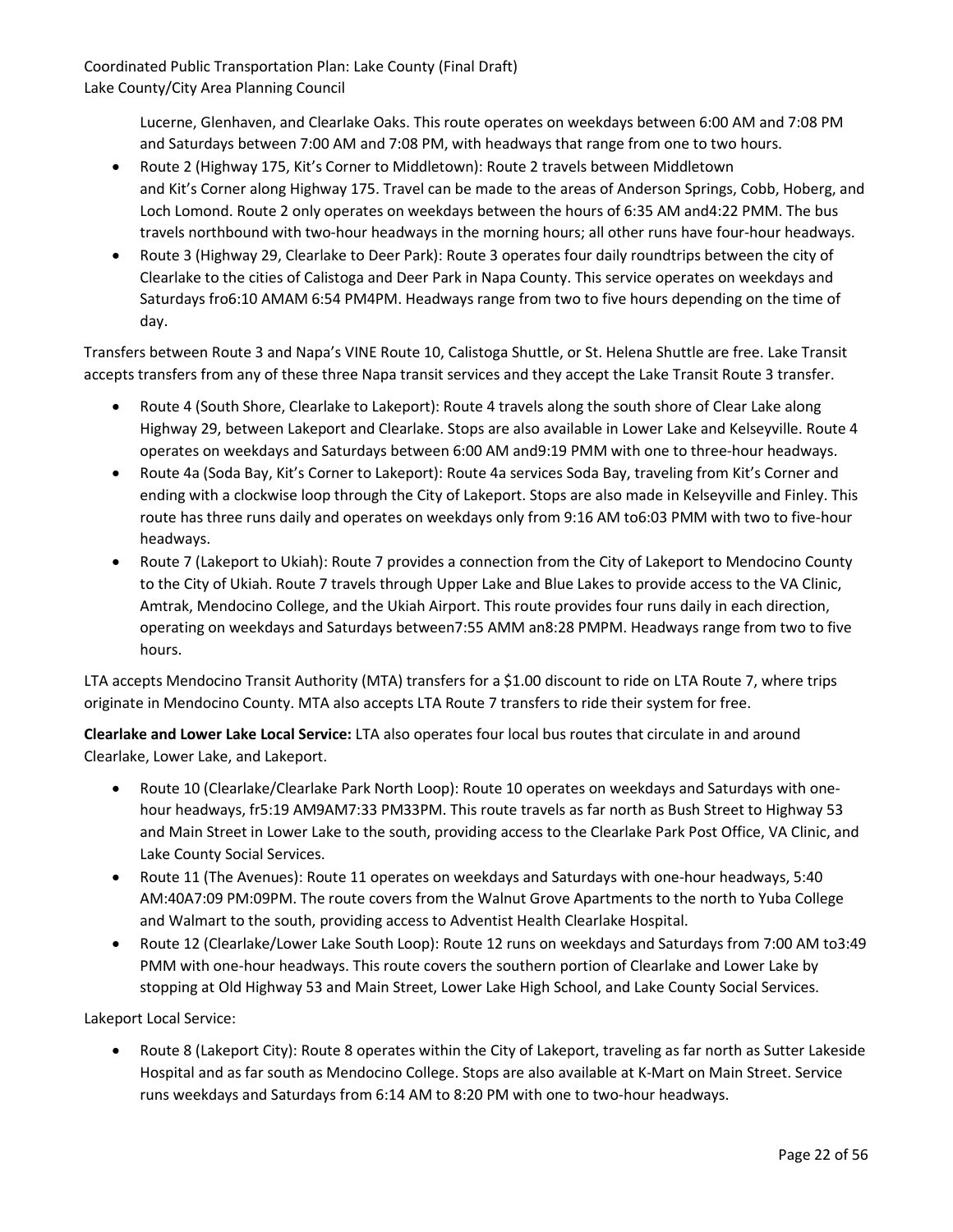**Dial-A-Ride/Flex Stop:** Lake Transit offers Clearlake/Lower Lake Dial-A-Ride and Lakeport Dial-A-Ride during the same days and hours as the local bus routes.

In areas that are not served by LTA's Dial-A-Ride system, Flex Stop deviated fixed route service is available when a deviation is requested by the rider. The bus will travel up to one mile off its regular route to provide service at the curb.

|                                               | General<br>Public | ADA & Elderly<br><b>Discount</b> | 2 Children age 5<br>and under (w/<br>paying adults) |
|-----------------------------------------------|-------------------|----------------------------------|-----------------------------------------------------|
|                                               | Local             |                                  |                                                     |
| <b>Bus Routes</b>                             | \$1.25            | \$0.75                           |                                                     |
| Flex Stop Adds                                | \$5.00            | \$0.75                           |                                                     |
|                                               | Regional          |                                  |                                                     |
| <b>Bus Routes</b>                             | \$2.25            | \$1.50                           |                                                     |
| Flex Stop Adds                                | N/A               | \$1.25                           | Free                                                |
|                                               | Dial-A-Ride       |                                  |                                                     |
| Same Day Service                              | N/A               | \$3.00                           |                                                     |
| One Day Advance<br>Reservation                | N/A               | \$2.50                           |                                                     |
| Mendocino & Napa County<br>via Routes 3 and 7 | \$5.00            |                                  |                                                     |

<span id="page-22-1"></span>*Table 5: Lake Transit Fare Schedule*

Source: Lake Transit, Cash Fares

Riders can purchase additional Lake Transit passes at various locations around town, including North Shore Sentry Market & Deli, Lakeview Supermarket, or at Lake Transit. Riders can buy Punch Passes in \$10.00 denominations, good for \$11.00 worth of bus fares. A monthly Fast Pass costs \$40.00 and is good for unlimited rides on Lake County bus routes. A system weekly pass is also available for \$20.00, which is good for unlimited rides for seven calendar days on Lake Transit fixed routes in Lake, Mendocino, and Napa Counties. Up to two children ages, 6 to 12 may ride at the family discount fare and two children ages 5 and under may ride Lake Transit free, with an accompanying adult.

<span id="page-22-2"></span>*Table 6: Lake Transit Authority System Ridership*

| г۷                         | 2015/16 | 2016/17 | 2017/18 | 2018/19 | 2019/20 |
|----------------------------|---------|---------|---------|---------|---------|
| Ridership                  | 284.226 | 252,793 | 240.763 | 236.271 | 234,884 |
| Average fare per passenger | \$1.31  | \$1.60  | \$1.56  | \$1.60  | \$1.56  |

Source: Lake Transit Authority, 2019/20 3rd Quarter Report Executive Summary

# <span id="page-22-0"></span>3.3 Social Service Transportation

## Lake Links

Lake Links is Lake County's Coordinated Transportation Services Agency (CTSA) and is designated to develop and administer a coordinated paratransit/non-emergency medical transportation (NEMT) plan.

**Medi-Links:** Medi-Links is a transportation service that provides NEMT to areas outside of Lake County, Monday to Friday. A lift-equipped, wheelchair/electric scooter-accessible van makes trips to medical providers in Santa Rosa, Deer Park/St. Helena, Napa, Ukiah, and Willits. Riders must make reservations at least 24 hours before the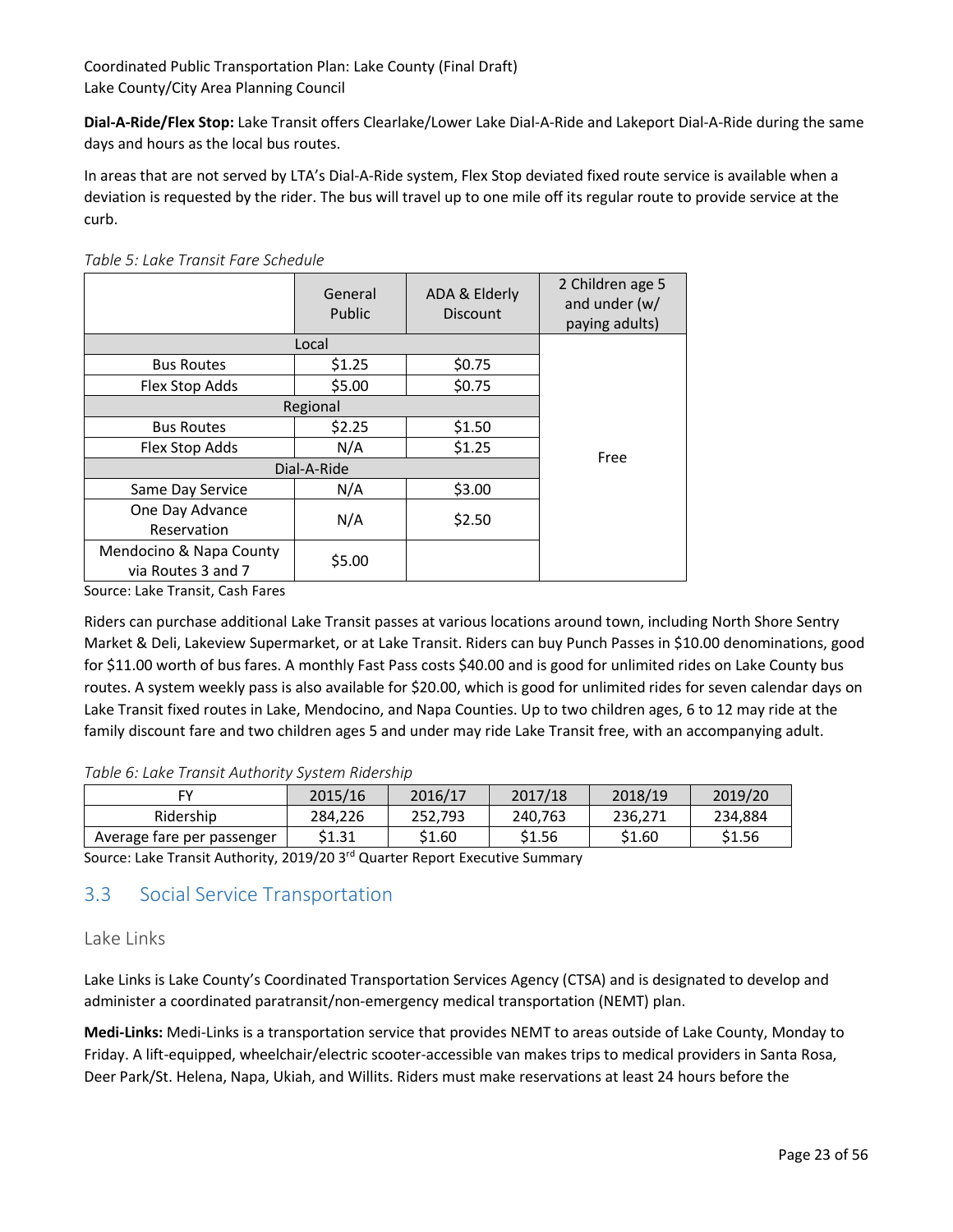appointment, and fares are \$20.00 round trip. Pick up locations are local hospitals and senior centers, and curbside pickup at other locations can be arranged on an individual basis.

**Pay-Your-Pal:** Qualified riders identify a friend or family member who will provide them with rides to medical appointments. Applicants can contact Lake Links and apply over the phone. Lake Links will provide a \$0.35/mile reimbursement, with a 200-mile-a-month allocation. For patients with longer treatments, there is a 12-month plan that provides full cost upfront. Qualified riders include those who are elderly or disabled, have low income, need assistance traveling to non-emergency appointments, and are unable to use other forms of transit.

## Lake County Department of Social Services (LCDSS)

The LCDSS purchases LTA bus tickets for their clients and can provide transportation for youth in foster care and CalWORKs recipients needing to access employment services.

## Lake County Office of Education (LCOE)

A collaboration between LCOE's Healthy Start program and First 5 Lake is the Children's Oral Health Project, which offers referrals for dental treatment and transportation. On Thursdays and Fridays, Healthy Start provides transportation to travel from school sites to the dental clinic in St. Helena and out of county to Oakland Children's Hospital.

## Lake Family Resource Center

Lake Family Resource Center is a nonprofit organization that connects families with community resources. Prearranged transportation to Early Head Start and Teen Parenting program activities can be arranged.

#### Live Oak Senior Center

In Clearlake Oaks, the Live Oak Senior Center runs a Meals on Wheels program to deliver meals to homebound seniors.

#### Lucerne Senior Center

In 2019, the Lucerne Senior Center collaborated with the Lakeport Senior Activity Center to provide delivery of nutrition services to the elderly.

#### People Services

People Services is a non-profit agency providing life assistance programs to persons with disabilities within Lake County. Transportation services are available that provide door-to-door transportation for persons attending and accessing their day and work programs. Vehicles are wheelchair lift-equipped, able to serve ambulatory and nonambulatory trip referrals, and provide transportation to out of county medical appointments. Vehicles are also available for community-access day events.

#### Adventist Health Clear Lake

**More than Wheels:** In 2016, funds were raised to purchase a patient transportation vehicle and establish an "After Hours" fund to cover bus and cab fare. By their 2018 Community Health Update, 4,496 patients had received bus vouchers and 3,697 had received a ride from the shuttle.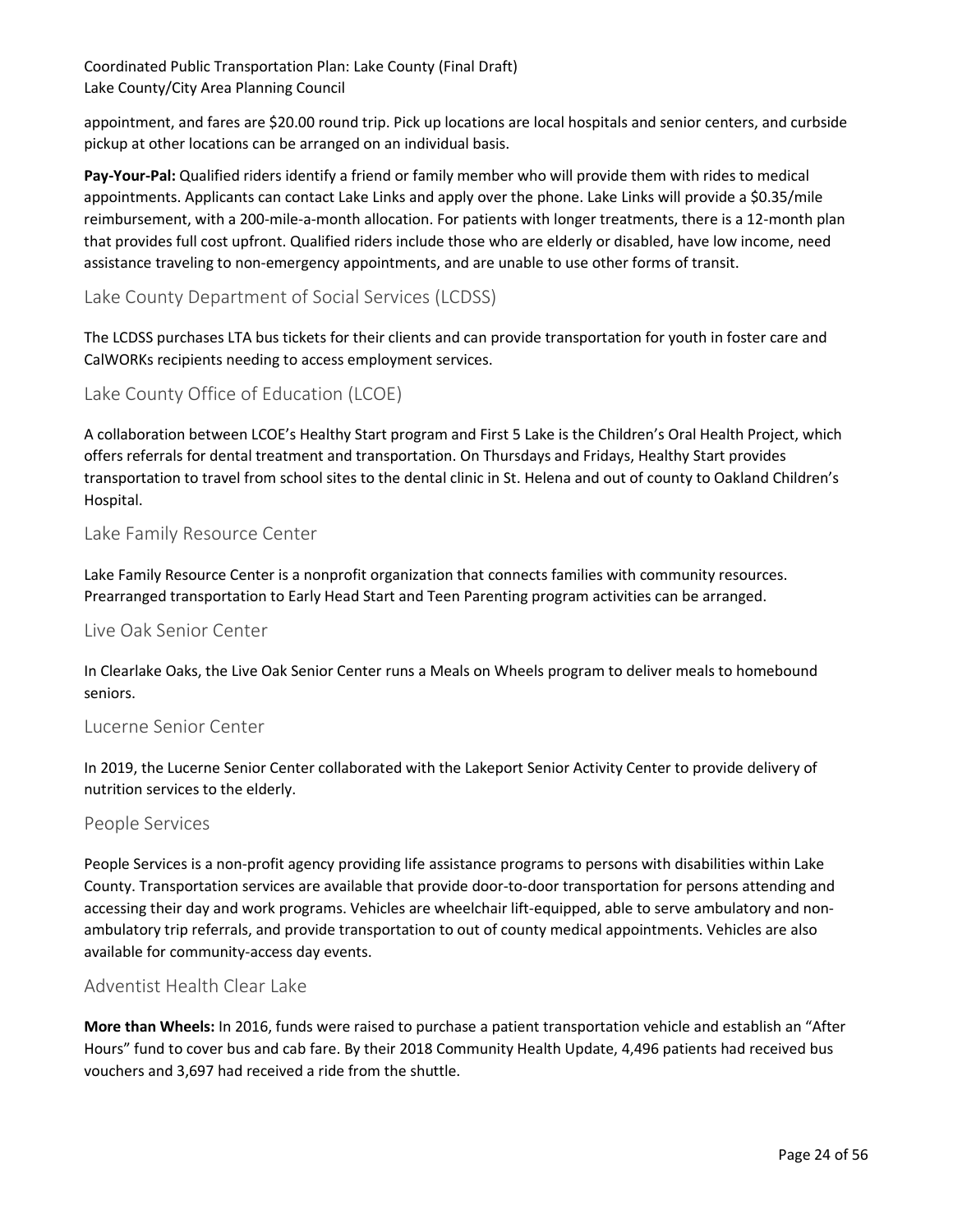Through a partnership with LTA in 2017, the medical center acquired an additional vehicle. The wheelchair-accessible 8-passenger minibus transports patients who have difficulty traveling to and from medical appointments in Lake County. This partnership has been extended through May 2021.

**Bright Start:** First 5 Lake funds a mini-grant to provide gas vouchers and bus passes for parents and children age 0-5 to travel to and from medical offices and education classes.

#### Lakeview Health Center

Lakeview Health Center in Lakeport offers some transportation in Ukiah and Lakeport using their Care-a-Vans. The center operates two non-wheelchair vans that seat five to six passengers and provide service within Lake County on weekdays. Patients are sometimes provided bus passes to ride Lake Transit or gas vouchers to travel out of the county for specialized treatment.

#### Sutter Lakeside Hospital

In 2015, Sutter Lakeside Hospital partnered with LTA to provide non-emergency medical transportation to patients otherwise unable to reach Sutter Lakeside clinics. Residents of Kelseyville, Upper Lake, Lucerne, Lakeport, Nice, and Finley can apply for the service.

#### Tribal Health Consortium

Tribal Health Consortium is a federal Title I tribally sanctioned organization representing six federally recognized Native American tribes in Lake County, California. The consortium aims to improve the health status of the Native Americans of Lake County through the delivery of culturally sensitive and affordable health care services.

Transportation services are available to assist eligible patients with accessing medical, dental, and human services appointments at Lake County Tribal Health Consortium and to their referring providers out of the county. To be eligible, patients must be registered and have a current referral with Lake County Tribal Health, provide proof of Indian Eligibility, reside in the delivery area, and have no transportation alternatives.

Medication pick-up and delivery services are also available.

## Veterans Administration (VA) Shuttle

The VA shuttle is provided through the San Francisco VA Clinic and offers a shuttle service to transport veterans from the Clearlake clinic to the San Francisco clinic. Service is offered Monday to Friday. A single wheelchair accessible vehicle leaves the Clearlake VA Clinic at 5:30 AM and 1:00 PM (afternoon shuttle requires reservation), travels to the Santa Rosa VA Clinic then continues to San Francisco. The shuttle departs from the San Francisco VA Clinic towards Clearlake at 7:00 AM, 10:30 AM, and 2:00 PM. For both northbound and southbound trips, passengers must transfer shuttles at Santa Rosa.

#### Clearlake VA Clinic

Lake County veterans needing to travel from home to the Clearlake VA Clinic may be eligible for free transit bus passes. The clinic requires at least 7 days' notice.

#### Disabled American Veterans (DAV)

The DAV's transportation program is supported by volunteer drivers that pick-up Lake County veterans beginning at the police station in Clearlake. The vehicle continues to pick up veterans in Lower Lake at the Masonic Lodge, in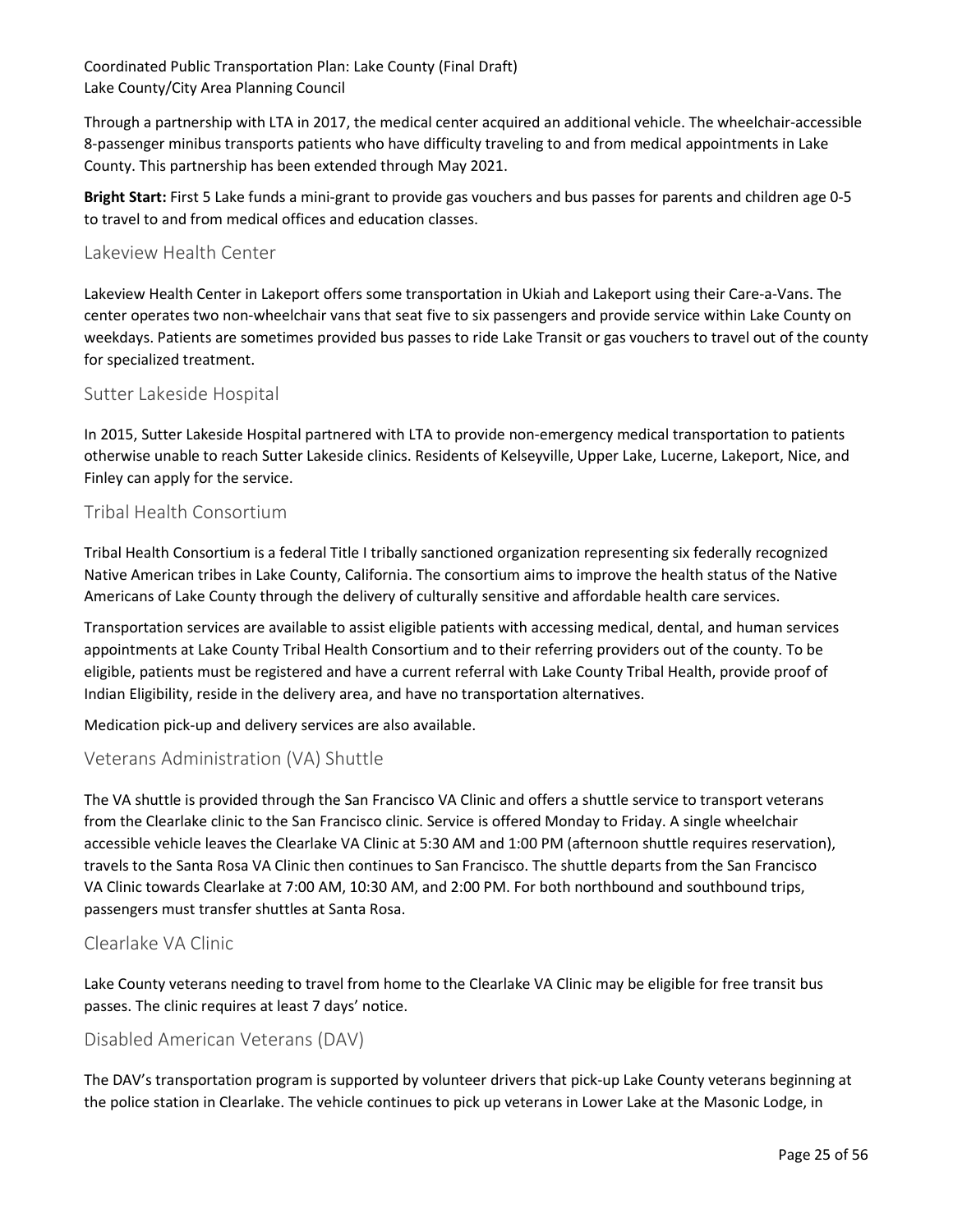Middletown at the post office, and in Napa at McDonald's, then continues to the San Francisco VA Medical Center. The return shuttle leaves San Francisco when the last patient has completed his or her appointment, returning veterans to their point of origin. One run is made per day, and reservations are required.

Redwood Coast Regional Center (RCRC)

The Redwood Coast Regional Center (RCRC) is one of 21 private, non-profit regional centers in California serving people with developmental disabilities through a contract with the California Department of Developmental Services. RCRC assists residents with developmental disabilities and their families to obtain community support and services. The center does not provide transportation services itself, however, it does assist individuals and families in paying for both public and private modes of transportation to and from the RCRC.

Kelseyville Unified School District (KVUSD)

The KVUSD Transportation Department uses 15 school buses to operate 9 routes, transporting approximately 950 students to and from school.

## <span id="page-25-0"></span>3.4 Private Service

Apple Taxi

This taxi company operates 24 hours, 7 days a week.

#### Clearlake Cab Company

This taxi company serves the city of Clearlake and the surrounding areas of Lake County. Operating hours are Sunday to Thursday 7:00 am to 12:00 am and Friday to Saturday 7:00 am to 2:00 am. Fixed rates are provided for trips to Sacramento and San Francisco Airport.

Lake Co Taxi

This taxi company operates Sunday to Thursday from 7:00 am to 9:00 pm, Friday to Saturday from 7:00 am to 2:00 am.

Lake County Limousine Service

This service offers limousine rentals Wednesday to Friday 10:30 am to 6:00 pm, Saturday 10:30 am to 4:00 pm.

#### Maria's Midnight Rides

This taxi company operates 24 hours, 7 days a week. There has been limited service to 1 driver for day hours and 1 driver for night hours due to COVID-19. The taxi offers a \$2.50/mile rate within the county, while flat rates for different towns within the county vary.

# <span id="page-25-1"></span>3.5 Interregional Transportation Service

#### North State Intercity Bus System

With Lake Transit's TIRCP grant funding for hydrogen buses, LTA was planning to be able to connect with Shasta Regional Transportation Agency, Santa Rosa City Bus, Sonoma County Transit, Mendocino Transit, and other northern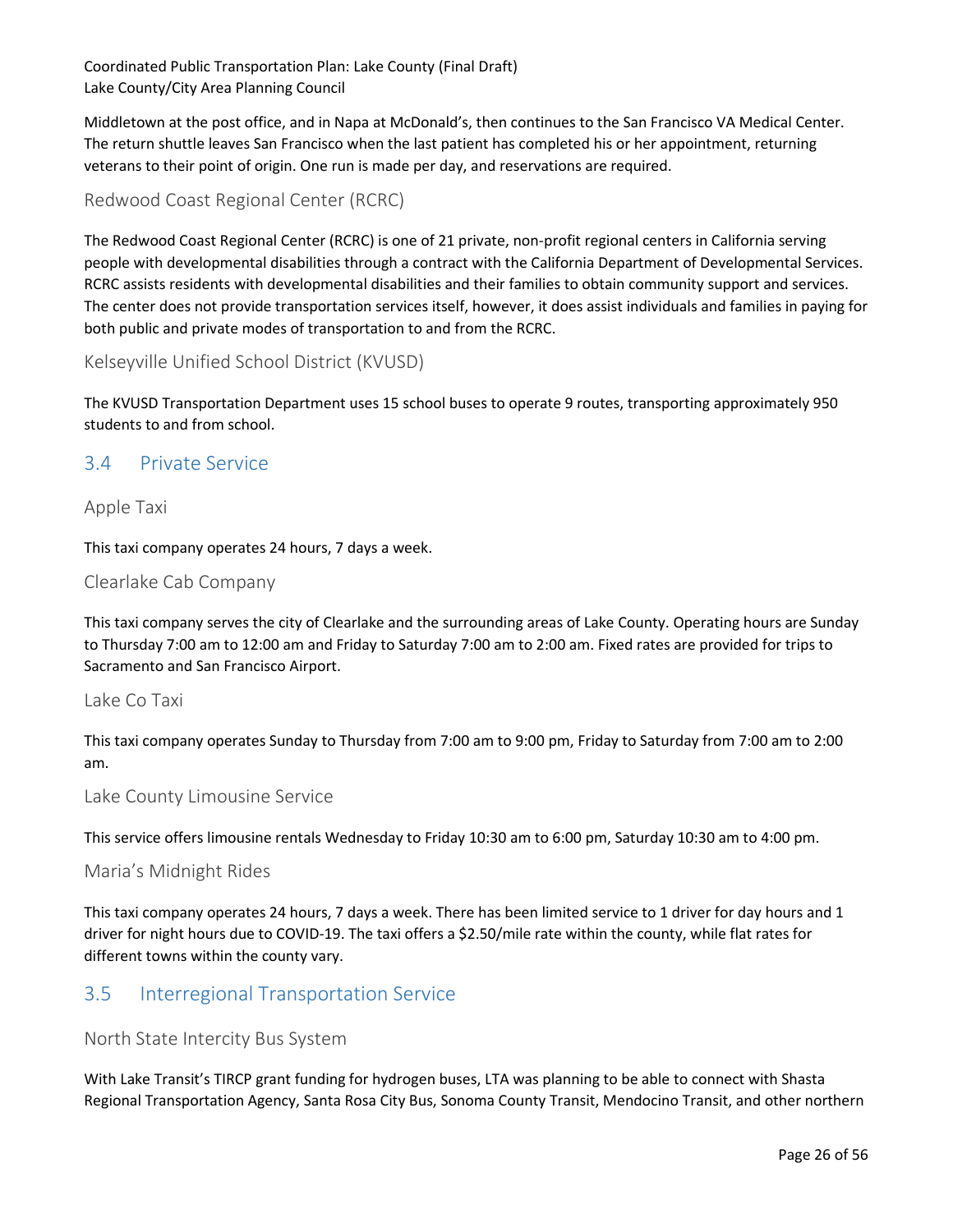California transit systems. However, no connection route is currently in place and coordination is still needed. Ideally, a new route going from Williams to Clear Lake would be ideal as a meaningful connection for Lake County residents.

The new Shasta Regional Transportations Agency's Salmon Runner route was supposed to offer four round trips per day/seven days a week between Redding and Sacramento via I-5 with stops in Redding, Red Bluff, Corning, Orland, Willows, and Williams. It was scheduled to begin service end of 2019/ beginning of 2020; however, the service has run into roadblocks and as of October 2020 has been pushed back to July 2021.

#### Amtrak

Amtrak trains and Thruway buses do not directly serve any locations within Lake County. The closest locations to access Amtrak trains are in the cities of Davis, Suisun City, Chico, and Sacramento. Amtrak through-way buses can be accessed in the nearby cities of Cloverdale, Healdsburg, Ukiah, Santa Rosa, Rohnert Park, and Willits. LTA Route 7 stops at the Ukiah Amtrak Thruway bus stop located near Highway 101 and Perkins Street.

## Greyhound

Greyhound does not provide direct service to or from Lake County. The closest Greyhound station for Lake County residents is in the City of Ukiah in Mendocino County. This Greyhound station is housed adjacent to the Ukiah City Airport and can be accessed by Lake County residents using LTA's Route 7 to Ukiah, which stops at this location three times daily. There are also Greyhound stations located in the city of Willits at the Main Street McDonalds just south of Highway 20 and in the City of Santa Rosa off Highway 101.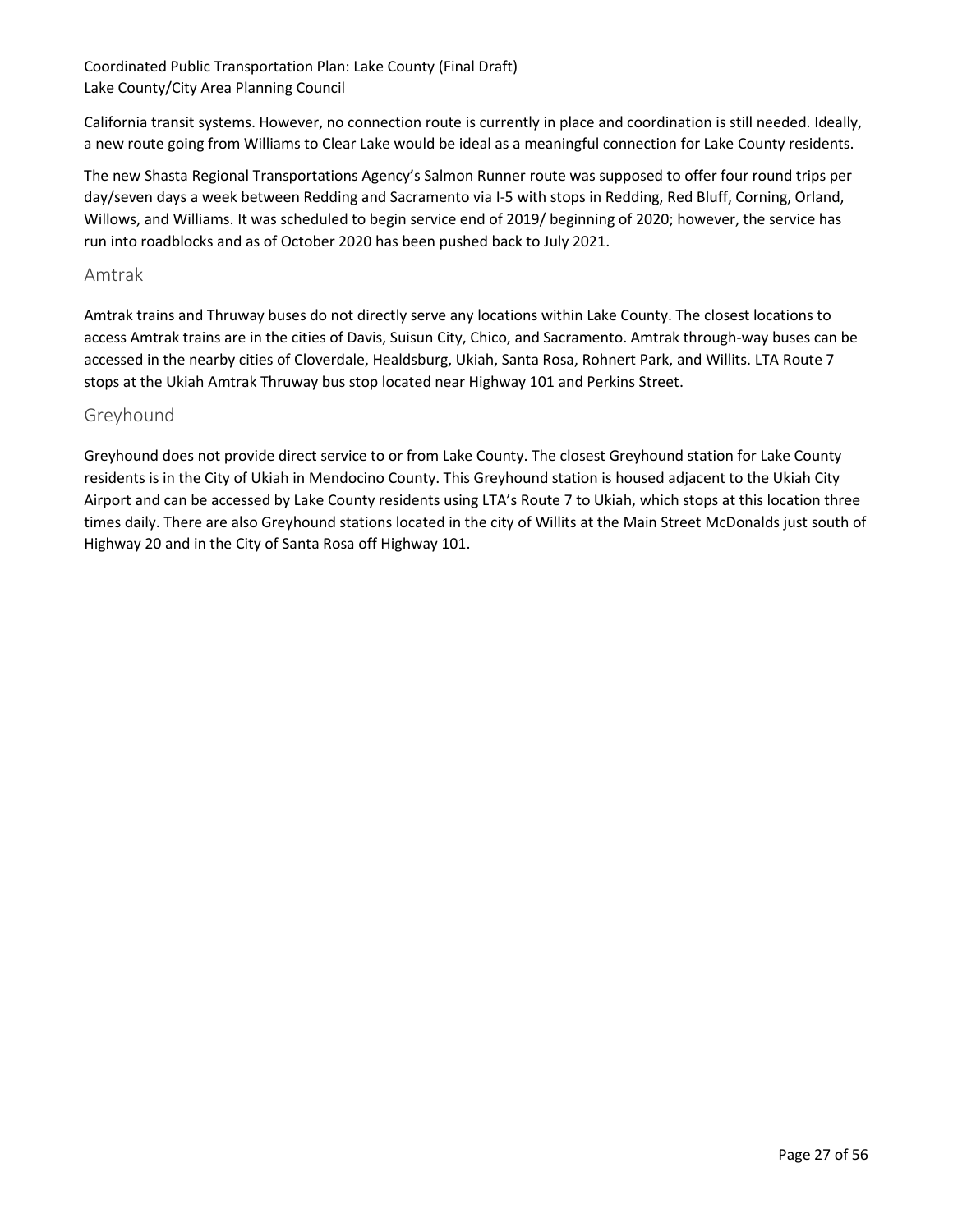# <span id="page-27-0"></span>4 Coordination of Service

The various transportation providers and social service agencies in a county require coordination to compile information, avoid duplication of services, and cover all community transport needs. The state legislature sought to address these needs with 1979 Assembly Bill 120, named the Social Services Transportation Improvement Act. The bill allowed for the designation of a Consolidated Transportation Service Agency (CTSA) for each county. CTSAs are charged with improving transportation quality for the county, particularly for the transportation disadvantaged, by reducing inefficiencies and service gaps, and improving availability, coordination, and cost-effectiveness. This can include identifying opportunities for agencies to share vehicles, eliminating duplicate routes, synchronizing schedules, and increasing awareness of specialized transportation.

The CTSA for Lake County is Lake Links, a nonprofit public benefit corporation. Lake Links was designated by the Lake Area Planning Council (Lake APC) in 2019 to develop and administer a coordinated paratransit/NEMT plan, including the Medi-Links and Pay-Your-Pal programs described in section 3 of this report.

The foundation and benchmark for this plan was the 2015 Coordinated Plan. SSTAC and transportation commission meeting minutes, regional transportation plans, short-range transit plans, and other documents informed this plan along with information from the public and stakeholders. Input was collected through outreach meetings, surveys, and communication with county contacts.

## Barriers to Coordination

**Size and geography:** Access across communities is made difficult by the location of Clear Lake in the center of the county and the geographic isolation of rural communities with limited access to public transportation. These more isolated areas include Spring Valley, Lakeview Estates, Orchard Shores, and Glenhaven.

**Specific client needs:** Lake County's population of low-income, senior, and disabled residents need more comprehensive non-emergency medical transport (NEMT) than what is provided. Some passengers travel considerable distances, including out-of-county, to reach medical appointments. These highly specific client needs are often met by individual social service organizations, which can make coordination between service providers difficult or result in duplication of services.

**Funding restrictions:** Providers are limited by both a lack of funds and restricted use of the funds they do obtain. For example, many organizations can only use their vehicles to transport their own clients, which reduces the opportunities for coordination.

**Limited staff resources:** Coordination efforts could benefit from staff specifically assigned to communicating with other service providers to identify opportunities to share resources or collaborate. For rural counties with limited resources, this is often not feasible.

**Coordination with NEMT Providers:** A need to increase coordination between NEMT providers like Partnership Health Plan and MTM has been highlighted as a current barrier to coordination. Some of the NEMP staff are unresponsive and hard to get a hold of. This issue has been ongoing for some years and to better coordinate reliable NEMT for Lake County residents increased coordination with partners is essential.

**Coordination with the Office of Emergency Services for an Evacuation Plan:** The increased number, size, and destruction of wildfires throughout California have created a need for increased coordination and planning for the evacuation of transit-dependent populations. Lake County has been working with the Office of Emergency Services to try and created a formal plan. Lake County has also applied for grants and will continue to look for funding opportunities to create a formalized plan.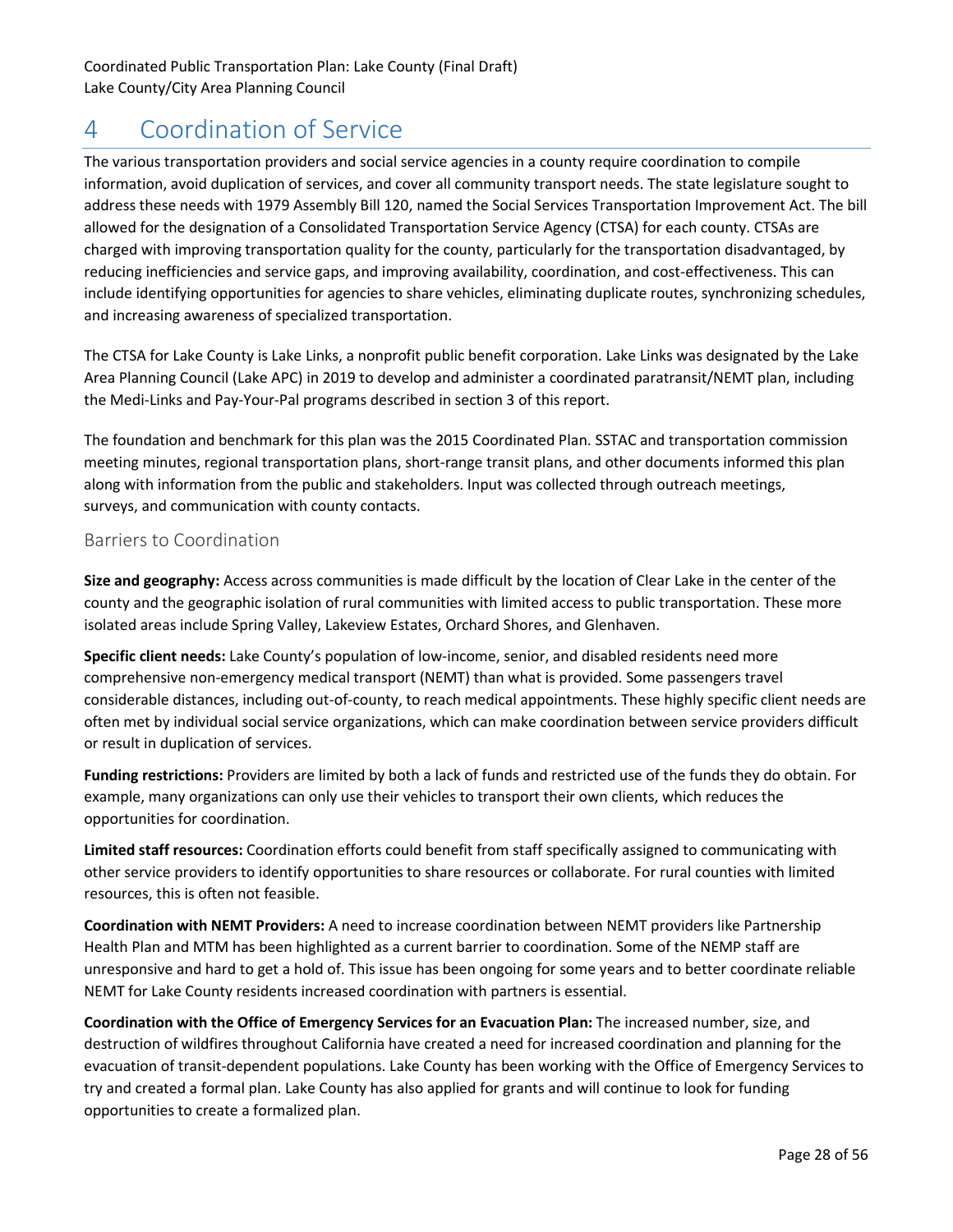Duplication of Services

There is currently no documented duplication of services in Lake County.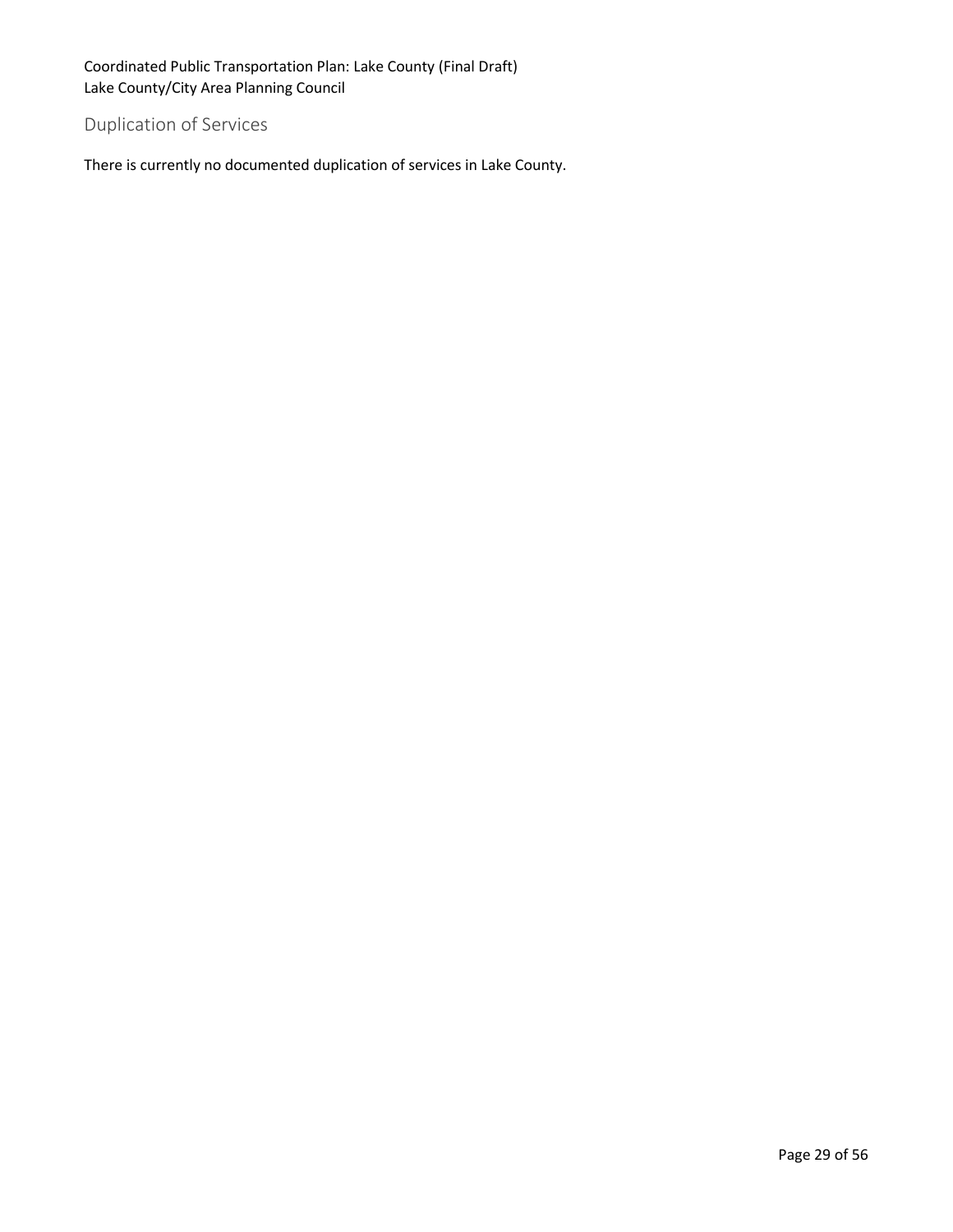# <span id="page-29-0"></span>5 Progress on Coordination, Needs, and Strategies

Previous coordinated plans described coordination, unmet needs, and priority goals of the county, identified through an outreach process including stakeholder interviews, consumer focus groups, and surveys. This section discusses Lake County's progress in these components.

# <span id="page-29-1"></span>5.1 Progress in Coordination of Service

Coordination between transportation and other service providers can increase populations served and awareness of resources while reducing redundancy and costs for the county. Barriers to such coordination efforts were identified through the stakeholder engagement process for previous Coordinated Plans. While some barriers linger or are unfeasible to address, the county has made progress on other coordination efforts.

Geographic restraints and highly specific client needs remain barriers to coordination and expansion of transport services. These barriers were first identified in previous Coordinated Plans and many remain classified as such because they are beyond the scope of a transportation agency. However, Lake County has made noticeable progress in the coordination of services despite limited staffing and funds.

Their efforts resulted in the securement of Section 5310 Mobility Management funding, which is intended to develop coordination between transit providers. This includes funding for mobility management, out-of-county NEMT, and mileage reimbursement. Under its newly designated CTSA, Lake Links, Lake County has a Mobility Manager and Administrative Assistant helping to address client needs within the bounds of funding restrictions and limited resources.

# <span id="page-29-2"></span>5.2 Gaps, Challenges, Unmet Transportation Needs

Due to a multitude of reasons including the funding and staffing constraints described above, transportation providers are often unable to meet all of the needs in their communities. Providers and members of the public identified these service gaps during previous Coordinated Plans to guide local transportation commissions in developing or adjusting services. This section summarizes and describes progress on these previously identified needs.

**High need:** Lake County had high levels of poverty and disability, with many residents who are recipients of MediCal or lack personal transportation. For example, probation clients needed regular transport to the center in Lakeport but may not have had access to a vehicle.

Lake County's population of those age 65 and over, with disabilities, and with low-income has remained high. Efforts to meet this population's needs are discussed further in section 6 and 7 of this report.

**Service expansion – hours:** Many respondents requested extended hours and increased service frequency particularly between rural communities. The need for Sunday and later night routes also existed in the last plan.

Lake Transit piloted a late-night service between 2013 and 2015. Lake Transit expanded hours for job access in areas with a high density of jobs and population, including welfare recipients and low-income residents. The pilot increased frequency at peak commute hours and extended hours of multiple routes until 10:00 pm or later in cities and unincorporated communities. With the termination of the JARC grant program, project funds ran out in 2015. Although the county obtained funding through other sources, low ridership of these night services did not warrant the extension of the pilot. Thus, many evening hours were discontinued or reduced for Routes 1, 5, 8, 12, and the NiteRider.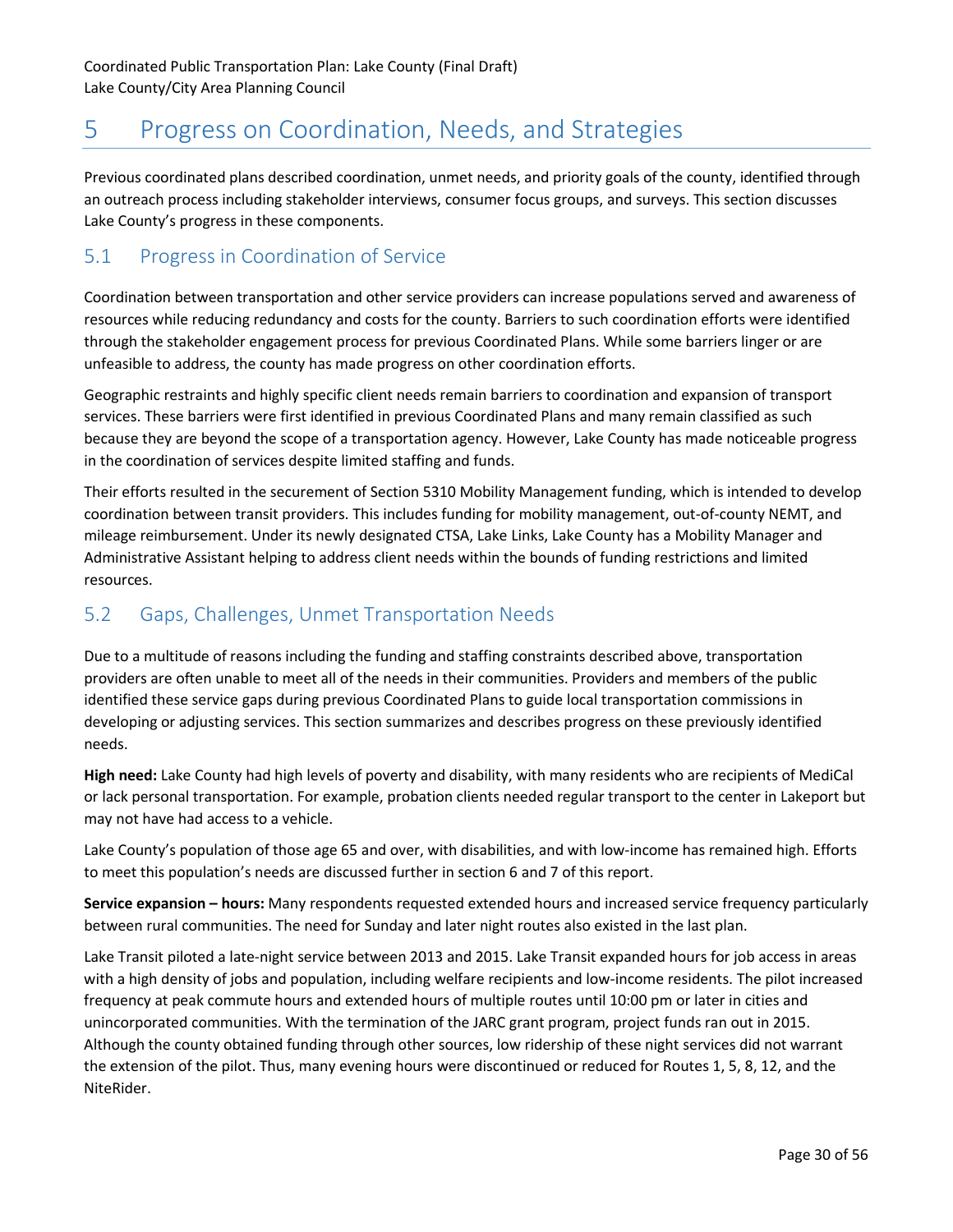**Service expansion – area:** In the last plan, residents who lived too far from the fixed route did not have their needs met by the 1-mile deviation. Riders requested more route stop locations, including the library, One-Stop Center, jails, medical offices, and connections to interregional transit. In addition, the Tribal Indian Community, Scott's Valley Ranches, North Shore, Lucerne, and Spring Valley were identified as underserved areas.

Flex Stop is still generally limited to one mile of bus routes or the extent possible.

Lake Transit received a TIRCP grant in the Spring of 2020, which will fund four long-range hydrogen fuel-cell buses that will be used for connectivity to Sonoma County Airport and other Bay Area locations for increased interregional access. This is in addition to the existing Medi-Links program run by Lake Links that transports patients to Santa Rosa and other out-of-county medical appointments.

**Service expansion – accessibility:** Some Lake Transit bus stops had missing sidewalks and unmarked stops that made accessibility difficult for riders. Some older adults and disabled passengers needed a higher level of door-to/throughdoor service than is provided, as well as routes to medical centers without having to transfer buses.

LTA completed its Bus Passenger Facility Plan in December of 2019, which identified and prioritized needs for bus stop improvements. This included discussion of improving sidewalks, curb heights, ADA wheelchair loading areas, and signage to ensure accessibility. As of June 2020, A draft Memorandum Of Agreement was approved by the APC in April 2020, and individual public works directors will review it before sending it to the County Board and city councils for approval.

**NEMT:** Many patients are referred to out-of-county medical facilities for specialty care, thus there was a need for broad NEMT services. For some riders, Dial-a-Ride is not understood and has limited-service area, causing County Fire District ambulances to be called for NEMT.

The Pay-Your-Pal program, administered by CTSA Lake Links, allows riders to recruit their own drivers and receive reimbursement for miles traveled to non-emergency medical appointments. This program represented a great improvement to healthcare access and affordability for residents of Lake County, as well as a reduction in isolation for many patients.

Beginning in late 2019, Lake Links began Medi-Links, a new transit service designed to transport people between Lake County and Santa Rosa, which is one of the top referral locations for medical appointments. Beginning in the spring of 2020, Lake Links no longer requires that trips be scheduled at least a week in advance. Fares are \$20 round-trip for the elderly and disabled. This program addresses the significant need for out-of-county transportation for patients who for a variety of reasons cannot use public transportation or a personal vehicle. The zero-emission buses newly funded by TIRCP will also be used for increased transport to Santa Rosa.

In 2017, LTA entered into a Memorandum of Understanding with Adventist Health Clear Lake, then known as St. Helena Hospital Clearlake. This partnership allowed the hospital to operate a vehicle for NEMT in Lake County through May 2020. The agreement was extended through May 2021.

**Bus stops:** Many respondents expressed the desire for improved bus stops in the last Coordinated Plan. Many Lake Transit bus stops did not have signs, benches, or shelters, and created accessibility issues. Safety was also an issue at bus stops on highways and near heavy traffic.

The LTA Bus Passenger Facility Plan discussed bus stop numbers, amenities, locations, and safety improvements.

The Lake Transit Hub Location Plan, for which the county received TIRCP funding in Spring 2020, included proposals for bus shelters at the new transit center.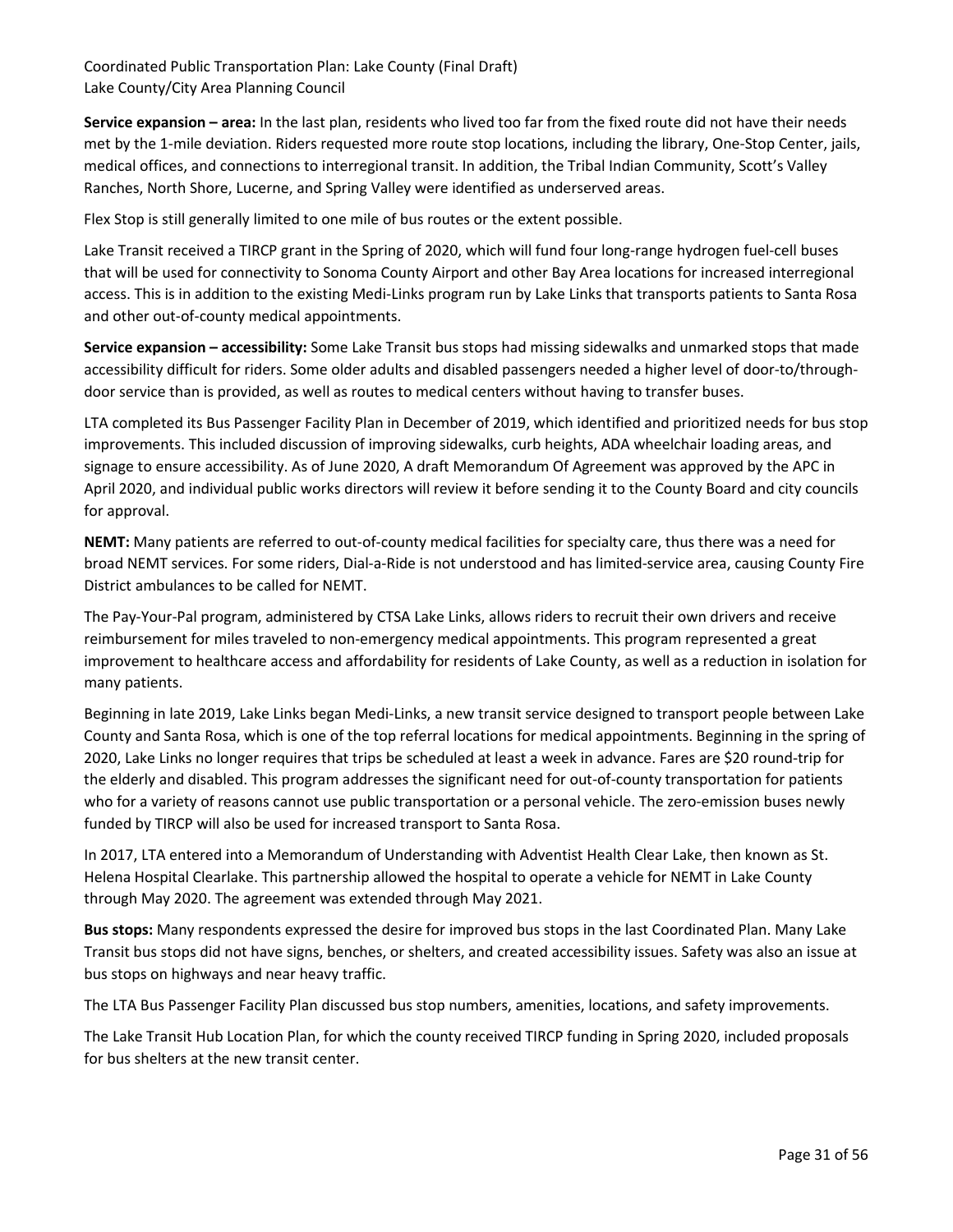**Fare affordability:** Some suggestions from outreach done for the last plan included additional discounts for families with multiple children, students, older adults, and those who qualify for ADA.

The disability discount has not changed since the previous Coordinated Plan. However, with each adult passenger, up to two children between ages 6 and 12 ride with a family discount fare, and up to two small children aged 5 and under ride free.

**Transit information:** A knowledge gap of transit services existed among the public and providers was identified in the last plan. Some bus stops did not have signs and lacked legible schedule information. Health care professionals also needed more awareness of transit services to communicate to their patients. Additionally, survey respondents identified that both print and online information needed improvement.

The Mobility Manager and Administrative Assistant distribute transit information to hospitals, give presentations at City Council meetings, and make other efforts to inform the public of accessible services.

The TIRCP grant awarded in the spring of 2020 funds the construction of a new transit center in the City of Clearlake. The new building will serve not only as a transportation hub but also as an information hub where riders can buy tickets and learn about LTA services.

The LakeLinks.org website is a project of Lake Links that provides easy-to-navigate information about accessibility programs. Riders can plan their trips on both the LakeLinks.org and LakeTransit.org websites by inputting their start and end location with a departure or arrival time. Google Maps will then display their route.

# <span id="page-31-0"></span>5.3 Goals and Strategies

Previous Coordinated Plans outlined goals and strategies to address unmet transit needs and improve coordination while remaining feasible within funding, staffing, and sustainability restraints. The following is a discussion on the progress of the previously identified priorities for Lake County.

#### **Goal 1 – Support, maintain, and enhance Lake County Public Transportation Services**

## **1.1 Enhance and improve public awareness of and access to Lake County public transportation services through a comprehensive public information and bus stop improvement program**

In June 2015, Lake County completed its Transit Development Plan and Marketing Plan. The process included stakeholder interviews and focus groups of potential riders including Welfare to Work clients, People Service independent living clients, and college students. The marketing plan aimed to increase ridership with strategies such as user-friendly designs, unified branding, passenger guides. The Plan also noted that Lake Transit lacked the staff time to dedicate to marketing and outreach.

In December 2019, LTA completed its Bus Passenger Facility Plan, which inventoried and recommended improvements to bus stops. This included bus pullouts, shelters, benches, curb and sidewalk, signage, and accessibility concerns. LTA Staff is working on reprogramming funds for a bus pullout on Lakeshore Drive in Clearlake, one of the recommendations of the Plan.

## **1.2 Implement SRTP-recommended service improvements as funding allows and where minimum performance standards can be met**

Lake County secured 5310 funding for the new non-emergency medical transportation service, Medi-Links. Since 2019, Medi-Links has offered Lake County residents non-emergency medical transportation service to various out-of-county locations. A second round of funding was secured as of 2020 and will be used to fund the expansion of services to more destinations.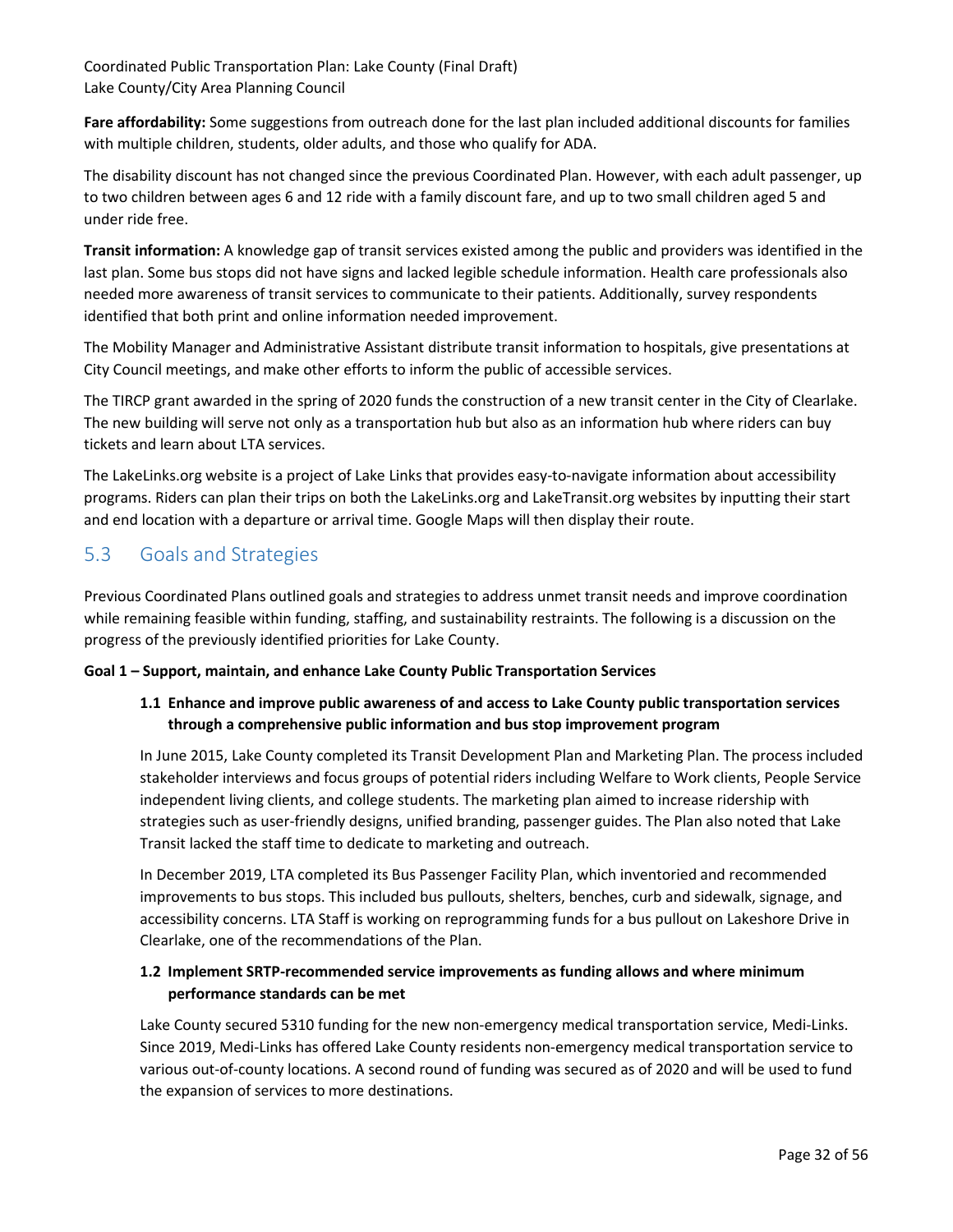### **1.3 Pursue and secure funding to support, maintain and enhance the Lake County public transportation network**

Lake County has secured funding through a variety of sources to improve transportation quality and access. Since the previous Coordinated Plan, these include:

- $\circ$  TIRCP funding for construction of a new transit center and purchase of hydrogen buses. This project will also include workforce development with local community colleges.
- o 5310 funding for out-of-county non-emergency medical transport (NEMT) through Medi-Links, mileage reimbursement through the Pay-Your-Pal program, and other mobility management efforts led by the Mobility Manager
- o Low Carbon Transit Operation Program funds for a free college fare program for Mendocino College Lake Center and Lake County Campus of Woodland Community College students between 2018 and 2020
- o Intercity Bus Grants
- o Sustainable Transportation Planning Grant for the Bus Passenger Facility Plan
- o State of Good Repair funding for the bus pullout in Clearlake
- $\circ$  5311(f) funding for Ukiah Intercity Bus Route 40 (Clearlake to Ukiah) and Ukiah Intercity Bus Route 30 (Calistoga to Upper Lake)

## **Goal 2 – Build capacity for specialized transportation alternatives, including formalizing a sustainable Consolidated Transportation Services Agency (CTSA) appropriate for Lake County**

#### **2.1 Define the CTSA model that is appropriate and sustainable for Lake County**

In 2019, Lake Links was established as a nonprofit public benefit corporation. Lake Links serves as the CTSA and works to expand fundraising and lead coordination efforts. Implementation of mobility management projects has been a partnership between Lake Transit and Lake Links.

## **2.2 Seek new partnerships with interested, willing, and able agencies and organizations that can participate in projects addressing transportation needs and gaps of the Coordinated Plan target groups**

With LTA obtaining funding for four new hydrogen buses in 2020, the agency will be able to further coordinate with Shasta Regional Transportation Agency to connect riders within the North State Intercity Bus System. This will support riders in need of interregional, out-of-county transportation for specialty medical appointments who would otherwise not have access.

LTA collaborated with Adventist Health to provide a van for NEMT service, and with Mendocino College and Woodland Community College to provide free student transportation. LTA has provided free transportation to the Warming Center for four years and continues to provide vehicles to People Services.

#### **2.3 Integrate the Mobility Programs Coordinator position so that it can be a focal point for implementing the Coordinated Plan goals and strategies**

In 2014, Lake Transit and the Area Planning Council initiated a Mobility Management program to address many of the transit needs as recommended by the previous Coordinated Plan. Initiatives included developing and implementing a senior center-based travel training program, out-of-county NEMT service, and expanded volunteer driver program; outreach to other agencies; development of materials and resources; partnership with hospitals and Peoples Services; and increasing data to support planning.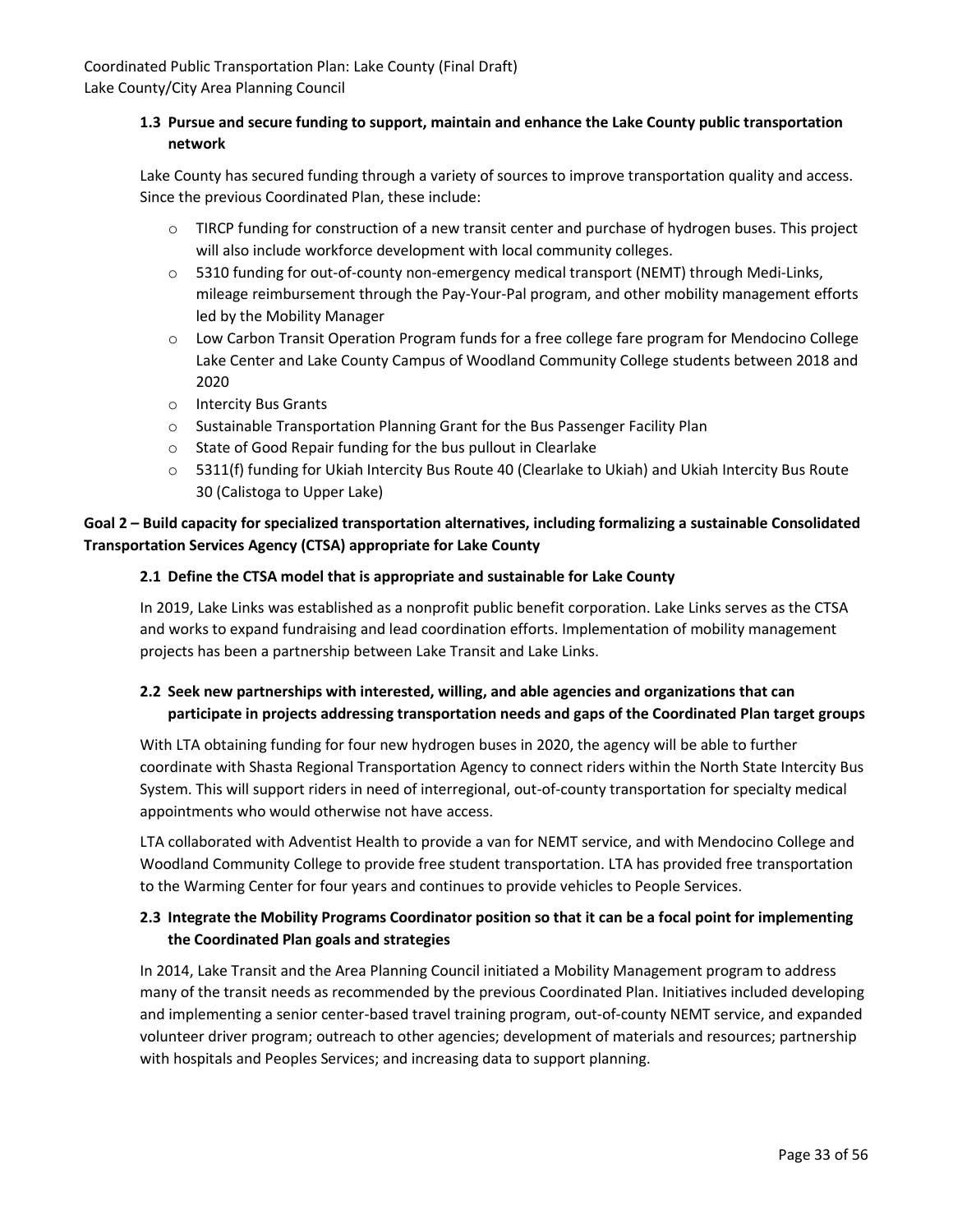> Established in 2014 with FTA Section 5317 funding, the position of Mobility Manager leads these efforts. The Mobility Manager and Administrative Assistant are housed under Lake Links, after its designation as CTSA. The Mobility Manager's efforts to improve NEMT, volunteer driving programs, and partnerships with other organizations are described throughout this section.

#### **Goal 3 – Develop sustainable non-emergency medical transportation solutions**

**3.1 Develop near and long-term non-emergency medical transportation (NEMT) alternatives that will address NEMT trip needs both within Lake County and to out-of-county destinations, including enhanced transit connections, special shuttle or life-line services, brokered trip provision across multiple providers, use of targeted mileage reimbursement, and other such initiatives** 

Lake Links has established multiple NEMT resources with great success in recent years. For NEMT services within the county, LTA established an MOU with Adventist Health Clear Lake in 2017, then known at St. Helena Hospital Clearlake. This partnership was to provide a minimum of 2,500 NEMT trips by allowing the hospital to operate a Ford Elkhart minibus. The agreement was extended through May 2021.

The Pay-Your-Pal program, administered by Lake Links, reimburses people who drive fellow residents to medical appointments. Riders can apply over the phone to receive \$0.35/mile, up to 200 miles a month. Between the start of the program in October 2015 through November 2019, 123 clients received reimbursements for a total of 11,000 one-way trips, 242,000 miles, and 14,000 volunteer hours. Seen by the high usage, this targeted mileage reimbursement program has greatly improved access for the county's residents most in need.

Beginning in late 2019, Lake Links operates Medi-Links, a transit service designed to transport people between Lake County and Santa Rosa, one of the top referral locations for medical appointments outside of the county. Beginning in the spring of 2020, Lake Links no longer requires that trips be scheduled at least a week in advance. Fares are \$20 round-trip for the elderly and disabled and \$40 for the general public. This program addresses the significant need for out-of-county transportation for patients who for a variety of reasons cannot use public transportation or a personal vehicle. The zero-emission buses funded by TIRCP in 2020 will also be used for increased transport to Santa Rosa and the Bay Area.

#### **3.2 Develop way finding and trip specific improvements or information tools to support travel to key NEMT destinations within and beyond Lake County**

The LakeLinks.org and LakeTransit.org websites provide current information on routes, fares, and mobility programs. A trip planner is also available on both sites. Lake Transit information is live on Google Transit, meaning riders can input their departure, destination, and timing and view the recommended route in Google Maps. Several clinics and hospitals are listed in the dropdown menu of the Trip Planner.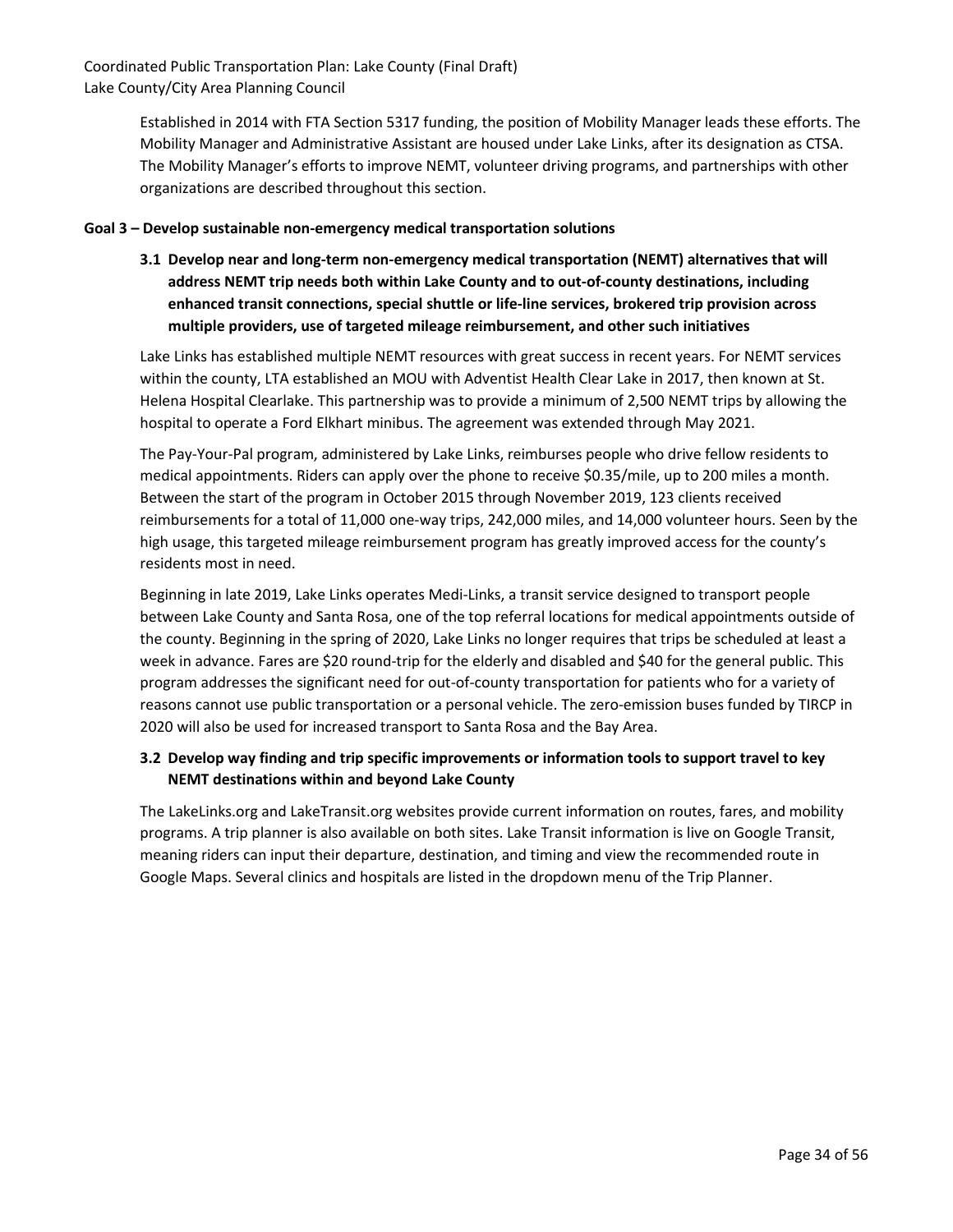# <span id="page-34-0"></span>6 Unmet Transportation Needs

# <span id="page-34-1"></span>6.1 Evaluation Criteria

To qualify for Local Transportation Funds (LTF) under the Transportation Development Act (TDA), rural counties must hold a minimum of one annual public hearing for receiving comments on unmet transit needs and provide definitions of unmet needs and their reasonability to meet. Lake Transit Authority has defined the following<sup>[23](#page-34-3)</sup>:

- *Unmet transit needs:* Whenever a need by a significant number of people to be transported by moderate or low-cost transportation to specific destinations for necessary purposes is not being satisfied through existing public or private resources
- *Reasonable to meet:* It is reasonable to meet a transit need if all of the following conditions prevail:
	- $\circ$  Funds are available, or there is a reasonable expectation that funds will become available. This criterion alone will not be used to determine reasonableness.
	- $\circ$  Benefits of services, in terms of number of passengers served and severity of need, justify costs
	- $\circ$  With the added service, the transit system as a whole will be capable of meeting the Transportation Development Act fare revenue/operating cost requirements
	- o Transit services designed or intended to address an unmet transit need shall not duplicate transit services currently provided either publicly or privately
	- $\circ$  The claimant that is expected to provide the service shall review, evaluate and indicate that the service is operationally feasible, and vehicles shall be currently available in the marketplace

Based on these definitions, the unmet needs identified through the outreach process are placed into two categories: reasonable to meet and unreasonable to meet.

# <span id="page-34-2"></span>6.2 Gaps, Challenges, Unmet Transportation Needs

Lake County APC has been conducting formal Unmet Transit Needs processes since 2014 to identify priority transit needs for transit-dependent populations within the county. It assists the APC and LTA in determining how to best use the limited transit funding available to the region. SSTAC discusses the list of potentially unmet transit needs and makes recommendations to the APC on how to address them.

Contemporary unmet transportation needs were identified through Lake County City Area Planning Council meetings and staff reports, unmet transit need findings, and a Coordinated Plan Outreach meeting as well as an outreach survey using Survey Monkey that went live on November 20, 2020, until December 11, 2020. The Coordinated Plan Outreach Survey was distributed to community members and key stakeholders through a Survey Monkey link. The survey was available for three weeks and a total of 50 survey responses were received. Survey questions centered on previously identified needs and needs discussed during the Community Outreach meeting in 2020. Respondents were asked whether they agreed, neither agreed nor disagreed, or disagreed with some previously identified needs. Additionally, respondents were also given the space to provide additional needs not listed. Detailed information about questions asked and responses and comments received are available in Appendix A.

The unmet needs below were classified as reasonable or unreasonable to meet by SSTAC discussion. Some needs were also identified as being met or unmet, depending on resources available and demand.

<span id="page-34-3"></span><sup>&</sup>lt;sup>23</sup> Terms defined in Adopted Definitions for the unmet Transit Needs Process, Approved by the APC 12/10/14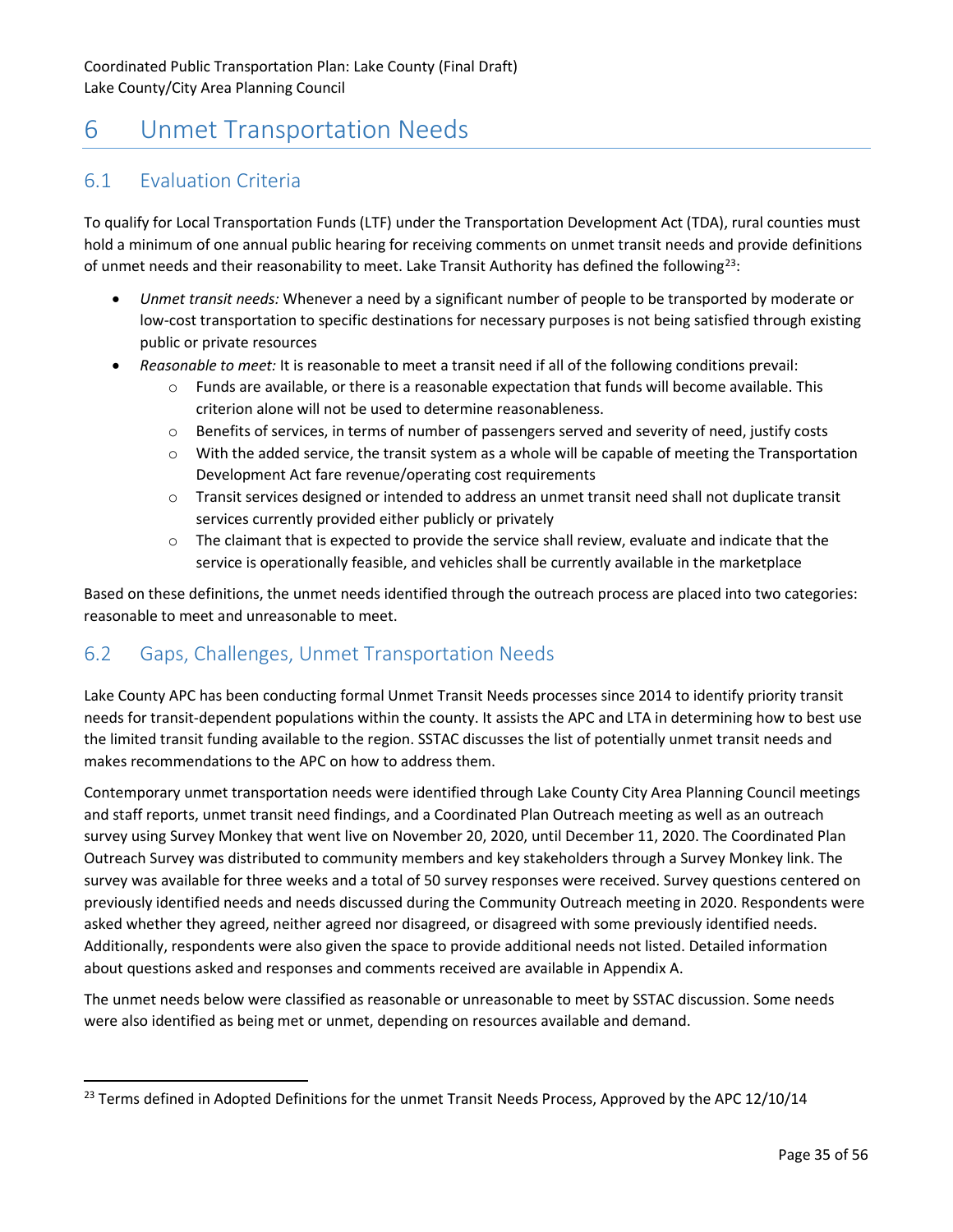#### Reasonable to Meet

**NEMT to out of county location:** This is a need for both adults and children, focused on transport to Santa Rosa and San Francisco. A majority of Coordinated Plan Outreach Survey respondents, seventy-one percent, agreed there is a need to expand non-emergency medical transportation to destinations outside the county. Survey respondents noted that Medi Links is a good start, but more service is still needed. Lake Links provides NEMT to Ukiah and Santa Rosa, but there is potential to modify the program to include trips to San Francisco. LTA obtained funding for zero-emission buses that will expand access to Bay Area locations, potentially including San Francisco. LTA was successful in obtaining an additional 5310 grant late last year that will allow Medi-Links to continue to grow into the future.

**NEMT after normal business hours:** After LTA business hours, the only resources available to residents are typically taxi and emergency medical transportation providers, which are not meant for NEMT needs. Two ideas to address this problem exist: extend LTA paratransit hours or provide an alternative NEMT service through Lake Links and collaboration with fire districts to dispatch efficient and cost-effective services. The need has been documented in the 2020 Coordinated Plan Outreach Survey with seventy percent of respondents agreeing this need should be addressed; however, the feasibility of providing after-hours NEMT is unknown.

**Expanded transit service and Mobility Training to accommodate job placement for developmentally disabled:** Demand response service may be needed for jobs access, including outside of operating hours. The Redwood Coast Regional Center funds the transportation needs of developmentally disabled residents, and LTA is not required to provide service under the ADA outside of normal service hours. Thus, this is not an unmet need.

**Periodically re-evaluate the LTA transfer policy to ensure it is fair and equitable to everyone:** All LTA policies should be periodically reviewed to ensure it supports fair and equitable transportation. This is not currently classified as an unmet need.

## Unreasonable to Meet

**Individualized flexible transportation for seniors, persons with disabilities, or low-income persons unable to utilize the existing public transportation system:** Recent efforts have improved NEMT service, but there is also a need for on-demand services for non-medical trips. A Pay-Your-Pal program survey indicated that 90% of respondents were in favor of this type of service. Funding is not currently available, but if the need is demonstrably high enough, such a program could be pursued.

**Eastbound service to Spring Valley:** Transit for Spring Valley is an unmet need; however, it was previously identified as having low demand. The Live Oak Transportation Project in 2009 attempted to serve the area while the project was active. The Spring Valley community has a population of about 845, with a population density of 169 people per square mile. The distance to Spring Valley, low population density, and low service demand make another attempt at providing service unlikely.

**Eastbound service connecting people with service to the Sacramento area:** Intercity bus service connecting to Sacramento is an unmet need. A majority of Coordinated Plan Outreach survey respondents (seventy-seven percent) agreed this was an unmet need they would like addressed. The closest connection to the Sacramento area is at Cache Creek Casino. Lake Transit Authority was included in a coordinated joint Transit and Intercity Rail Capital Program (TIRCP) grant application submitted by the Shasta Regional Transportation Agency (SRTA). LTA received this capital funding for zero-emission buses. As of December 2020, the Shasta Regional Transportation Agency's Salmon Runner route has been delayed until Summer 2021.

**NEMT in outlying areas:** NEMT transportation to service areas greater than one mile from fixed routes including vehicles with wheelchair lifts is identified as an unmet need. Additionally, survey respondents overwhelmingly agreed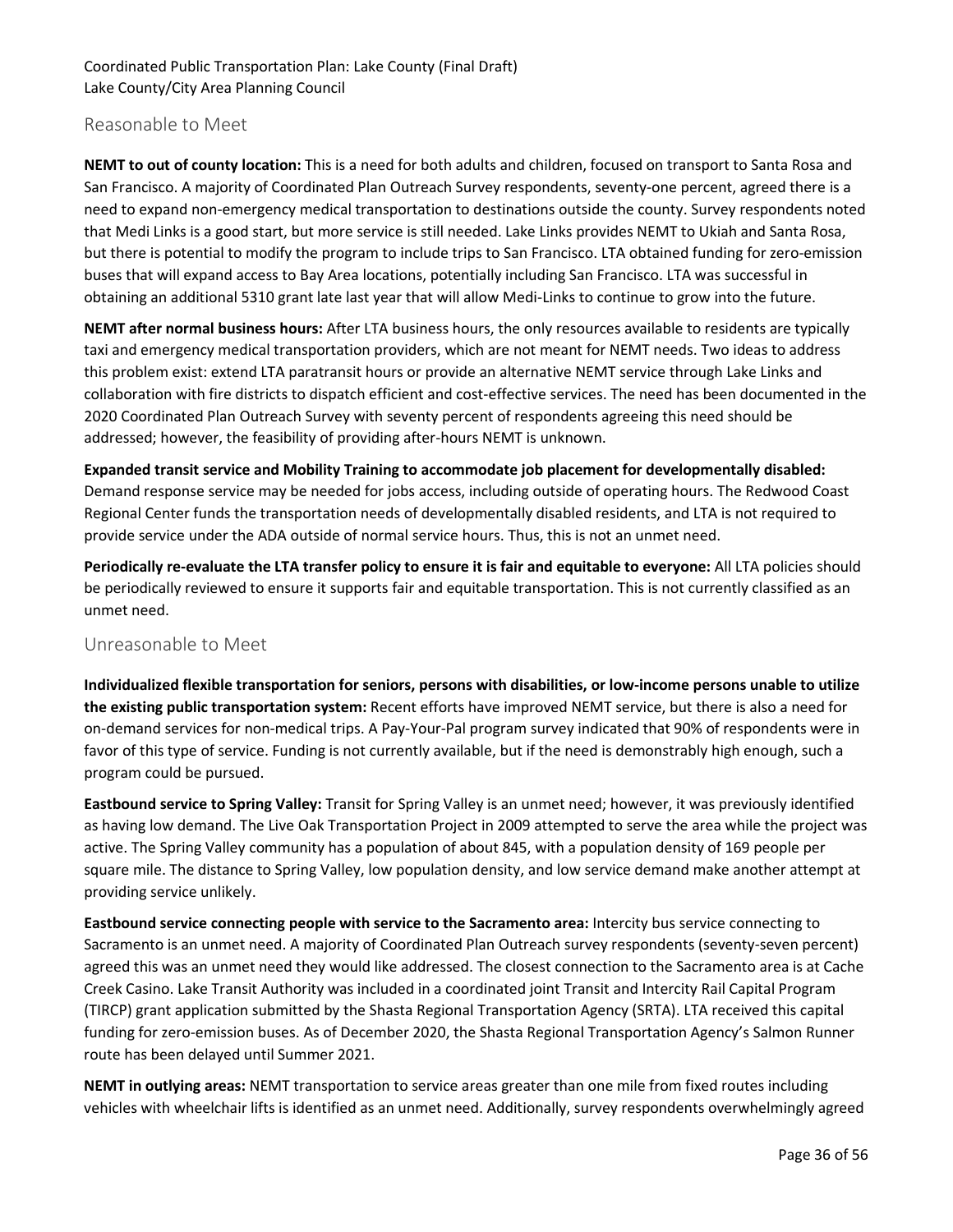there was a need to expand non-emergency medical transportation within the county. The Mobility Manager has developed programs to support wheelchair lift-equipped vehicles, further development of the volunteer driver program, and development of NEMT wheelchair lift-equipped service. However, limited and geographically dispersed demand still exist as challenges to serving more distant residents.

**Fixed route service on Sundays:** This service need exists but the level of demand is not well documented. Seventyfour percent of survey respondents in 2020 agreed this was an unmet need for individuals who work on Sundays and do not have transportation. Sundays would likely generate even fewer riders than Saturdays, which already generate 35 to 40 percent fewer riders than on weekdays. Due to operating capacity, implementing Sunday service would result in a reduction of weekday service. It should be noted that one survey respondent stated they would not want Sunday service if it would mean a reduction of weekday service.

**Evening service:** The need for evening service was highlighted by Coordinated Plan Outreach Survey respondents who suggested individuals who work nights also need bus service. There are currently no changes planned at this time.

**Website maintenance:** The need for an up to date website was brought up by survey respondents that feel the current website can be more user-friendly and informative if all the bus schedule information and links are up to date. Regular maintenance of the transit website can be done at a low cost and can potentially increase ridership by increasing knowledge about services to potential riders.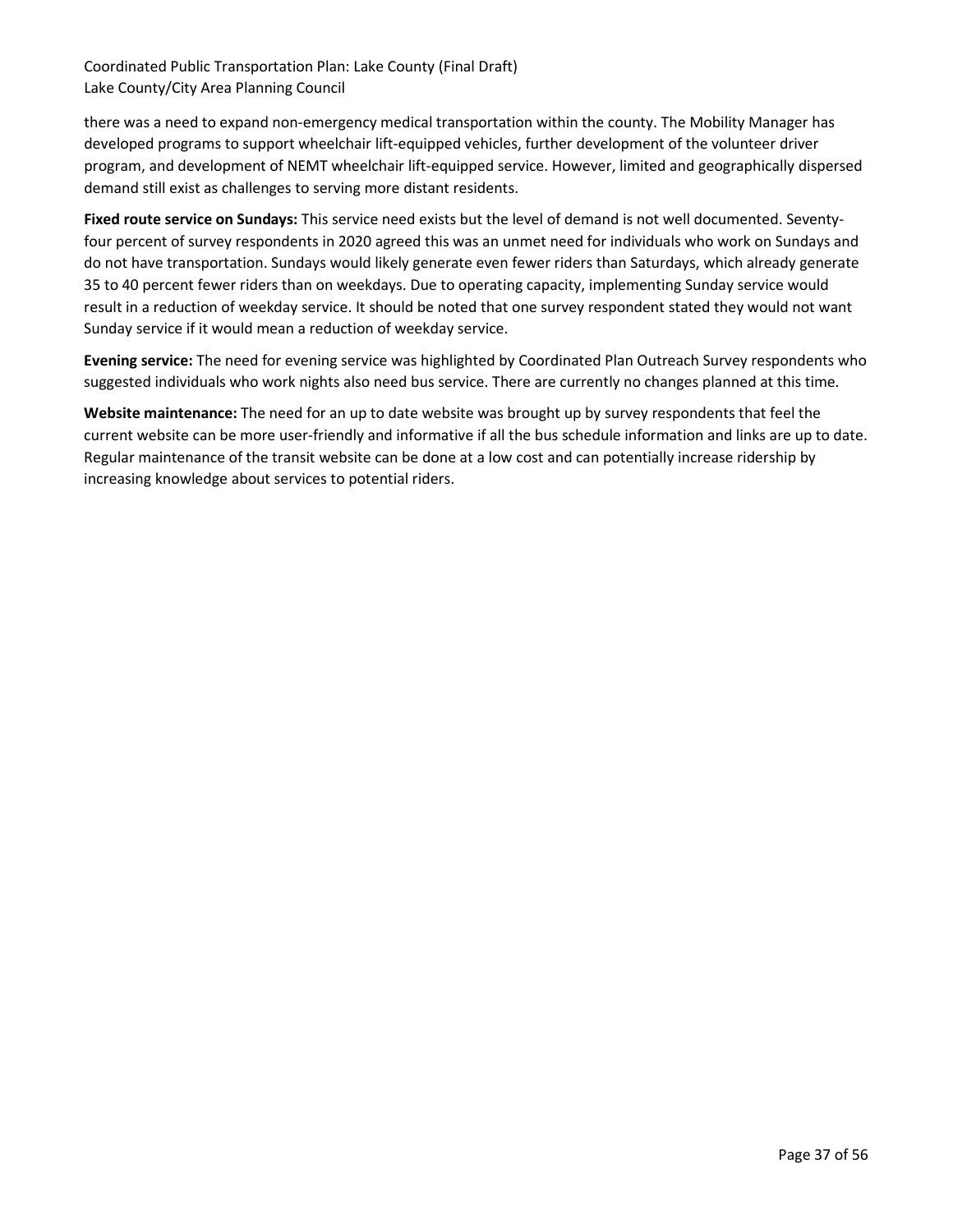# <span id="page-37-0"></span>7 Priority Strategies

# <span id="page-37-1"></span>7.1 Evaluation Criteria

A number of factors were utilized to develop and identify strategies that would address unmet transit needs in the community. Three main themes and a series of questions related to those themes were taken into consideration when developing a list of strategies. These criteria were used to process, analyze, and interpret data collected from surveys, public outreach, and conversations with stakeholders.

1) Unmet needs: Does the strategy address transportation gaps or barriers?

This question also brought up additional concerns for consideration.

Does the strategy:

- provide service in a geographic area with limited transportation options?
- serve a geographic area where the greatest number of people need a service?
- improve the mobility of clientele subject to state and federal funding sources (i.e. seniors and individuals with disabilities)?
- provide a level of service not currently provided with existing resources?
- preserve and protect existing services?

2) Feasibility: Can this strategy be feasibly implemented given the timeframe and available resources?

Other questions for consideration:

- Is the strategy eligible for MAP-21 or other types of grant funding?
- Does the strategy result in efficient use of available resources?
- Does the strategy have a potential project sponsor with the operational capacity to carry out the strategy?
- Does the strategy have the potential to be sustained beyond the grant period?

3) Coordination: How does this strategy build upon existing services?

Additional concerns for consideration:

- avoid duplication and promote coordination of services and programs?
- allow for and encourage the participation of local human service and transportation stakeholders?

# <span id="page-37-2"></span>7.2 New Priority Strategies

The following is a list of strategies for Lake County and the region to pursue until the next coordinated plan. Not all strategies directly connect with reasonable to meet unmet needs but are strategies to help maintain and improve services and help address other gaps and issues given current circumstances. If additional resources become available, projects connected to unmet needs not addressed in these priority strategies should be pursued; these projects can be derived from the discussion on gaps, challenges, and unmet needs in section 6.

- **1. Support, Maintain, and Enhance Lake County Public Transportation Services.**
- **1.1. Enhance and improve public awareness of and access to Lake County public transportation services through a comprehensive public information and bus stop improvement program.**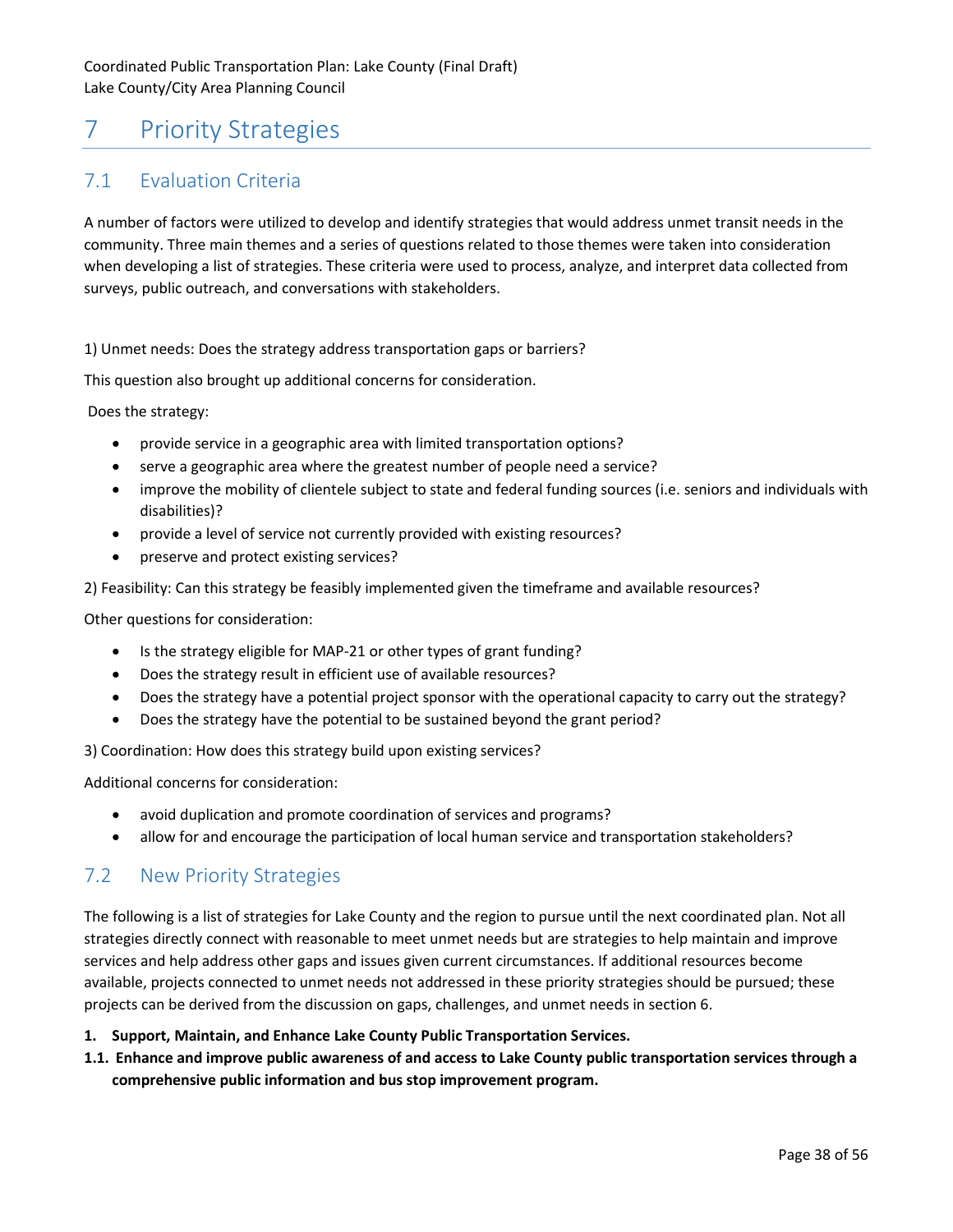This strategy is intended to improve the mobility of the Coordinated Plan's target populations through enhancing how they access information about available transportation services and programs. Acquiring and understanding transit information can be a significant challenge for transportation disadvantaged individuals – a population characterized by limited literacy, high levels of limited English proficiency and the attendant problems of limited income levels. Even for well-educated individuals, such as social service providers and human service agency personnel, lack of familiarity with public transit can make understanding and utilizing a diverse set of transportation services difficult.

Use of public transportation requires a significant amount of understanding, planning and coordination by the rider, including:

- Understanding of what transportation services are available, when they operate and how to access them.
- Planning to arrange appointments and destinations around the services that are available.
- Coordination of various systems demand response and fixed route to be able to get where you need to go, when you need to be there.

#### **1.2. Implement SRTP-recommended service improvements as funding allows and where minimum performance standards can be met.**

The Short-Range Transit Plan recommends specific strategies that will expand and improve mobility options for the Coordinated Plan target populations. The purpose of this strategy is to prioritize implementation of these strategies when funding is sustainable.

Outreach findings which will be addressed by the numerous SRTP recommendations and include evidence of high need for public transportation options:

- Nearly one-third of the County's residents are on MediCal, reflecting low household incomes which usually translate to transportation disadvantaged status.
- Another large proportion of the County are older adults–18% of the total population. With 45% of St. Helena's patient population on Medicare, aging status relates to increasing mobility problems and need for more transportation options.
- There is an unusually high proportion of persons with disabilities within Lake County reported; increased incidence of disabilities and poor health indicators are commonly associated with low-income and more limited health care access.

Among areas of the County needing additional public transportation solutions aretwo:1) the North Shore where there is a perception of levels of service inadequate to need; and 2) the Spring Valley Road community, north of Highway 20, where a reported 800 older adults live and for whom some type of connection to Lake Transit is needed.

There is interest in expanded Sunday service with 74% of Coordinated Plan Outreach survey respondents agreed there is a need for Sunday Service. This suggests continued interest in Sunday service exists.

#### **1.3. Pursue and secure funding to support, maintain, and improve safety and enhance the Lake County public transportation network.**

The objective of this strategy is to maintain and improve the existing Lake Transit system through a continued mix of state and discretionary grant funding with careful financial planning. As this system is important to and heavily utilized by Lake County residents. Demographic data present in Chapter 2 indicated that there are many transit dependent individuals living in Lake County, including: 7% of total households, do not have access to a vehicle, a growing population of older adults, and a higher-than-average population living below the federal poverty rate.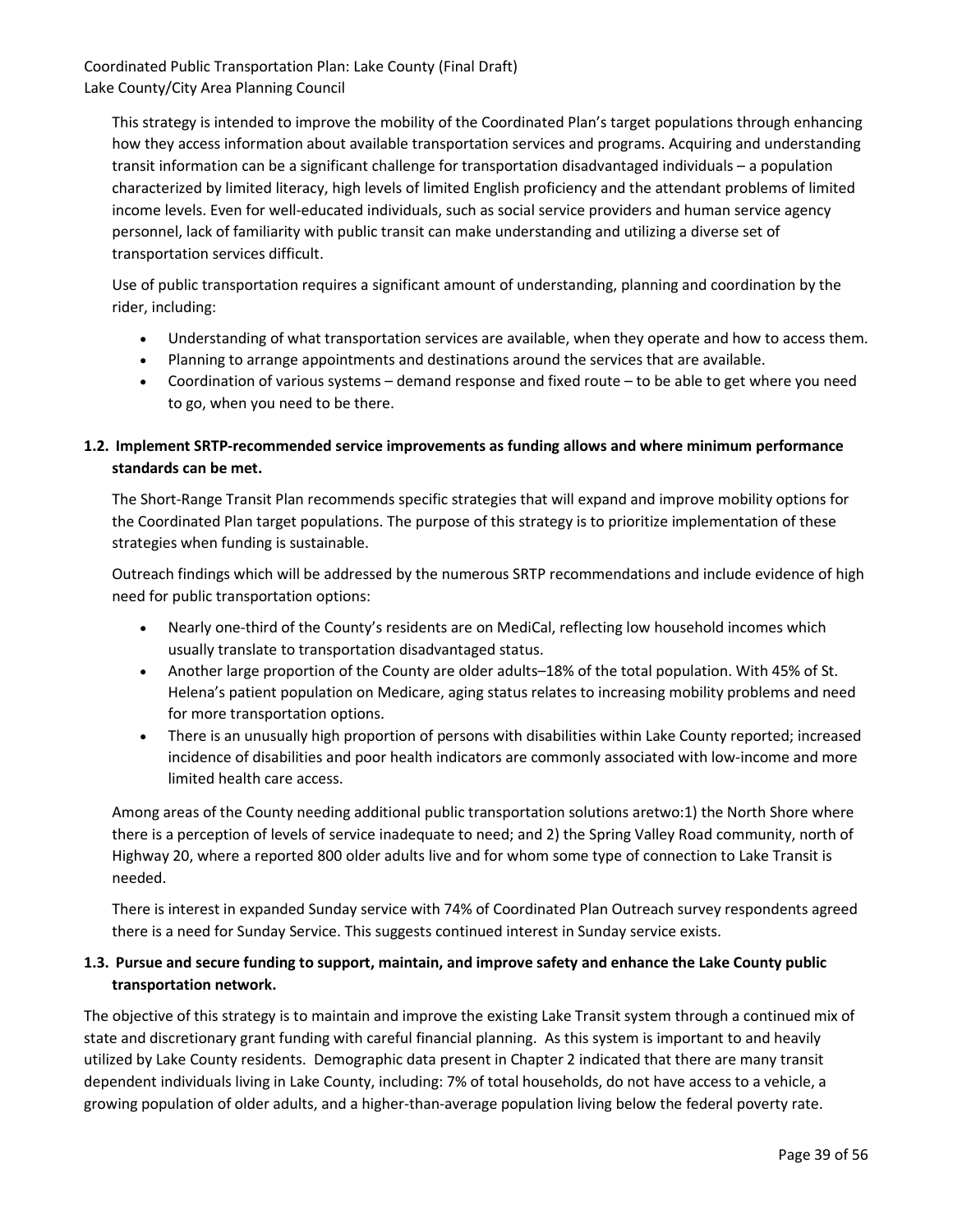Additionally, during the interview process for the last Coordinated Plan, Stakeholders at social services, medical facilities and educational institutions commented that many of their clients use public transit and there is great need for public transit services within Lake County due to high levels of poverty and disability among the population.

Lake Transit has exemplary experience in seeking funds that extend the basic state funding. Since the last Coordinated Plan, Lake County has secured funding through a number of sources to improve transportation quality and access. These include:

- TIRCP funding for the construction of a new transit center and purchase of hydrogen busses
- 5310 funding for out-of-county non-emergency medical transport
- Low Carbon Transit Operation Program funds for a free college fare program
- Intercity Bus Grants
- Sustainable Transportation Planning Grants for the Bus Passenger Facility Plan
- State of Good Repair funding for infrastructure projects
- 5311 (f) for an intercity bus route

Such efforts to seek discretionary or other funding, and to write high quality grant applications that will bring it to Lake County are an important strategy that must continue to extend the otherwise limited and fully committed state funds that come to Lake County via traditional means.

Continued priority must be placed on securing new funding sources to extend current transportation Lake County transit services and to build new, future programs. The development of successful grant applications will include the following factors, responsibilities likely shared between Lake City/ County APC and Lake Transit.

- Monitoring new funding opportunities through participation in State and National conferences, monitoring FTA initiatives and tracking regulatory development.
- Ensuring staff time to monitor funding cycles and to develop sufficient expertise in grant-writing for these funds that applications are successful.
- Ensuring staff time and priority to write successful new grants.
- Developing the internal processes and procedures necessary to ensure that Lake Transit maintains adequate records to comply with funding source rules, including requirements around subrecipient technical assistance and monitoring where that has relevance.
- **2. Improve and Expand Capacity for Specialized Transportation Alternatives Appropriate for Lake County.**
- **2.1. Seek new partnerships with interested, willing, and able agencies and organizations that can participate in projects addressing mobility needs and gaps of the Coordinated Plan target groups.**

This strategy aims to continue the on-going process of building collaborative partnerships to provide more mobility options for transportation disadvantaged populations. Building capacity among human service agency providers will help to extend the existing public transportation network, particularly for those specialized trips that may not be able to be provided by Lake Transit's services.

Since the last Coordinated Plan, LTA has been able to partner with the Shasta Regional Transportation Agency to connect riders within the North State Intercity Bus System in the future, collaborated with Adventist Health to provide a van for NEMT service, and with the Mendocino College and Woodland Community College to provide free student transportation. These partnerships have resulted in services that would otherwise not be available. For this reason, seeking new partnerships that can result in projects that address mobility needs continues to be a goal for Lake County.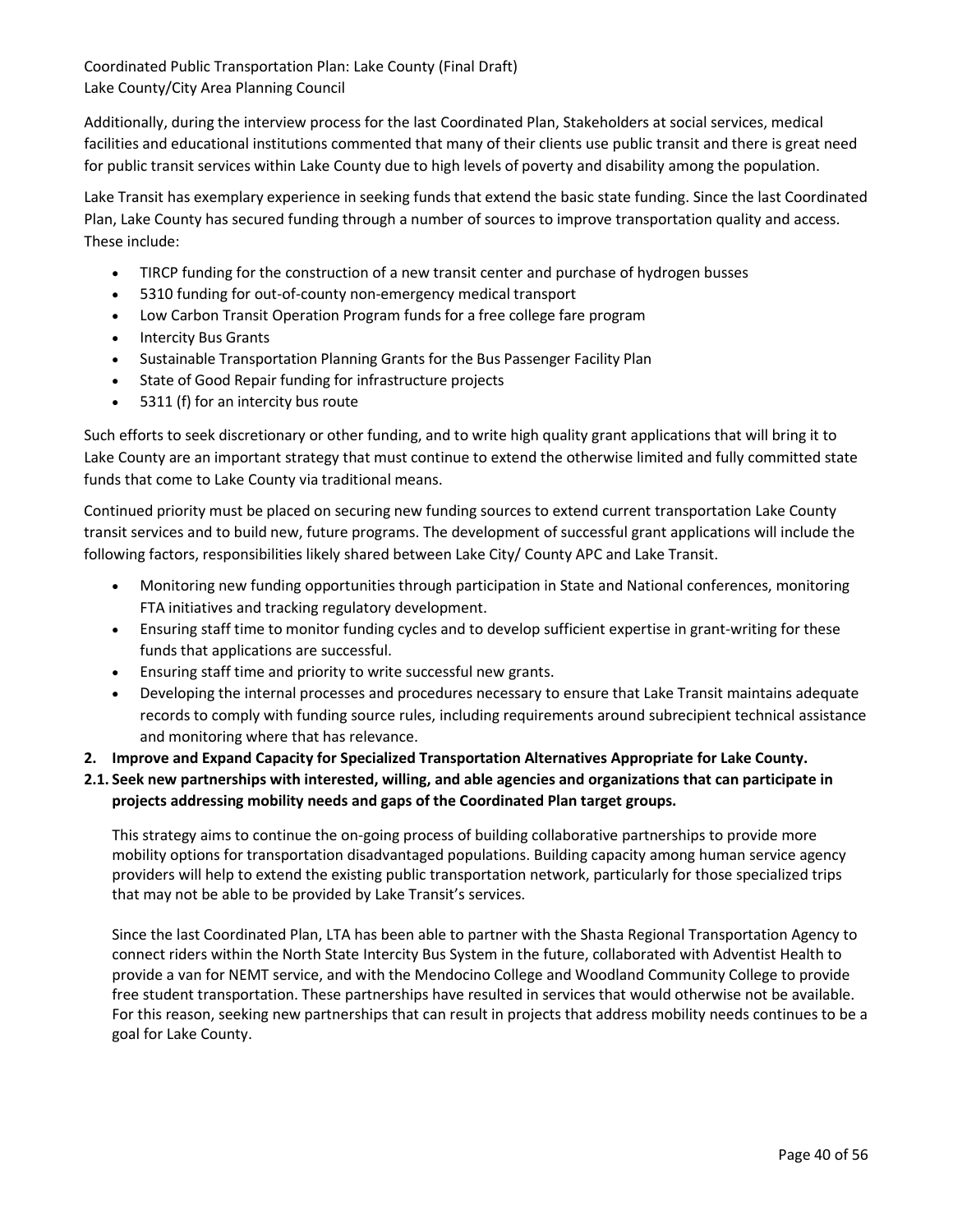**2.2. Identify and develop individualized, flexible transportation to meet the transportation needs of seniors, persons with disabilities, or low-income persons who are unable to utilize the existing public transportation** 

**system. This could include options such as Transportation Network Companies (TNCs) or car-sharing programs.** This strategy calls for identifying and developing flexible transportation options in Lake County. Although there have been many improvements to the transportation system in Lake County since the last Coordinated Plan, there is still a need for flexible transportation options that may help better meet the transportation needs of seniors, persons with disabilities or low-income individuals who are unable to utilize the existing public transportation system.

- **3. Continue to Develop Sustainable Non-Emergency Medical Transportation Solutions.**
- **3.1. Continue to develop near and long-term non-emergency medical transportation (NEMT) alternatives that will address NEMT trip needs both within Lake County and to out-of-county destinations, including enhanced transit connections, special shuttle or life-line services, brokered trip provision across multiple providers, use of targeted mileage reimbursement, and other such initiatives.**

Since the last Coordinated Plan there have been many changes and expansion to Lake County's NEMT service. NEMT services within the county have expanded in the following ways:

- LTA established an MOU with Adventist Health Clear Lake in 2017, then known at St. Helena Hospital Clearlake. This partnership was to provide a minimum of 2,500 NEMT trips by allowing the hospital to operate a Ford Elkhart minibus. The agreement was extended through May 2021.
- The Pay-Your-Pal program, administered by Lake Links, reimburses people who drive fellow residents to medical appointments. Riders can apply over the phone to receive \$0.35/mile, up to 200 miles a month. this targeted mileage reimbursement program has greatly improved access for the county's residents most in need
- Beginning in late 2019, Lake Links operates Medi-Links, a transit service designed to transport people between Lake County and Santa Rosa, one of the top referral locations for medical appointments outside of the county.

These changes have greatly increased the availability of NEMT service for Lake County residents and are a good start; however, they can still be expanded. For this reason, this strategy calls for the continued development longterm NEMT alternatives if possible.

#### **3.2. Develop way finding and safety-focused, trip specific improvements, or information tools to support travel to key NEMT destinations within and beyond Lake County.**

Retained from the last Coordinated Plan, this strategy's objective is to utilize cost-effective, easy to develop and implement solutions that equip agency personnel to assist their clients travel to popular medical destinations. Although improvements have been made to the Lake Links and Lake Transit websites, improvements should be made when possible to support NEMT travel.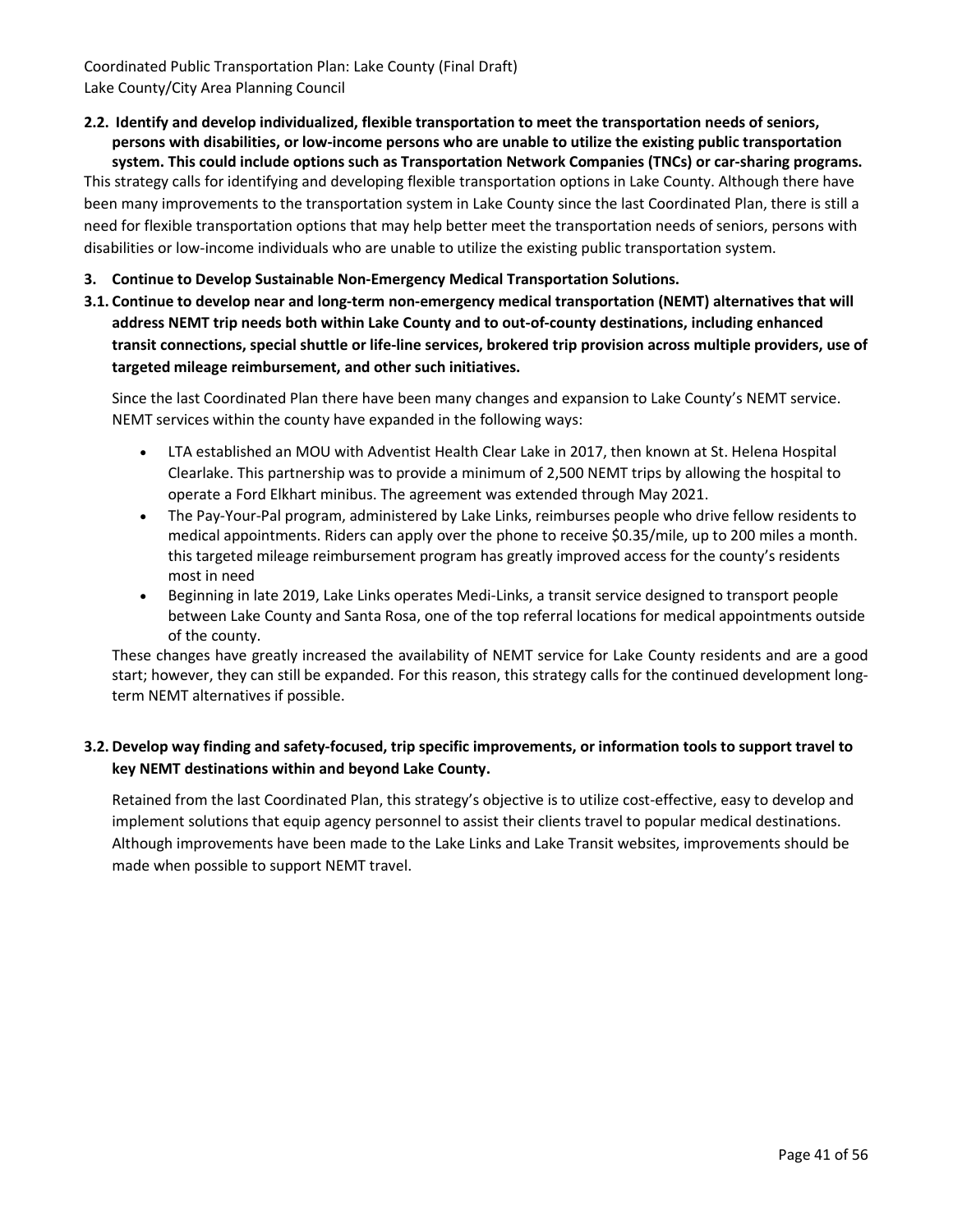# <span id="page-41-0"></span>8.0 COVID-19

This section discusses changes made to transportation and social services caused by the COVID-19 pandemic of 2019 and 2020. While many services experienced reductions, LTA also implemented new services to meet needs arising from increased isolation and risk.

## COVID-19 Specific Needs

The following are some COVID-19 specific needs that have been identified.

**Meal / Grocery Delivery:** LTA provided buses to deliver food to the homes of those in Lake County who were most at risk for contracting or spreading COVID-19. This included food bank delivery service every Friday and meal delivery in partnership with Lakeport Senior Center. Due to distancing restrictions and for the safety of at-risk clients, Pay-Your-Pal drivers could still be reimbursed for unaccompanied trips taken on behalf of their client to essential destinations. Lake Links also mailed suggestions for the safe use of the program. Throughout this time, LTA maintained the LakeTransit.org website with notices about service reductions, mask requirements, and other changes.

Lake Links was in discussions with Clearlake Rotary to operate a senior shuttle for activities, but conversations were put on hold during the pandemic.

**Service Reduction:** To protect the health and safety of riders and employees Lake Transit was forced to reduce service in April 2020. Service was limited from 7:00 am to 5:00 pm and Routes 2,4A, and 12 were suspended until further notice. Some survey respondents also noted the service reductions were limiting connections, limiting their travel for essential services, and social distancing rules are further limiting their ability to use public transit.

**Delay for several grant programs and projects:** As a result of the COVID-19 pandemic several partner organizations have been impacted. For instance, grant programs like the Active Transportation Plan are going to be delayed until the pandemic subsides.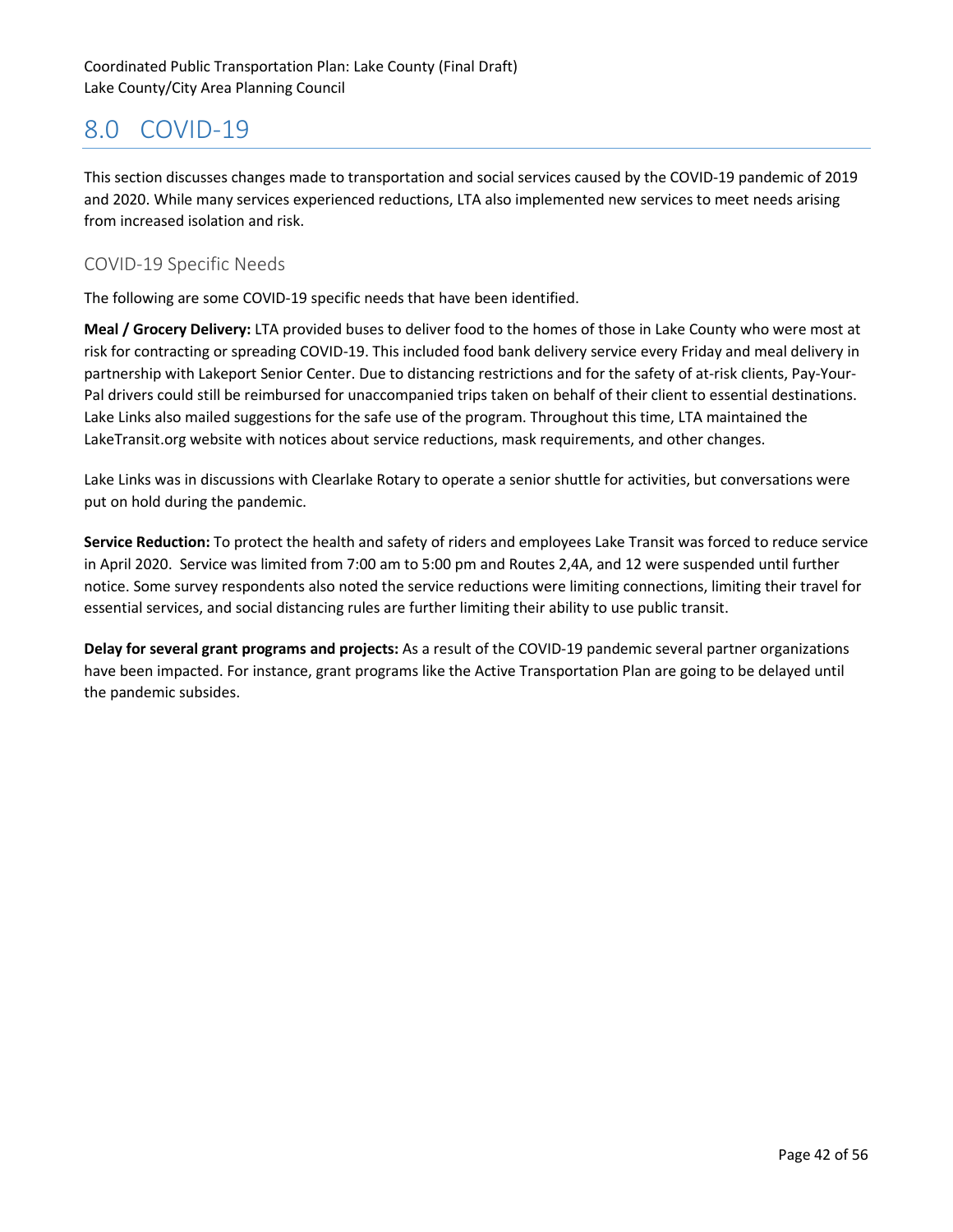# <span id="page-42-0"></span>Appendix A: Lake County Coordinated Plan Outreach Survey Materials

#### **Lake County Coordinated Plan Outreach Survey**

Welcome and thank you for taking the time to participate in this short survey!

The Lake County/ City Area Planning Council is currently updating the region's Coordinated Public and Human Services Transportation Plan. This plan is important because it facilitates funding and serves as a guide to promote and advance local social service transportation.

We are encouraging the community to provide input on the plan and share thoughts on social service transportation needs in Lake County. You can read the draft of the current plan by clicking [here.](https://www.dropbox.com/s/b8xp88cs0t9b6ev/Lake_Coordinated%20Plan_Outreach%20Draft_2020_11.pdf?dl=0)

Your participation is very important in helping identify transportation needs in the community, but participation in this survey is completely voluntary.

If you have any questions, please feel free to contact the consultants assisting with this project:

Suleyma Vergara-Tapia, at svergaratapia@pacific.edu or

Thomas Pogue, at cbpr@pacific.edu.

The following is a list of needs currently identified by the community. Please indicate whether you agree or disagree with each of these needs:

#### **1. There is a need to expand Eastbound service to the Sacramento area.**

☐ Agree

 $\Box$  Neither agree nor disagree

☐ Disagree

If you would like to comment on your response, please use the space below.

#### **2. There is a need to expand Sunday fixed-route bus service.**

☐ Agree

☐ Neither agree nor disagree

☐ Disagree

If you would like to comment on your response, please use the space below.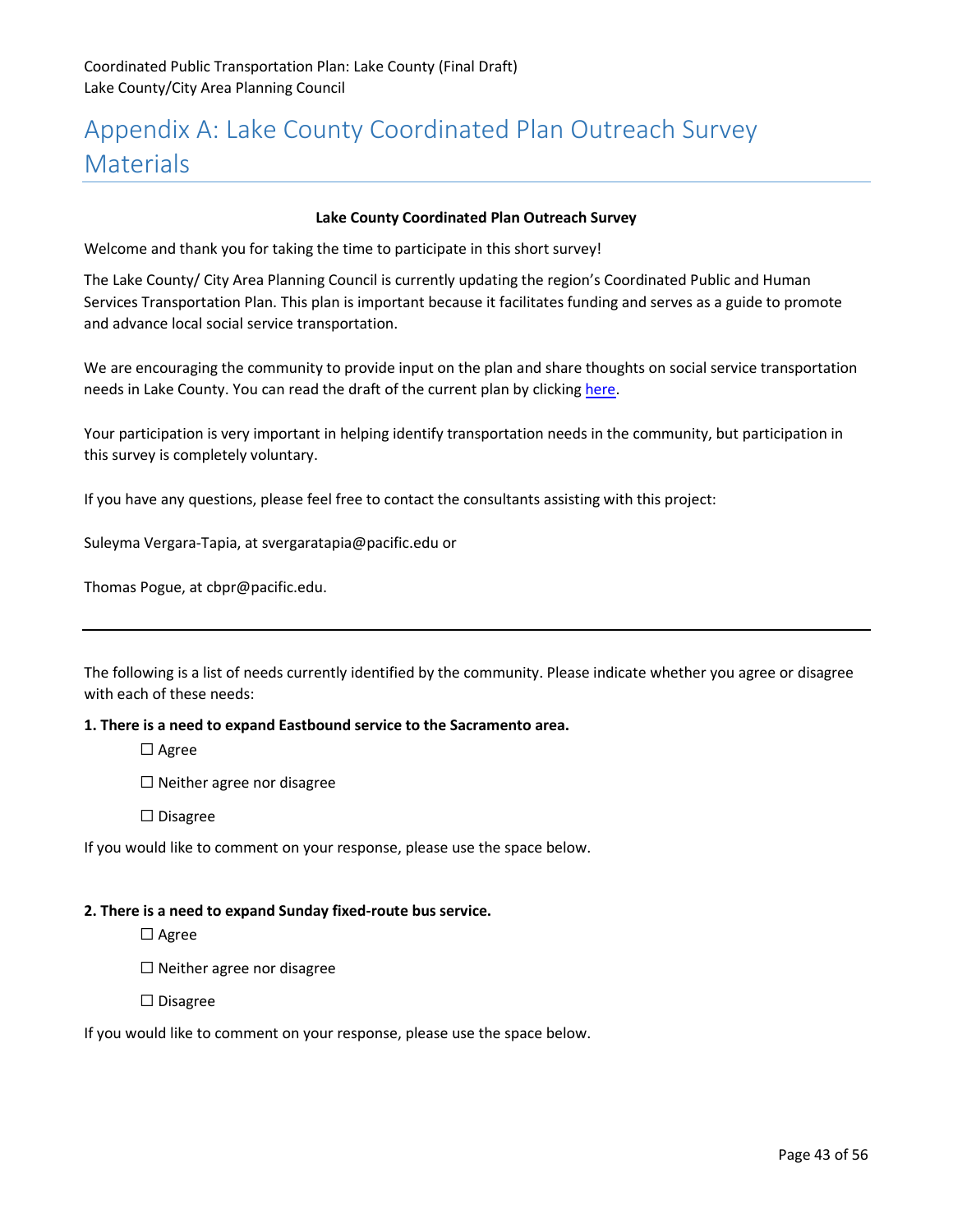#### **3. There is a need for expanded non-emergency medical transportation to destinations within the county.**

☐ Agree

☐ Neither agree nor disagree

☐ Disagree

If you would like to comment on your response, please use the space below.

#### **4. There is a need for expanded non-emergency medical transportation to destinations outside the county.**

□ Agree

☐ Neither agree nor disagree

☐ Disagree

If you would like to comment on your response, please use the space below.

#### **5. There is a need to expand the hours of operation for non-emergency medical transportation.**

☐ Agree

 $\Box$  Neither agree nor disagree

☐ Disagree

If you would like to comment on your response, please use the space below.

We are also interested in any additional social service transportation needs in the community as well as the impact of the COVID-19 pandemic. Please use the following questions and the comment box to share your perspectives:

#### 6. Are there any important social service destinations that are not accessible with current transportation services?

☐ Yes

☐ No

☐ Please use the space below to explain further.

**7. Has the COVID-19 pandemic changed social service transportation needs?**

☐ Yes

☐ No

☐ Please use the space below to explain further.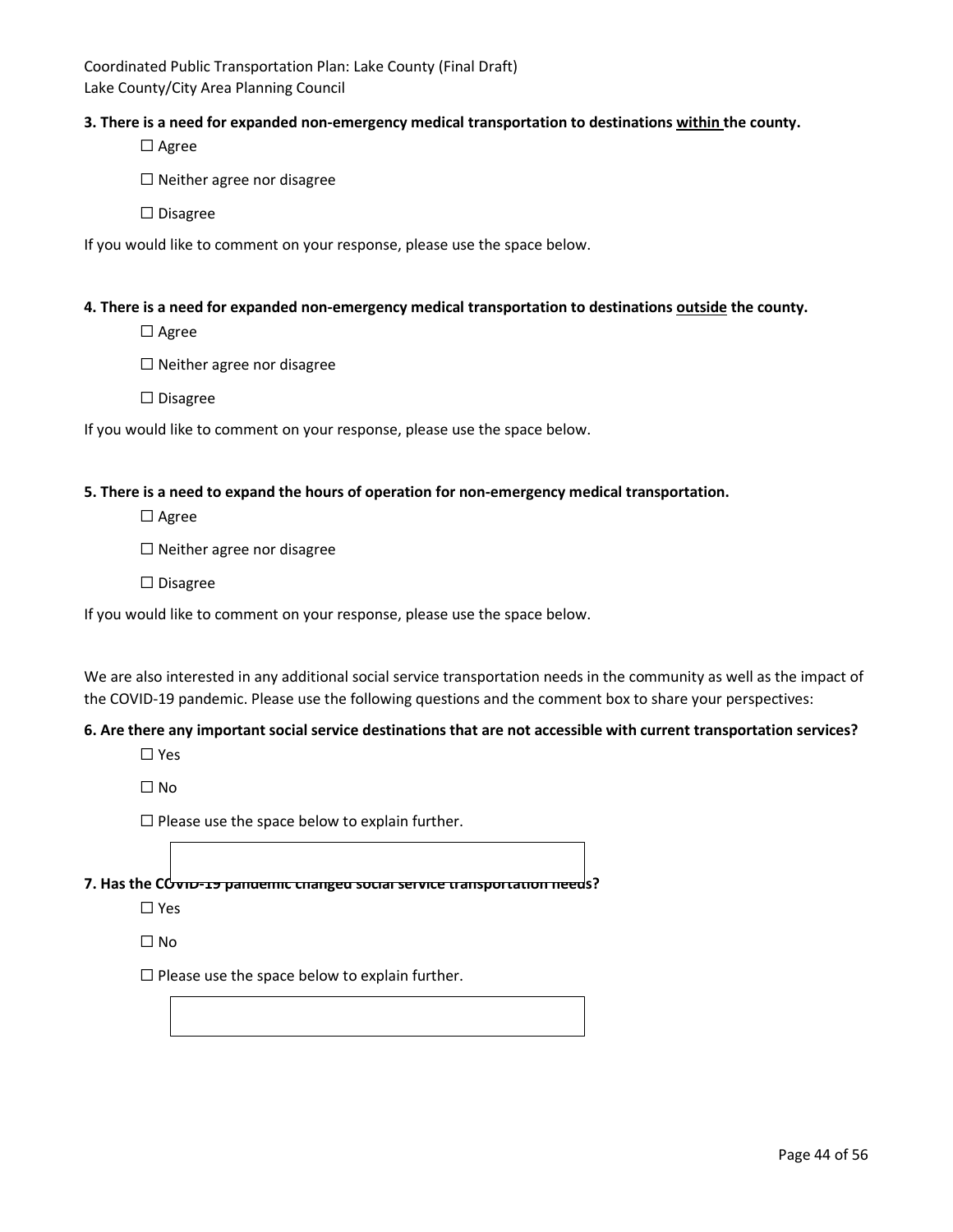**8. Use the space below to include any questions/comments/concerns:**

9. (Optional) If you would like your participation to be noted in the report, please fill out the form below with your **details as you would like them to appear.**

| Name  |                      |  |  |
|-------|----------------------|--|--|
| Title |                      |  |  |
|       | Company/Organization |  |  |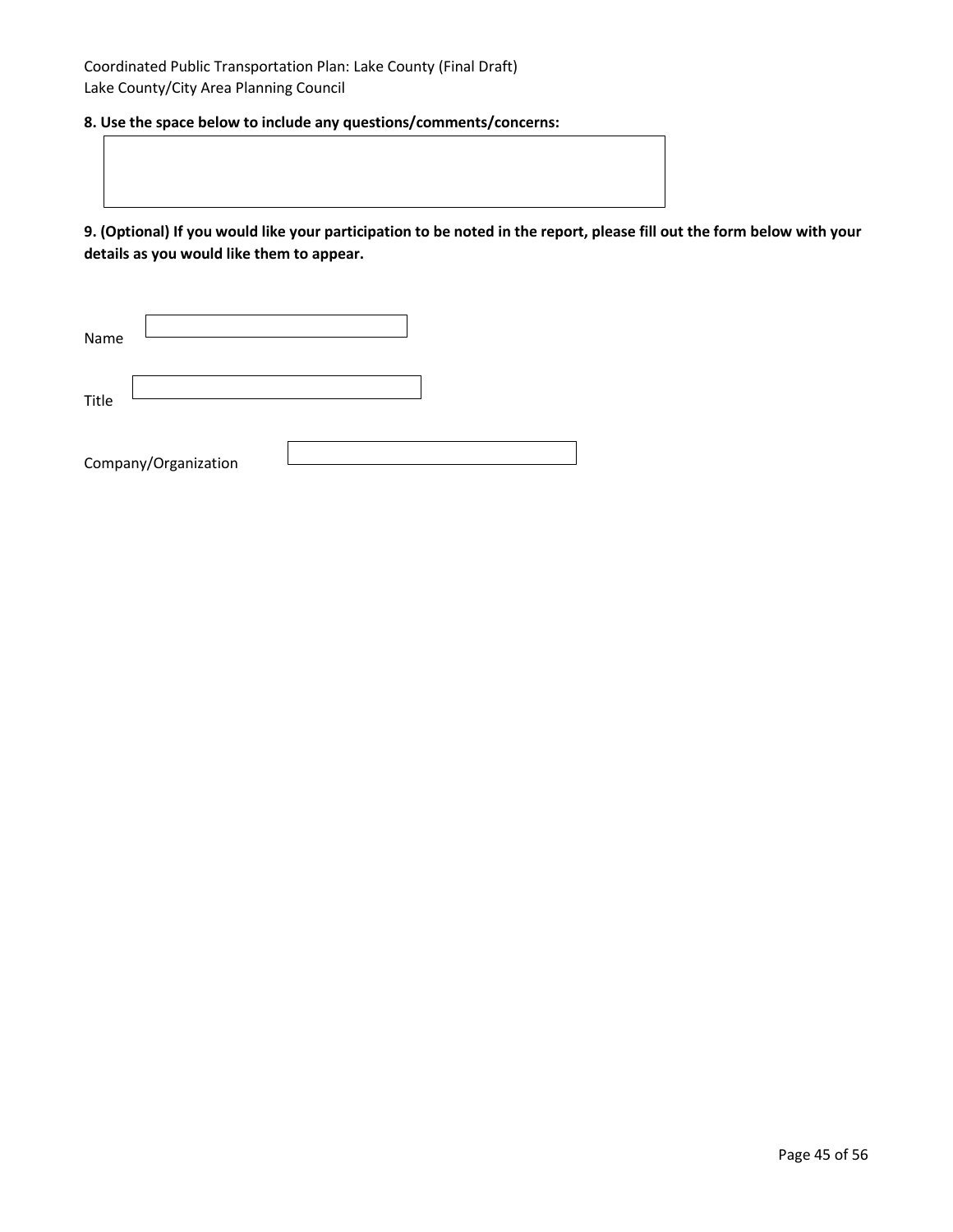#### **Lake County Coordinated Plan Outreach Survey**

¡Bienvenido y gracias por tomarse el tiempo de participar en esta breve encuesta!

El Condado De Lake/ Consejo de Planificación del Área de la Ciudad está actualizando el Plan Coordinado de Transporte de Servicios Humanos y Públicos de la región. Este plan es importante porque facilita la financiación y sirve como guía para promover y promover el transporte de servicios sociales locales.

Pedimos que la comunidad comparta sus opiniones sobre las necesidades de transporte de servicios sociales en Lake. Puede leer el plan actual asiendo click [aquí.](https://www.dropbox.com/s/b8xp88cs0t9b6ev/Lake_Coordinated%20Plan_Outreach%20Draft_2020_11.pdf?dl=0)

Su participación es muy importante para ayudar a identificar las necesidades de transporte en la comunidad, pero la participación en esta encuesta es completamente voluntaria.

Si tiene alguna pregunta, no dude en ponerse en contacto con los consultores que trabajan en este proyecto por correo electrónico:

Suleyma Vergara-Tapia, at svergaratapia@pacific.edu o a

Thomas Pogue, at tpogue@pacific.edu.

La siguiente es una lista de necesidades identificadas actualmente por la comunidad. Indique si está de acuerdo o en desacuerdo con cada una de estas necesidades:

#### **1. Es necesario expandir el servicio en dirección este al área de Sacramento.**

☐ De acuerdo

☐ Ni de acuerdo ni en desacuerdo

☐ Desacuerdo

Si desea comentar su respuesta, utilice el espacio a continuación.

#### **2. Es necesario ampliar el servicio de autobuses de ruta fija los domingos.**

☐ De acuerdo

☐ Ni de acuerdo ni en desacuerdo

☐ Desacuerdo

Si desea comentar su respuesta, utilice el espacio a continuación.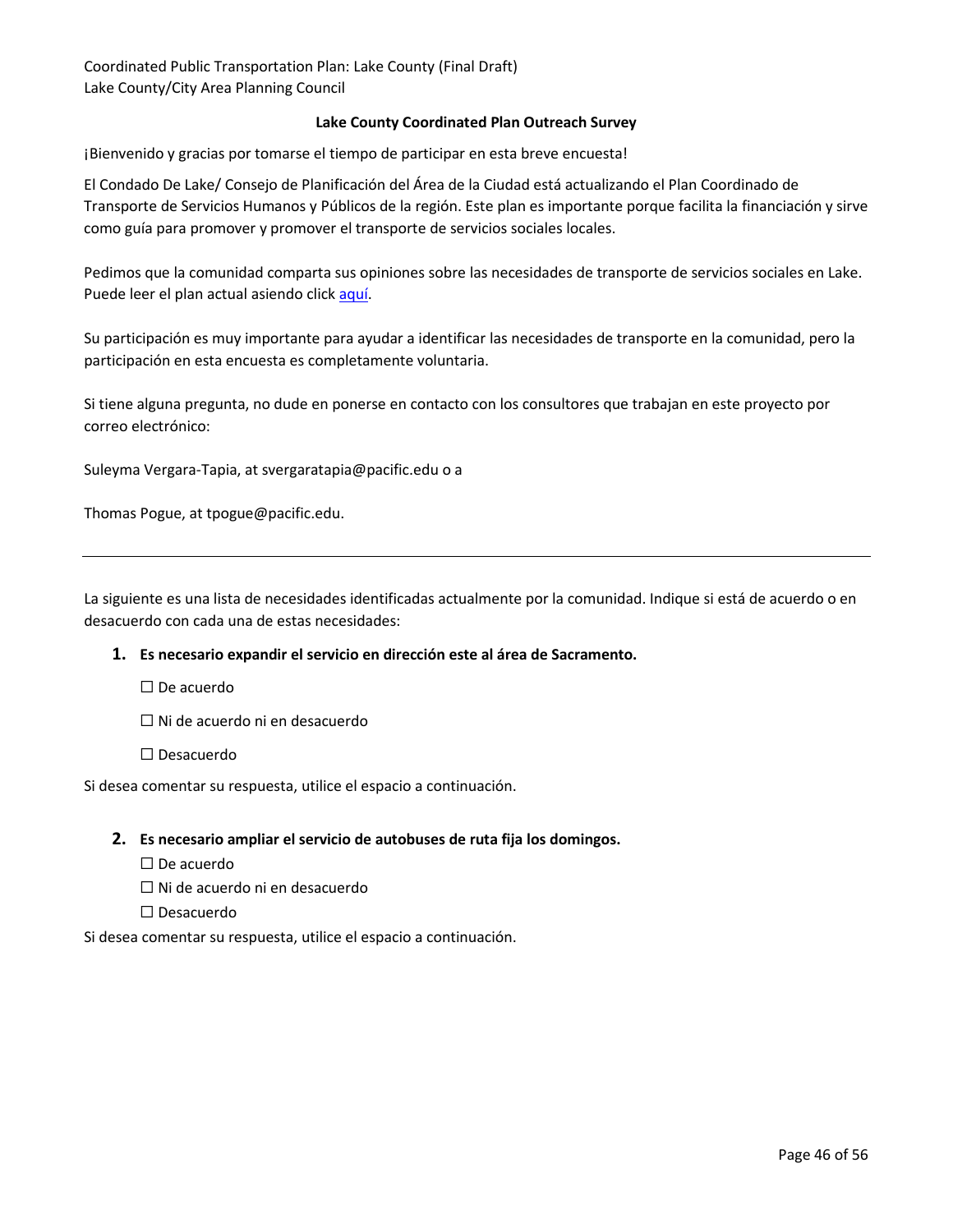#### **3. Existe la necesidad de ampliar el transporte médico que no es de emergencia a destinos dentro del condado.**

☐ De acuerdo

☐ Ni de acuerdo ni en desacuerdo

☐ Desacuerdo

Si desea comentar su respuesta, utilice el espacio a continuación.

#### **4. Existe la necesidad de ampliar el transporte médico que no es de emergencia a destinos fuera del condado.**

☐ De acuerdo

☐ Ni de acuerdo ni en desacuerdo

☐ Desacuerdo

Si desea comentar su respuesta, utilice el espacio a continuación.

#### **5. Es necesario ampliar las horas de funcionamiento del transporte médico que no sea de emergencia.**

☐ De acuerdo

☐ Ni de acuerdo ni en desacuerdo

☐ Desacuerdo

Si desea comentar su respuesta, utilice el espacio a continuación.

También estamos interesados en cualquier necesidad adicional de transporte de servicios sociales en la comunidad, así como en el impacto de la pandemia COVID-19. Utilice las siguientes preguntas y el cuadro de comentarios para compartir sus perspectivas:

#### **6. ¿Existen destinos importantes de servicios sociales que no sean accesibles con los servicios de transporte actuales?**

 $\Box$  Sí

☐ No

Utilice el espacio a continuación para explicar más:

#### **7. ¿La pandemia COVID-19 ha cambiado sus necesidades de servicio de transporte?**

☐ Sí

☐ No

Utilice el espacio a continuación para explicar más:

**8. Utilice el espacio a continuación para incluir cualquier pregunta, comentario o inquietud.**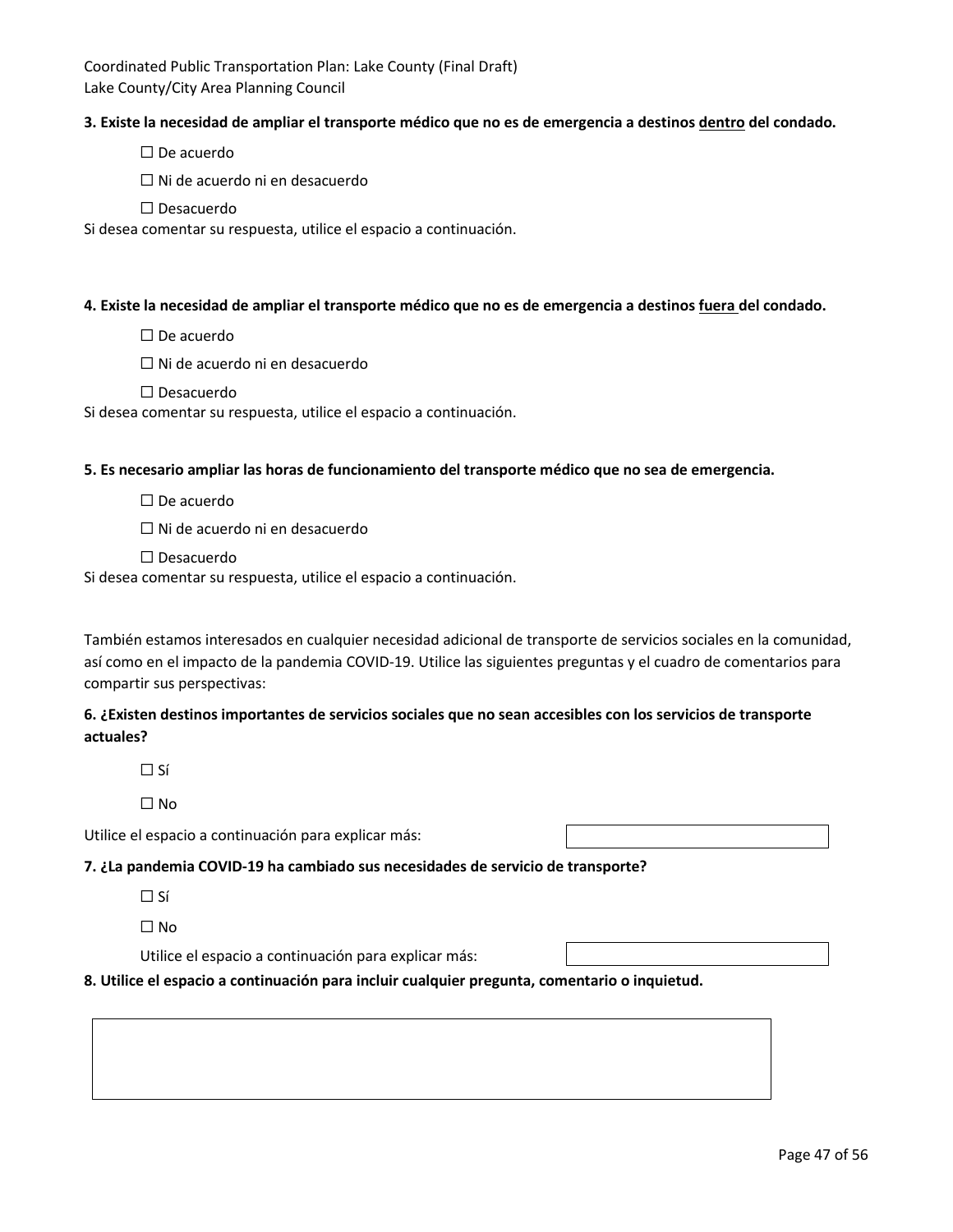**9. (Opcional) Si desea que se anote su participación en el informe, complete el formulario a continuación con sus datos tal y como desea que aparezcan.**

| Nombre |                        |  |
|--------|------------------------|--|
| Título |                        |  |
|        | Empresa / Organización |  |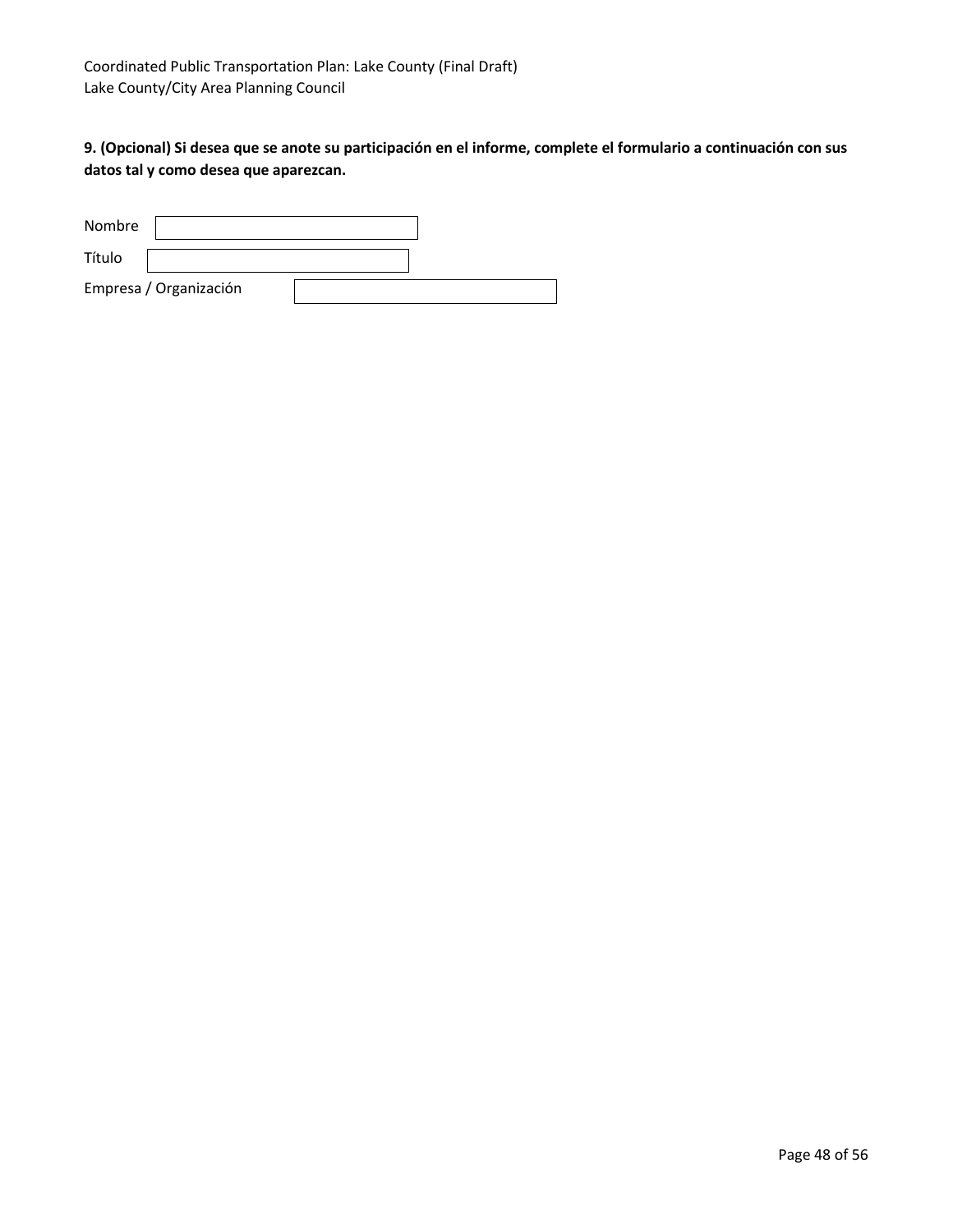#### **Lake County Coordinated Plan Survey Responses**

#### **English (45)**

#### **Q1: There is a need to expand Eastbound service to the Sacramento area.**

Answered: 49 Skipped: 1Agree Neither agree nor disagree Disagree 0% 10% 20% 30% 40% 50% 60% 70% 80% 90% 100% ANSWER CHOICES **RESPONSES** 

| <b>AIVO IVEN ONOLO</b>     | ILJI VIIJLJ |    |
|----------------------------|-------------|----|
| Agree                      | 77.55%      | 38 |
| Neither agree nor disagree | 18.37%      | 9  |
| Disagree                   | 4.08%       |    |
| Total Respondents: 49      |             |    |

#### Comments (2):

- To Colusa at least
- I'm torn on this because I feel like the Bay Area has better and more available services. I guess it just depends on insurance needs and healthcare availability in the Bay and if that makes for a need to include Sacramento routes to make up for a lack of care elsewhere. Also, UC Davis access would be nicer for people needing specialty care, especially children. I'm just not sure on whether needs can be served elsewhere at much smaller milage increase instead of adding on a several hour drive in a while different direction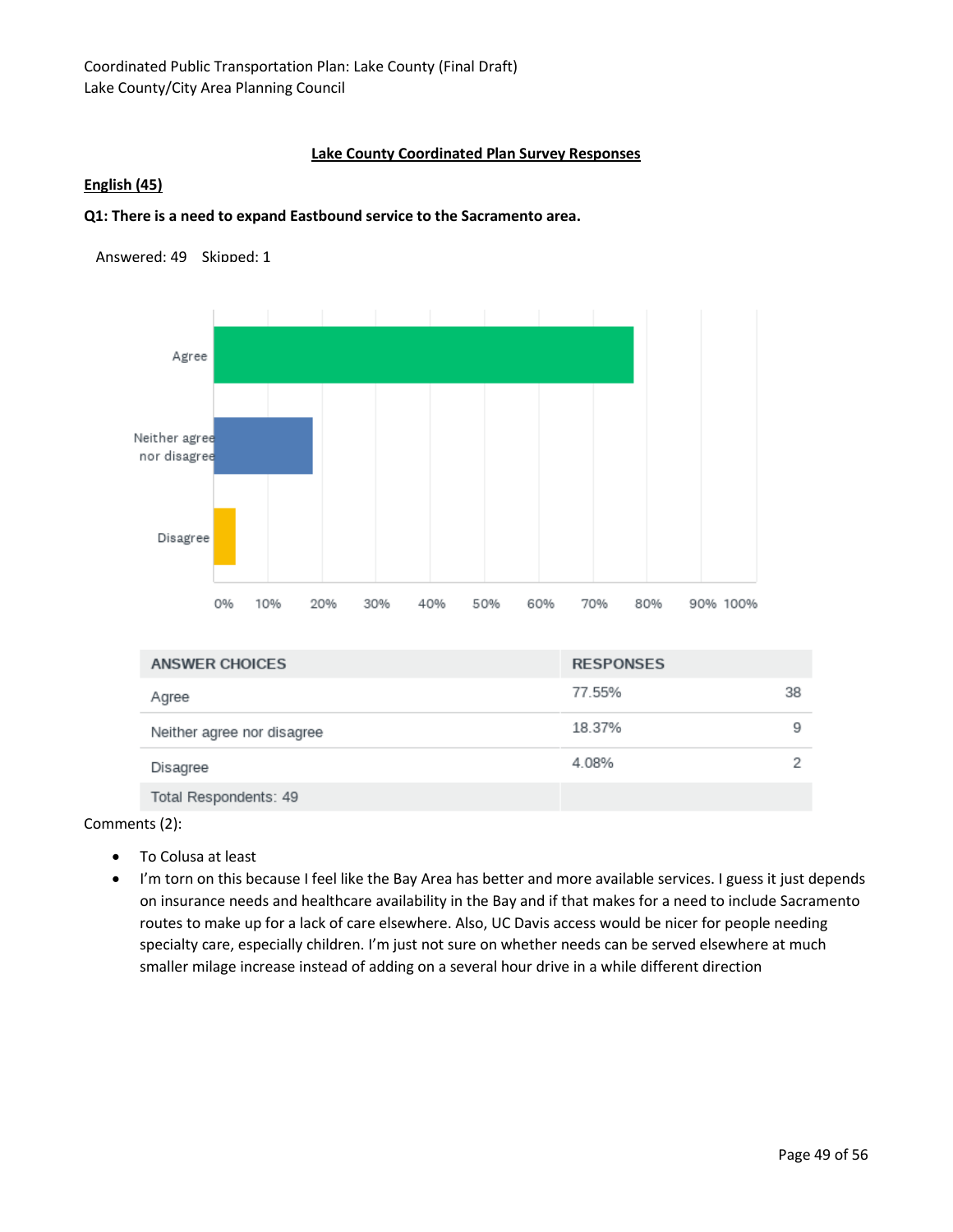#### **Q2: There is a need to expand Sunday fixed-route bus service.**

Answered: 50 Skipped: 0



| <b>ANSWER CHOICES</b>      | <b>RESPONSES</b> |    |
|----------------------------|------------------|----|
| Agree                      | 74.00%           | 37 |
| Neither agree nor disagree | 18.00%           | 9  |
| Disagree                   | 8.00%            |    |
| Total Respondents: 50      |                  |    |

Comments (3):

- Some people don't have transportation
- People work on Sundays and not everybody has a vehicle. It would make getting to and from work a lot easier.
- The limited access makes employment difficult for community members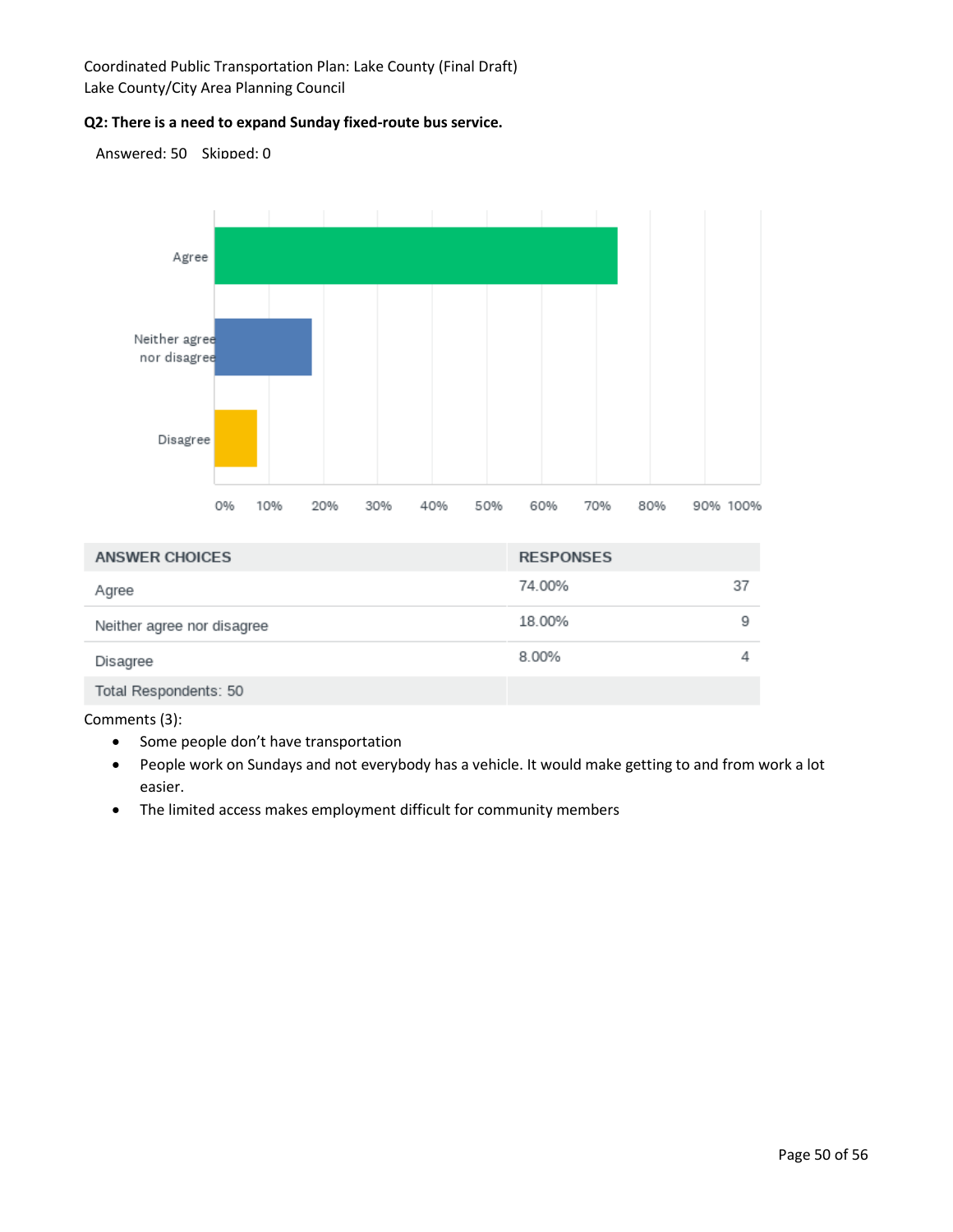#### **Q3: There is a need for expanded non-emergency medical transportation to destinations within the county.**



| ANSWER CHOICES             | <b>RESPONSES</b> |    |
|----------------------------|------------------|----|
| Agree                      | 78.00%           | 39 |
| Neither agree nor disagree | 20.00%           | 10 |
| Disagree                   | 2.00%            |    |
| Total Respondents: 50      |                  |    |

#### Comments (3):

- I know nothing of this.
- Not everybody has a vehicle
- I have heard from several people the need for medical transportation separate from the limited times clinics provide.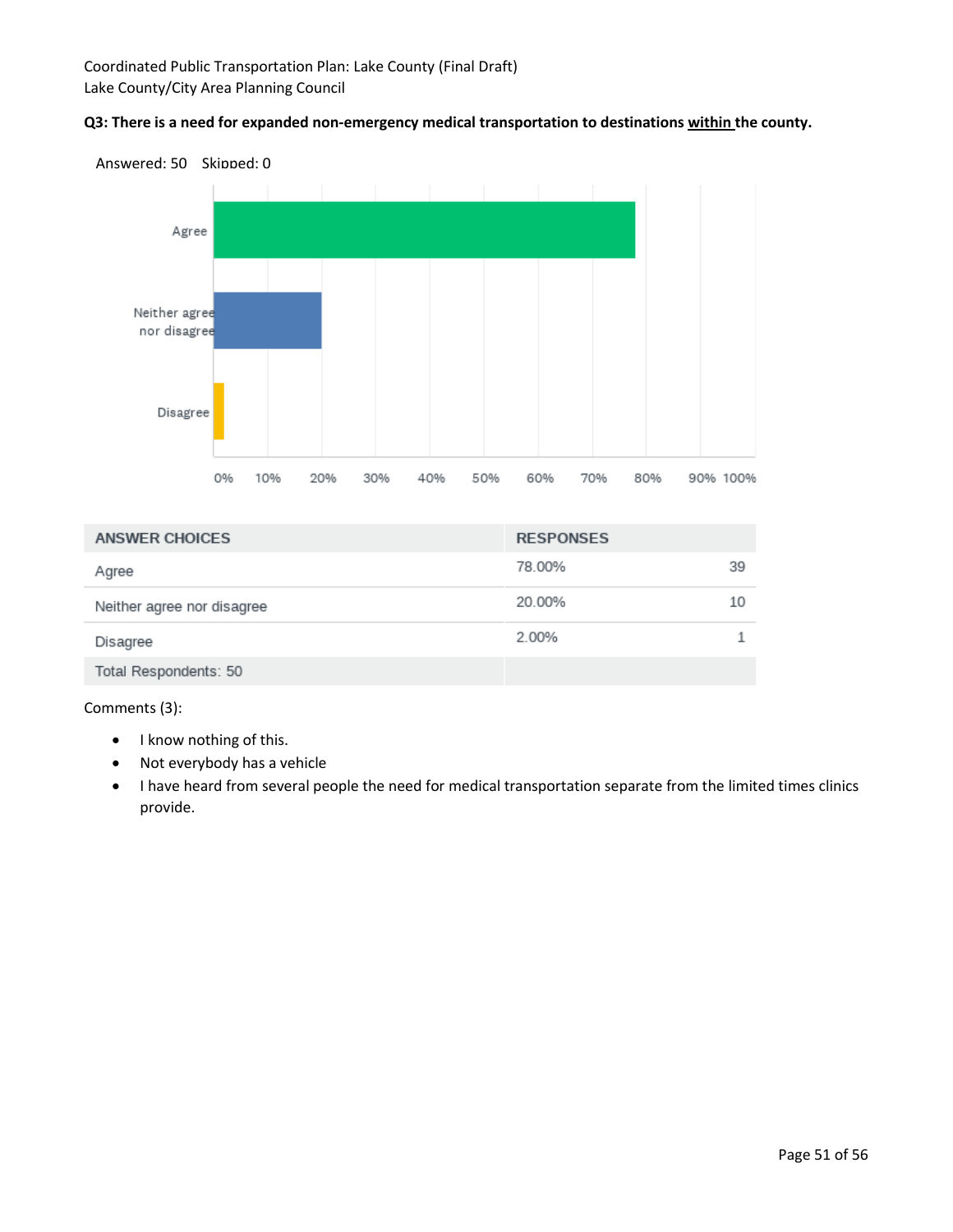#### **Q4: There is a need for expanded non-emergency medical transportation to destinations outside the county.**



| <b>ANSWER CHOICES</b>      | <b>RESPONSES</b> |    |
|----------------------------|------------------|----|
| Agree                      | 71.43%           | 35 |
| Neither agree nor disagree | 28.57%           | 14 |
| Disagree                   | 0.00%            | 0  |
| Total Respondents: 49      |                  |    |

Comments (2):

- Many of the elders have no means of transportation and still need medical attention.
- Medi Links is a good start, but more service is needed.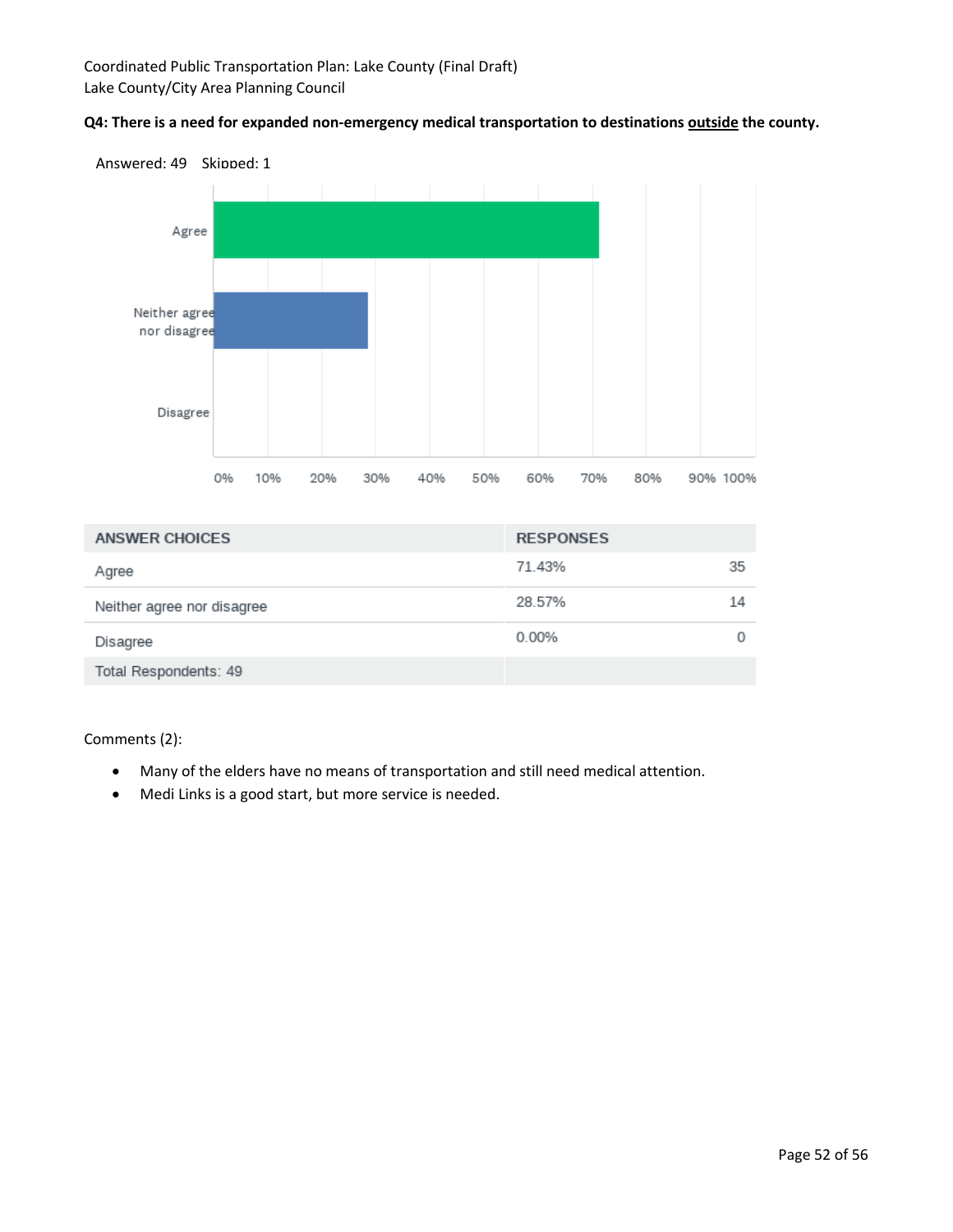



| <b>ANSWER CHOICES</b>      | <b>RESPONSES</b> |    |
|----------------------------|------------------|----|
| Agree                      | 70.00%           | 35 |
| Neither agree nor disagree | 28.00%           | 14 |
| Disagree                   | 2.00%            |    |
| Total Respondents: 50      |                  |    |

Comments (2):

- I do not know the hours of operation.
- I'm not familiar with the current hours- perhaps they should have been provided. I am going to assume the service could be expanded to serve the need of our community.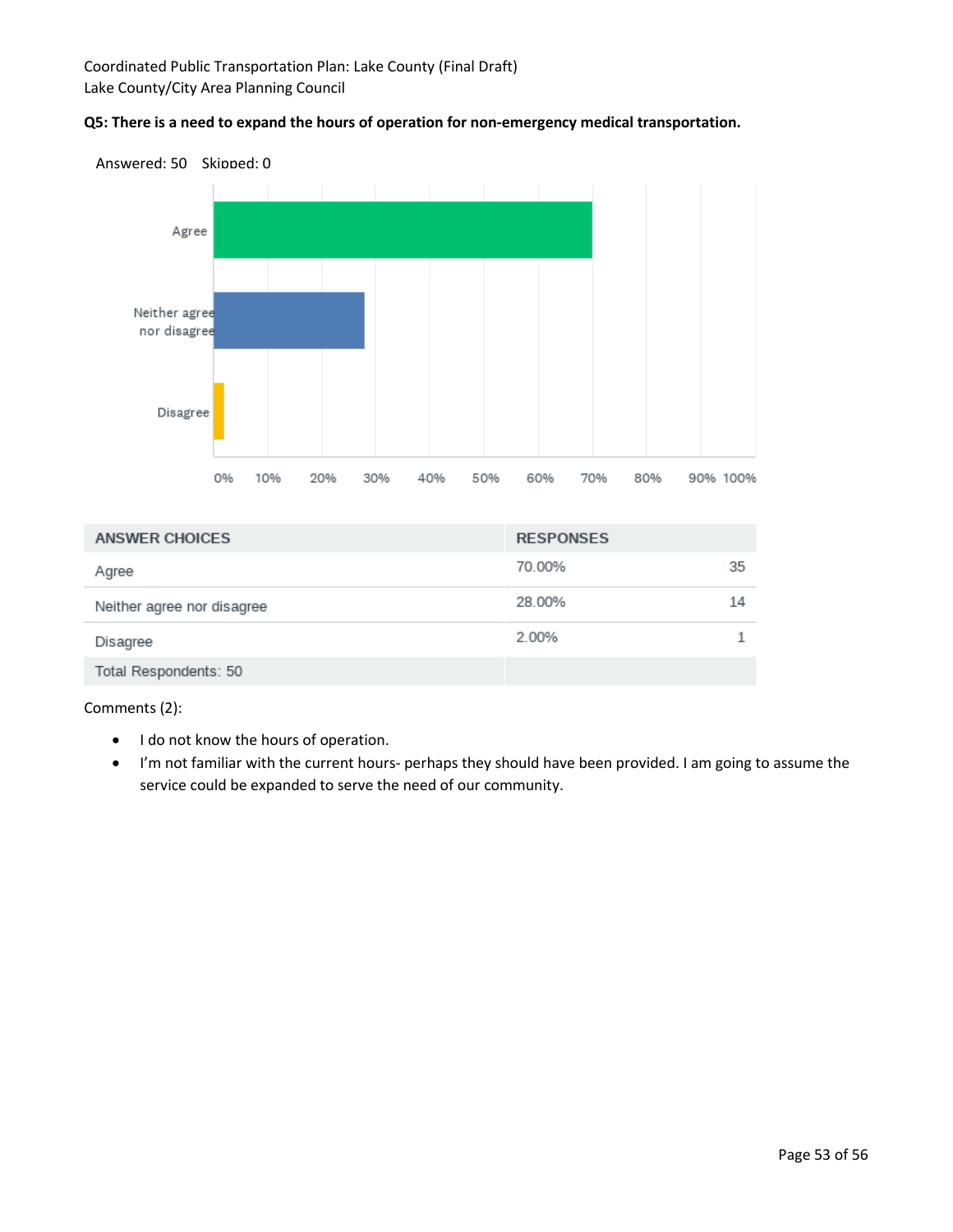#### **Q6: Are there any important social service destinations that are not accessible with current transportation services?**

Answered: 39 Skipped: 11



| ANSWER CHOICES        | <b>RESPONSES</b> |    |
|-----------------------|------------------|----|
| Yes                   | 51.28%           | 20 |
| No                    | 51.28%           | 20 |
| Total Respondents: 39 |                  |    |

#### Comments (7):

- Late afternoon routes
- Yes, most of the Bay Area for people who need specialists at places like Stanford or the Oakland Children's Hospital.
- ?
- There are many areas that are very limited to our clients that work weekends and nights that are not being serviced because of limitations with the hours and dates.
- The stop near Employment Services is not very safe, especially with kids and with no cover or seat it is difficult for disabled
- Homeless shelter at the juvenile hall
- Need for flexible service to non-medical destination to support other essential needs for those who cannot access fixed-route transit, such as grocery shopping.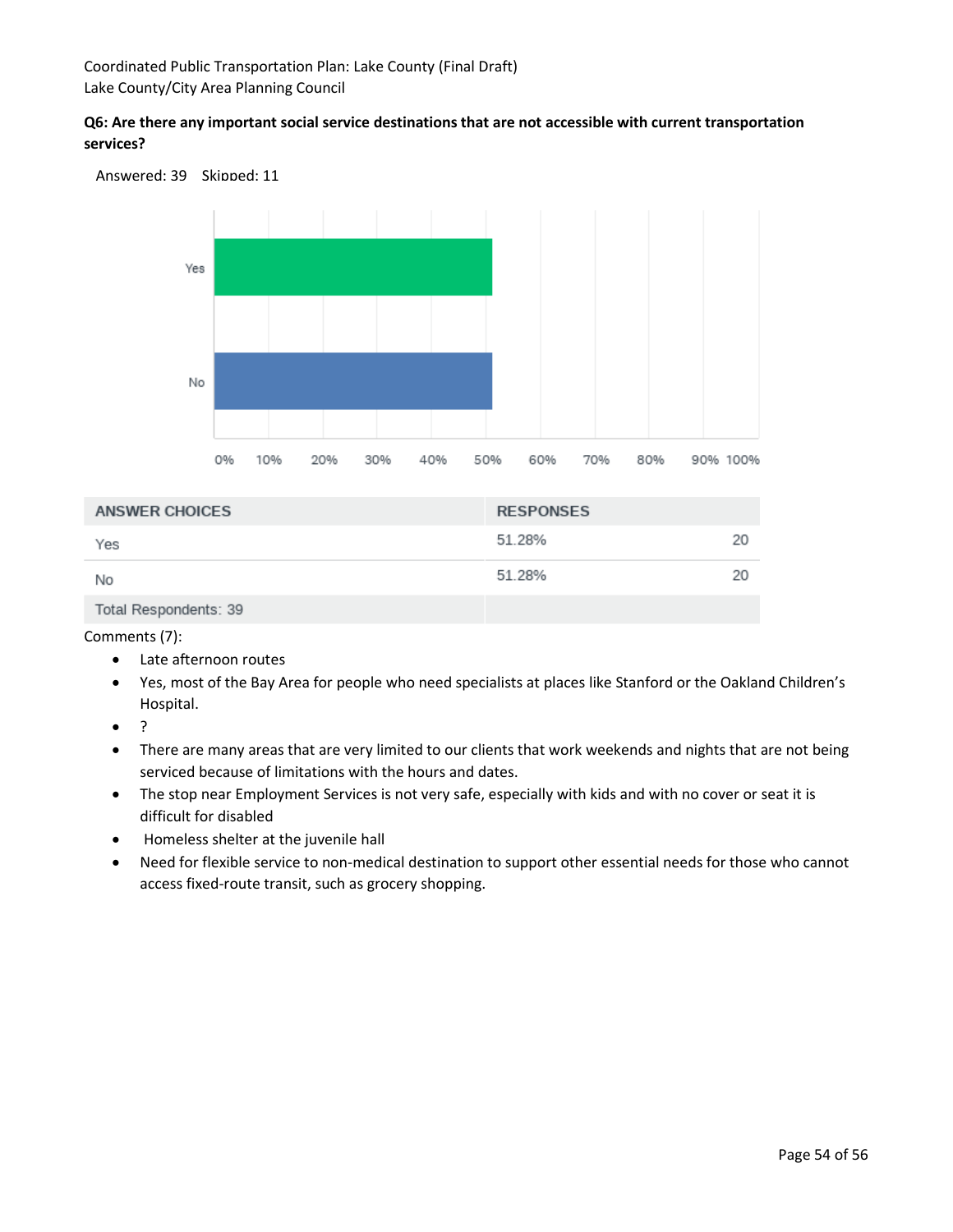#### **Q7: Has the COVID-19 pandemic changed social service transportation needs?**

Answered: 46 Skipped: 4



| ANSWER CHOICES        | <b>RESPONSES</b> |    |
|-----------------------|------------------|----|
| Yes                   | 84.78%           | 39 |
| No                    | 17.39%           | 8  |
| Total Respondents: 46 |                  |    |

Comments (9):

- Testing, having to change shopping times, taking rides to additional appointments with children.
- Social distancing rules on available services.
- No transportation services for COVID +
- I have no intention on using public transportation for a couple of years
- My disabled clients are not comfortable taking public transportation due to COVID-19
- Not getting appointments; reschedules for clients and family.
- Unsure
- No money for transportation or elderly
- The service has been more limited during the pandemic. People often can't go where they need to go.